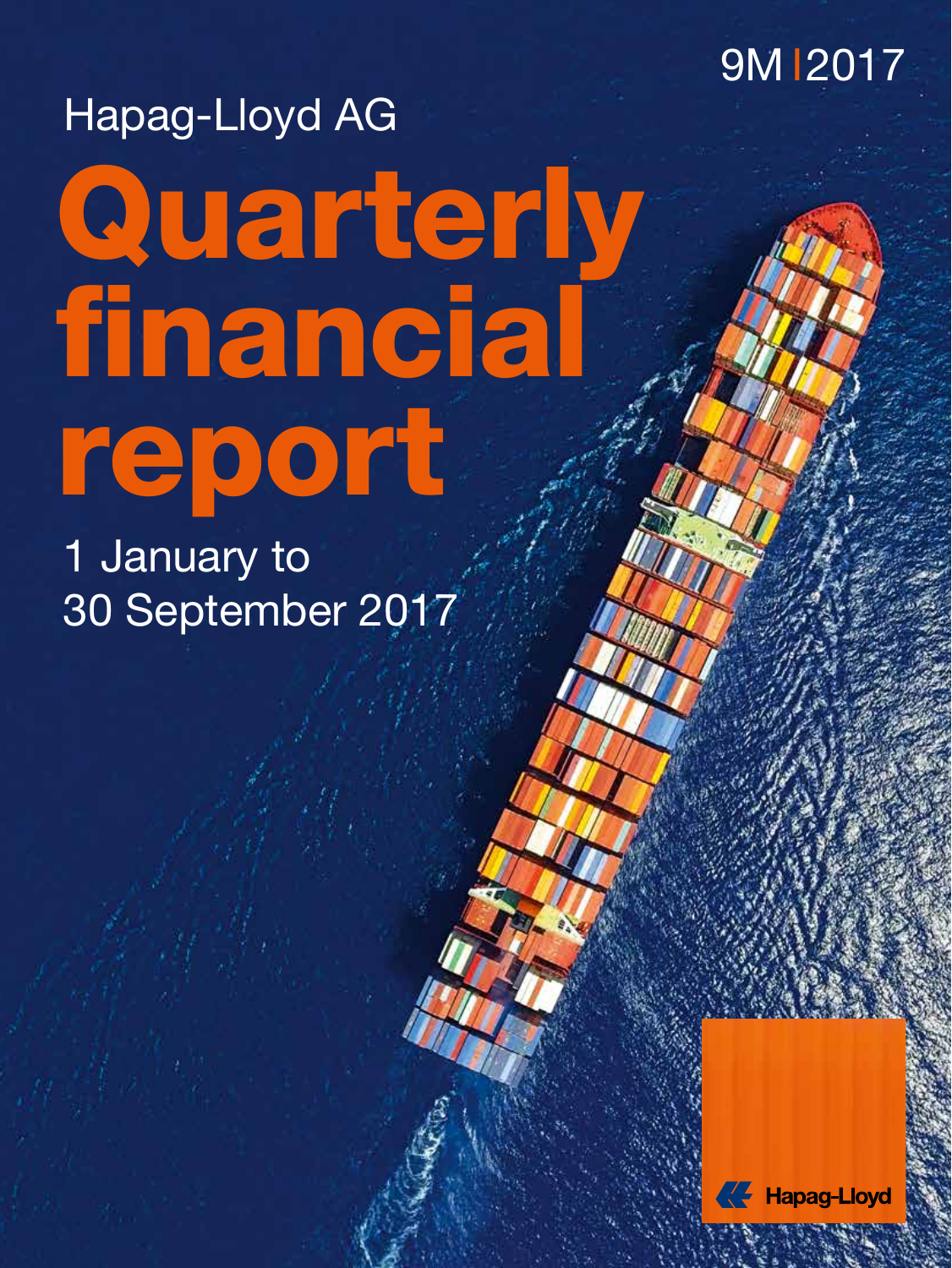# **SUMMARY OF HAPAG-LLOYD KEY FIGURES QUARTERLY FINANCIAL REPORT 9M 2017**

|                                                              |             | $1.7 - 30.9.$<br>2017 | 2016   | $1.7 - 30.9$ $1.1 - 30.9$<br>2017 | $1.1 - 30.9.$<br>2016 | Change<br>absolute |
|--------------------------------------------------------------|-------------|-----------------------|--------|-----------------------------------|-----------------------|--------------------|
| Key operating figures <sup>1</sup>                           |             |                       |        |                                   |                       |                    |
| Totel vessels (as at 30 September)                           |             | 215                   | 166    | 215                               | 166                   | 49                 |
| Aggregate capacity of vessels                                | TTEU        | 1,559                 | 953    | 1,559                             | 953                   | 606                |
| Freight rate<br>(average for the quarter)                    | USD/TEU     | 1,065                 | 1,027  | 1,060                             | 1,037                 | 23                 |
| Transport volume                                             | <b>TTEU</b> | 2,808                 | 1,947  | 7,029                             | 5,650                 | 1,378              |
| Revenue                                                      | million EUR | 2,796                 | 1,928  | 7,314                             | 5.714                 | 1,600              |
| <b>EBITDA</b>                                                | million EUR | 361.5                 | 184.6  | 721.9                             | 381.3                 | 340.6              |
| <b>EBIT</b>                                                  | million EUR | 180.6                 | 65.6   | 267.9                             | 25.9                  | 242.0              |
| Group profit/loss                                            | million EUR | 54.3                  | 8.2    | 8.2                               | $-133.9$              | 142.1              |
| Earnings per share                                           | <b>EUR</b>  | 0.33                  | 0.07   | 0.04                              | $-1.15$               | 1.19               |
| Cash flow from operating activities                          | million EUR | 366.5                 | 25.2   | 673.0                             | 228.3                 | 444.7              |
| Key return figures <sup>1</sup>                              |             |                       |        |                                   |                       |                    |
| EBITDA margin (EBITDA/revenue)                               | %           | 12.9                  | 9.6    | 9.9                               | 6.7                   | $3.2$ ppt          |
| EBIT margin (EBIT/revenue)                                   | $\%$        | 6.5                   | 3.4    | 3.7                               | 0.5                   | $3.2$ ppt          |
| ROIC (Return on invested capital) <sup>3</sup>               | %           | 5.5                   | 3.1    | 2.6                               | 0.2                   | $2.4$ ppt          |
| Key balance sheet figures<br>as at 30 September <sup>2</sup> |             |                       |        |                                   |                       |                    |
| Balance sheet total                                          | million EUR | 15,817                | 11,331 | 15,817                            | 11,331                | 4,486              |
| Equity                                                       | million EUR | 5,780                 | 5,058  | 5,780                             | 5,058                 | 722                |
| Equity ratio<br>(equity/balance sheet total)                 | %           | 36.5                  | 44.6   | 36.5                              | 44.6                  | $-8.1$ ppt         |
| Borrowed capital                                             | million EUR | 10,037                | 6,273  | 10,037                            | 6,273                 | 3,764              |
| Financial debt                                               | million EUR | 7,422                 | 4,181  | 7,422                             | 4,181                 | 3,241.0            |
| Cash and cash equivalents                                    | million EUR | 1,221                 | 570    | 1,221                             | 570                   | 651                |

UASC Ltd. and its subsidiaries (subsequently referred to as the UASC Group) will be included in Hapag-Lloyd AG's consolidated financial statements from the date control was transferred on 24 May 2017. The presented figures include the effects of the transaction from this date and can therefore only be compared to the prior-year's figures to a limited extent. The earnings development in the first nine months of 2017 is affected by one-off effects resulting from the presentation of the transaction in the financial statements.

<sup>1</sup> The key operating figures and key return figures refer to the respective reporting period.

<sup>2</sup> The comparison of key balance sheet figures refers to the balance sheet date 31 December 2016.

<sup>3</sup> The return on invested capital (ROIC) is calculated as the ratio of net operating profit after taxes (NOPAT) to invested capital (assets excluding cash and cash equivalents less liabilities excluding financial debt). This key operating figure is calculated on an annualised basis and in US dollars.

**Disclaimer:** This quarterly financial report contains statements concerning future developments at Hapag-Lloyd. Due to market fluctuations, the development of the competitive situation, world market prices for commodities, and changes in exchange rates and the economic environment, the actual results may differ considerably from these forecasts. Hapag-Lloyd neither intends nor undertakes to update forward-looking statements to adjust them for events or developments which occur after the date of this report. UASC Ltd. and its subsidiaries (subsequently referred to as the UASC Group) will be included in Hapag-Lloyd AG's consolidated financial statements from the date control was transferred on 24 May 2017. The presented figures include the effects of the transaction from this date and can therefore only be compared to the prior-year's figures to a limited extent.

**This quarterly financial report was published on 14 November 2017.**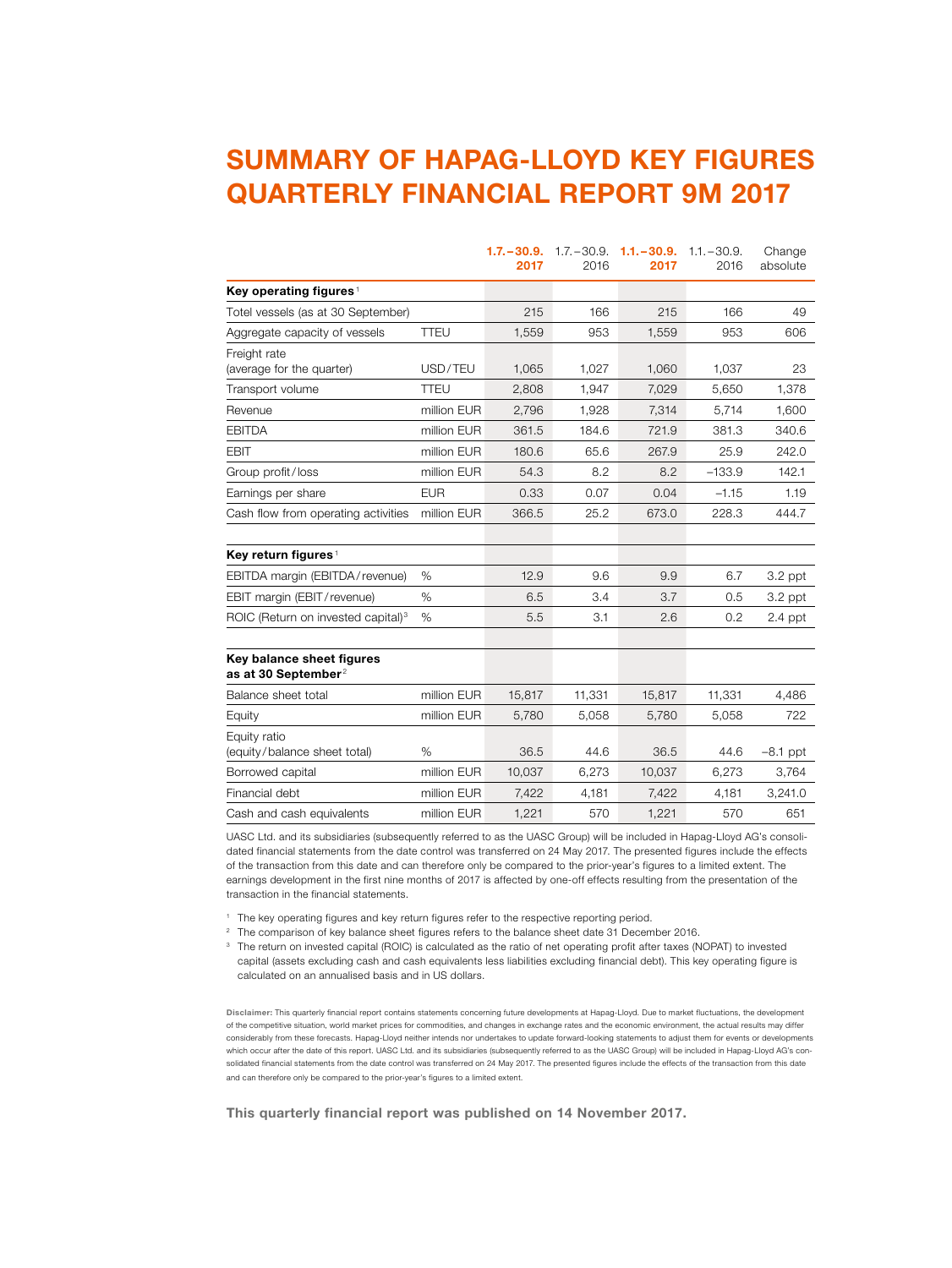# **MAIN DEVELOPMENTS IN 9M 2017**

- Issuance of a new corporate bond on 18 July 2017: total volume of EUR 450 million, term of seven years, coupon of 5.125%. Issue proceeds used for the early repayment of existing euro bonds in October 2017
- The merger with UASC was completed on 24 May 2017 and strengthens Hapag-Lloyd's competitive position significantly
- The operational integration of the UASC Group has progressed considerably as at the end of the reporting period
- Continued strong volume growth: transport volume rises by 24.4% in the first nine months of the year, particularly due to UASC. On a pro forma basis, the transport volume would have increased by 6.5% compared to the previous year
- 9M 2017 freight rate of USD 1,060 / TEU exceeds the previous year's level (9M 2016: USD 1,037 / TEU), despite integration of UASC. Freight rate gains continue in Q3 2017 (USD 1,065 / TEU). On a pro forma basis, the average freight rate would have increased by 9.0% compared to the previous year
- At 17.8%, transport expenses (excl. bunker costs) increase at a much lower rate than the increase in transport volume (24.4%) and demonstrate the success of the cost-cutting programmes
- Further optimisation measures already implemented in the areas of network and ship systems
- Clearly positive EBITDA of EUR 721.9 million in first nine months of 2017 (9M 2016: EUR 381.3 million). EBITDA of EUR 361.5 million achieved in Q3 2017. EBITDA margin of 12.9% in Q3 2017
- Operating result (EBIT) of EUR 267.9 million clearly above the previous year's level (9M 2016: EUR 25.9 million)
- Liquidity reserve totals EUR 1,610.6 million as at 30 September 2017 and was partly used for the repayment of existing liabilities after the balance sheet date
- Equity ratio decreases to 36.5% as at 30 September 2017 due to the substantial increase in the balance sheet total following the first-time consolidation of the UASC Group
- Capital increase of around EUR 352 million by means of a rights issue and the issuance of 11,717,353 new no-par shares completed on 17 October 2017. Transaction has positive effects on the equity ratio and gearing after the balance sheet date

# **CONTENTS**

- **4 INTERIM GROUP MANAGEMENT REPORT**
- **4 Operating activities**
- **5 Group objectives and strategy**
- **8 Important financial performance indicators**
- **9 Important non-financial principles**
- **12 Economic report**
- 12 General economic conditions
- 12 Sector-specific conditions
- 15 Group earnings, financial and net asset position
- 15 Group earnings position
- 21 Group financial position
- 23 Group net asset position
- 25 Executive Board's statement on overall expected developments
- **25 Risk and opportunity report**
- **26 Note on significant transactions with related parties**
- **27 Revised outlook**

### **30 INTERIM CONSOLIDATED FINANCIAL STATEMENTS**

- **30 Consolidated income statement**
- **31 Consolidated statement of comprehensive income**
- **32 Consolidated statement of financial position**
- **34 Consolidated statement of cash flows**
- **36 Consolidated statement of changes in equity**
- **38 Condensed notes to the interim consolidated** 
	- **financial statements**
- 58 Preliminary financial calendar 2018
- 59 Imprint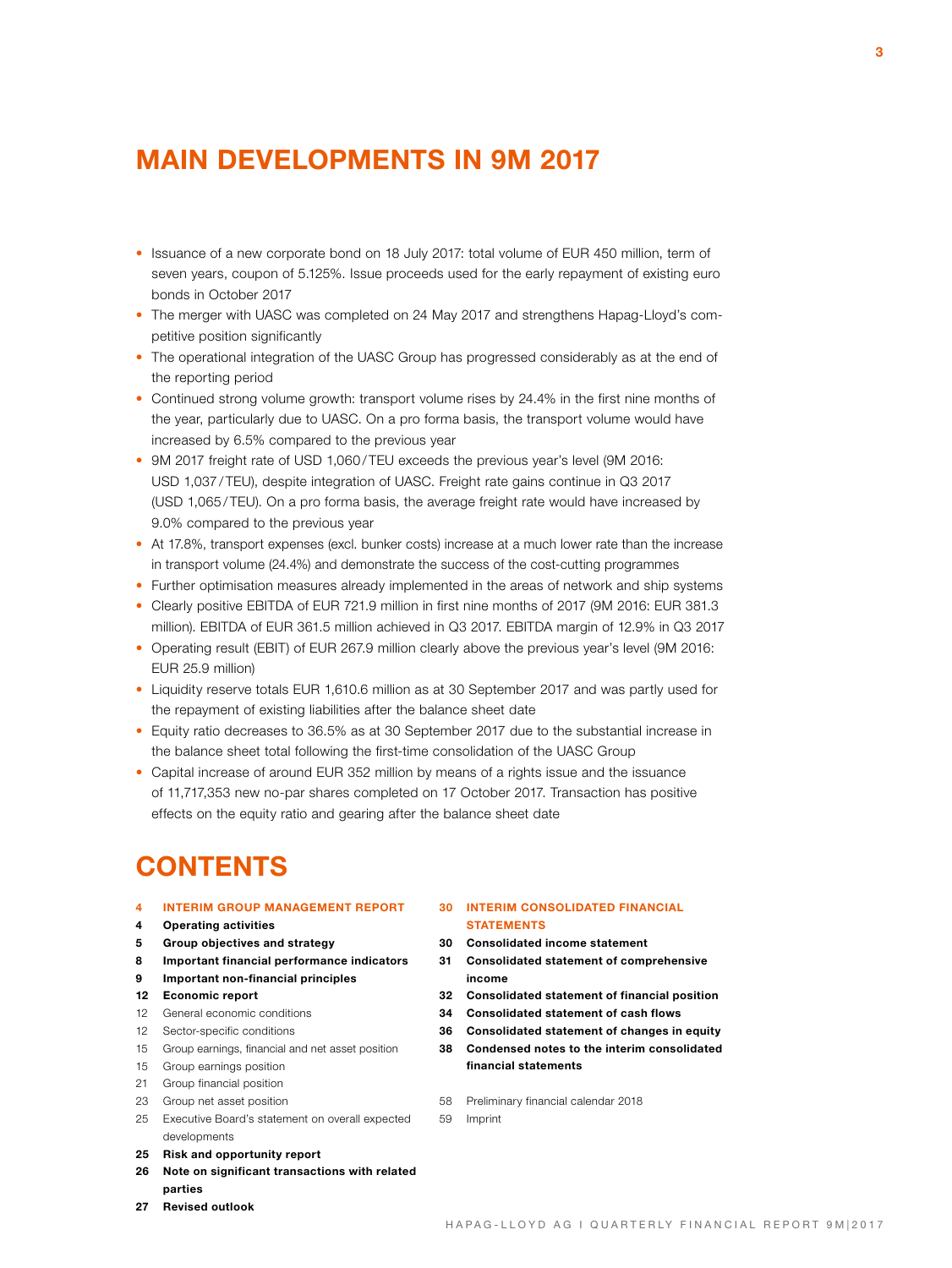# **INTERIM GROUP MANAGEMENT REPORT**

# **OPERATING ACTIVITIES**

The legal merger between Hapag-Lloyd AG and United Arab Shipping Company Ltd. (UASC) was successfully completed on 24 May 2017. From this date, UASC Ltd. and its subsidiaries (the UASC Group) are included in the consolidated financial statements of Hapag-Lloyd AG. Due to the firsttime consolidation of the UASC Group as at 24 May 2017, the previous year's figures from the consolidated statement of financial position, consolidated income statement, consolidated statement of cash flows, consolidated statement of comprehensive income, consolidated statement of changes in equity as well as the key operating figures are only comparable to a limited extent with the values as at 30 September 2017.

Hapag-Lloyd is Germany's largest container liner shipping company and is one of the world's leading liner shipping companies in terms of global market coverage. Its core business is the shipping of containers by sea, but it can also encompass transport services from door to door.

Since 1 April 2017, Hapag-Lloyd has been operating the THE Alliance together with Kawasaki Kisen Kaisha Ltd. (Japan) ("K" Line), Mitsui O.S.K. Lines Ltd. (Japan) (MOL), Nippon Yusen Kabushiki Kaisha Ltd. (Japan) (NYK) and Yang Ming Marine Transport Corp. Ltd. (Taiwan) (Yang Ming). As at 30 September 2017, the THE Alliance covers all East-West trades with around 564 container ships.



**Network of Hapag-Lloyd services**

Source: company data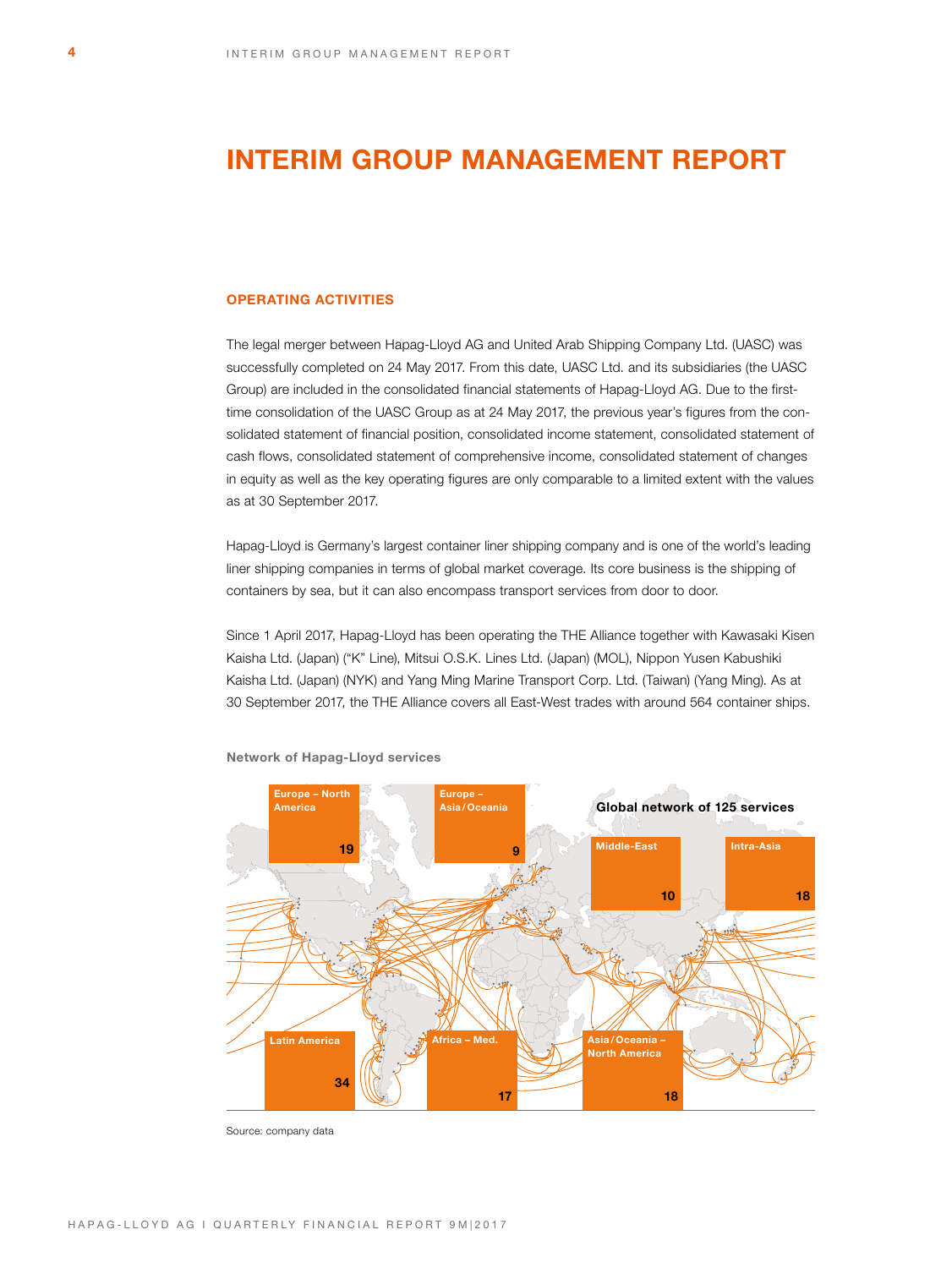As at 30 September 2017, Hapag-Lloyd's fleet (including UASC's container ships) comprises 215 container ships (30 September 2016, without the UASC Group: 166 container ships). The Group currently has 420 sales offices in 126 countries and offers its customers worldwide access to a network of 125 liner services. In the first nine months of 2017, Hapag-Lloyd served around 28,150 customers (UASC Group included for nine months).

Hapag-Lloyd conducts its container liner shipping business in an international business environment. Transactions are invoiced mainly in US dollars and payment procedures are handled in US dollars. This relates not only to operating business transactions, but also to investment activities and the corresponding financing of investments. The functional currency of Hapag-Lloyd AG and its main subsidiaries is the US dollar. The reporting currency of Hapag-Lloyd AG is, however, the euro. For reporting purposes, the assets and liabilities of the Hapag-Lloyd Group are translated into euros using the mean exchange rate on the balance sheet date (closing rate). The cash flows listed in the consolidated statement of cash flows and the expenses, income and result shown in the consolidated income statement are translated at the average exchange rate for the reporting period. The resulting differences are recognised in other comprehensive income.

### **GROUP OBJECTIVES AND STRATEGY**

The prime objective of the Hapag-Lloyd Group is to achieve long-term profitable growth. Developments in the Group's transport volume and the operating performance indicators EBITDA and EBIT serve as the basis for measuring whether the corporate objectives are met. Hapag-Lloyd aims to benefit from the market opportunities for organic growth while also strategically protecting its leading competitive position by utilising measures to increase its value in the context of consolidation within the industry.

The growing global demand for container transportation is the very foundation of the organic growth which Hapag-Lloyd hopes to achieve. IHS Global Insight (August 2017) has forecast a rise in global container shipments of 4.8% to around 140 million TEU in 2017 and a further 4.9% to approximately 146 million TEU in 2018. Hapag-Lloyd intends to increase the transport volume organically in line with market growth.

Five strategic projects have been implemented in the last few years to improve efficiency and cost structures. Hapag-Lloyd's aim is to improve its profitability, based on the increasing effectiveness of the strategic measures. From 2017 onwards, the CUATRO and OCTAVE projects will deliver annual synergies, efficiency improvements and cost savings totalling approximately USD 600.0 million as against the comparable cost base in the 2014 financial year and assuming that external factors remain the same. Planned synergies and cost-saving programmes associated with the CUATRO and OCTAVE projects were implemented in full in the first quarter of 2017.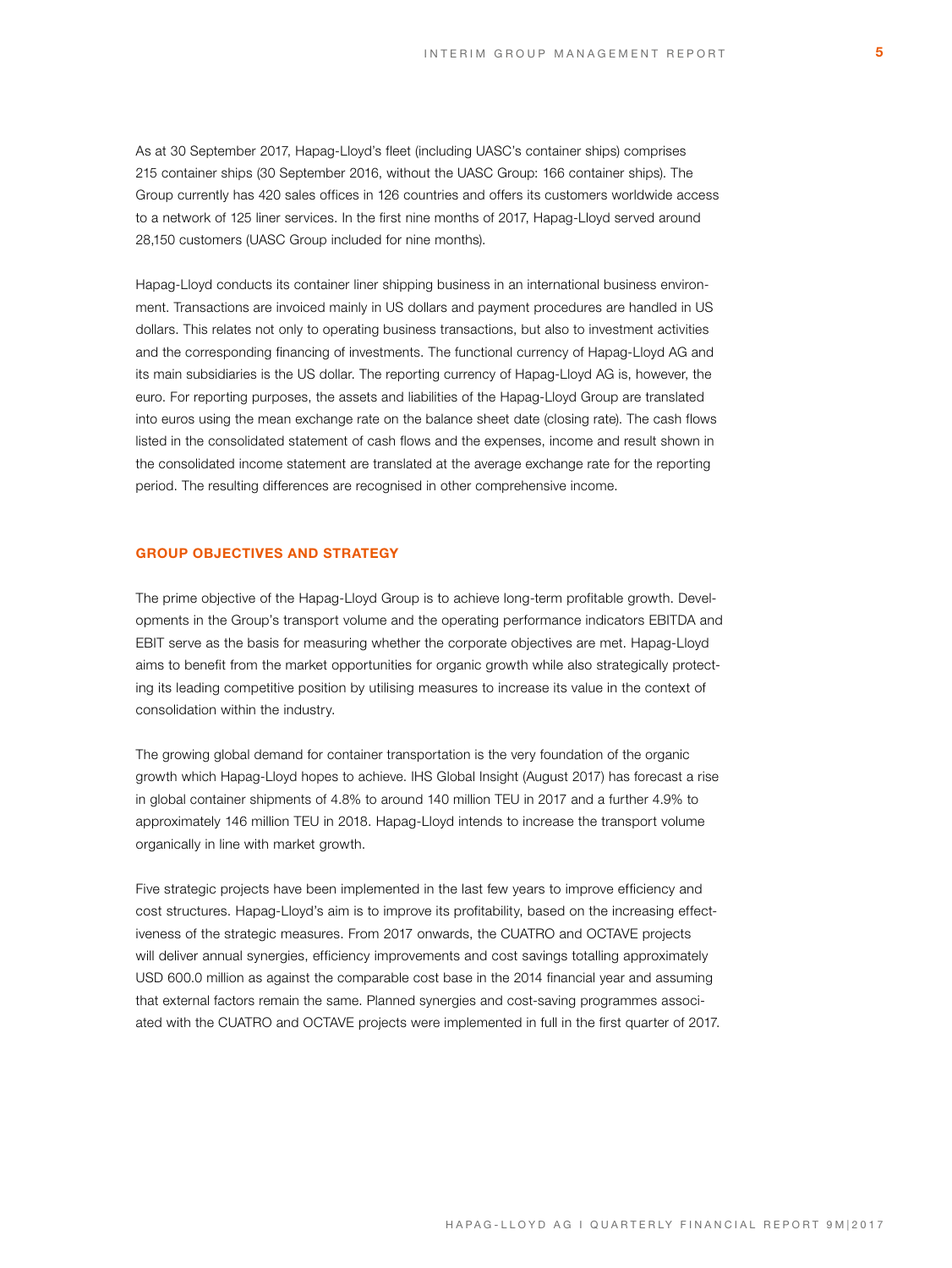Furthermore, the performance-oriented corporate culture has been boosted, and value-adding investments carried out. Four of the five strategic projects have been completed as at the reporting date. With the fifth strategic project, "Compete to Win", Hapag-Lloyd remains focused on improving quality of earnings.

Alongside the five strategic projects already implemented, the merger with UASC represents another major strategic step. It is anticipated that the synergies from the merger with UASC will contribute approximately USD 435 million per annum from the 2019 financial year onwards. The Executive Board of Hapag-Lloyd AG expects that the bulk of the synergies can be achieved in 2018.

The integration of the UASC Group is progressing as planned. As at the reporting date, all UASC sea voyages have been fully incorporated within the existing Hapag-Lloyd IT system (voyage cutover). The first site optimisations and a large share of the training programmes for former UASC employees have also been successfully completed.

The key internal performance indicators for the Company's operating activities are earnings before interest, taxes, depreciation and amortisation (EBITDA) and earnings before interest and taxes (EBIT). The performance of these key financial indicators is outlined in the section "Group earnings, financial and net asset position". The main factors influencing these are transport volume, freight rate, the US dollar exchange rate against the euro, and operating costs including bunker price. EBITDA is an important indicator of the achievement of sustainable company results and gross cash flows. It has a special significance for capital-intensive companies. Hapag-Lloyd uses EBITDA as an important parameter for investment decisions.

The generation of sustainable cash flows, solid corporate financing, and therefore in particular a sufficient liquidity and equity base, are once again key cornerstones of the Hapag-Lloyd Group's corporate strategy in the 2017 financial year. As at 30 September 2017, the Hapag-Lloyd Group had a liquidity reserve (consisting of cash, cash equivalents and unused credit facilities) totalling EUR 1,610.6 million (31 December 2016, without the UASC Group: EUR 759.6 million; 30 September 2016: EUR 559.2 million).

# **Strategic steps to strengthen the Group's market position and expand its shareholder base**

To make use of external growth opportunities, a business combination agreement regarding the merging of container activities was signed with the Arab shipping company UASC on 15 July 2016. The legal merger between Hapag-Lloyd and UASC occurred on 24 May 2017 via a contribution in kind in exchange for the issuing of approximately 45.9 million new Hapag-Lloyd shares.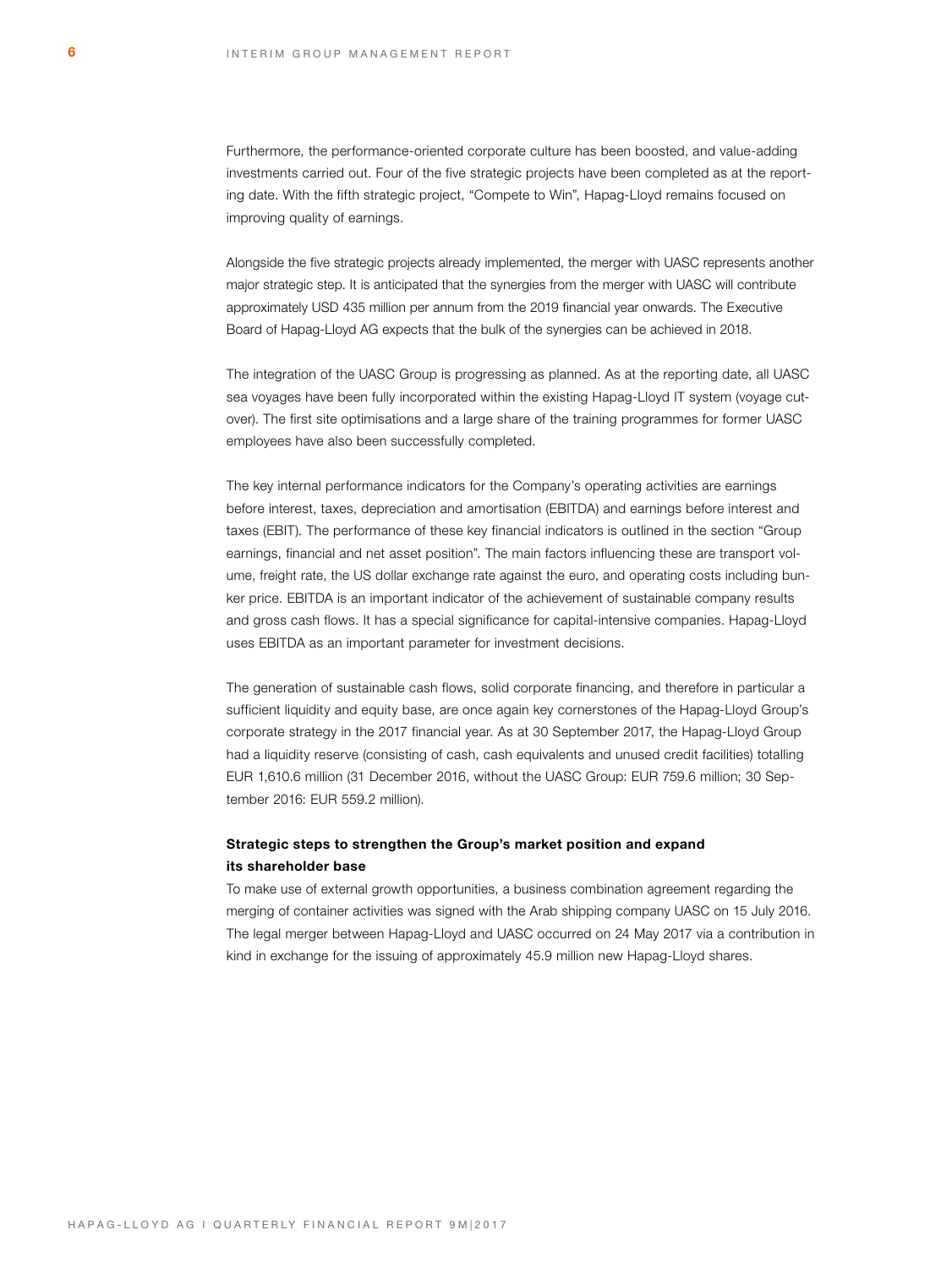From the Hapag-Lloyd AG Executive Board's perspective, the merger of the Hapag-Lloyd and UASC container shipping activities is expected to bring with it the following advantages:

- Strengthened market position as one of the five largest container liner shipping companies (measured by the container transportation capacity of the fleet) in a container shipping industry characterised by further consolidation
- Enhanced market presence in the attractive Middle East trade and solid position in all trades
- Efficient and young fleet with a low level of investment needed
- Annual synergies of approximately USD 435 million fully implemented in 2019
- Strong partner in THE Alliance

Following the takeover of UASC in the form of a capital increase in exchange for contributions in kind, UASC's former primary shareholders, Qatar Holding LLC on behalf of the Qatar Investment Authority (QIA) and Public Investment Fund Saudi Arabia (PIF), became additional major shareholders in Hapag-Lloyd AG, with stakes in its share capital of 14.4% (QIA) and 10.1% (PIF). The shares held by the other previous UASC shareholders (Kuwait, Iraq, United Arab Emirates and Bahrain) totalling around 3.4% of Hapag-Lloyd shares are included in the free float. CSAV Germany Container Holding GmbH, Hamburg (CSAV), Hamburger Gesellschaft für Vermögensund Beteiligungsmanagement mbH, Hamburg (HGV) and Kühne Maritime GmbH together with Kühne Holding AG (Kühne) continue to be anchor shareholders.

On 19 July 2017, 42,749,568 of the shares resulting from the capital increase in exchange for contributions in kind were listed for trading on the Frankfurt and Hamburg stock exchanges.

The business combination agreement stipulates that a cash capital increase equivalent to around USD 400 million would be carried out within six months of the completion of the merger. The shareholders of Hapag-Lloyd AG approved the creation of new authorised share capital of EUR 23.0 million at this year's ordinary Annual General Meeting on 29 May 2017.

On 27 September 2017, the Executive Board decided, with the approval of the Supervisory Board, to use a portion of the authorised share capital for a capital increase with subscription rights. On 28 September 2017, the terms for the cash capital increase announced in summer 2016 were published. The new no-par shares were offered for subscription at a ratio of 14:1 for a subscription price of EUR 30.00. The capital increase was carried out after the balance sheet date (30 September 2017) and was entered into the commercial register on 17 October 2017.

As part of the capital increase carried out in October 2017, the total number of voting rights increased from 164,042,940 to 175,760,293.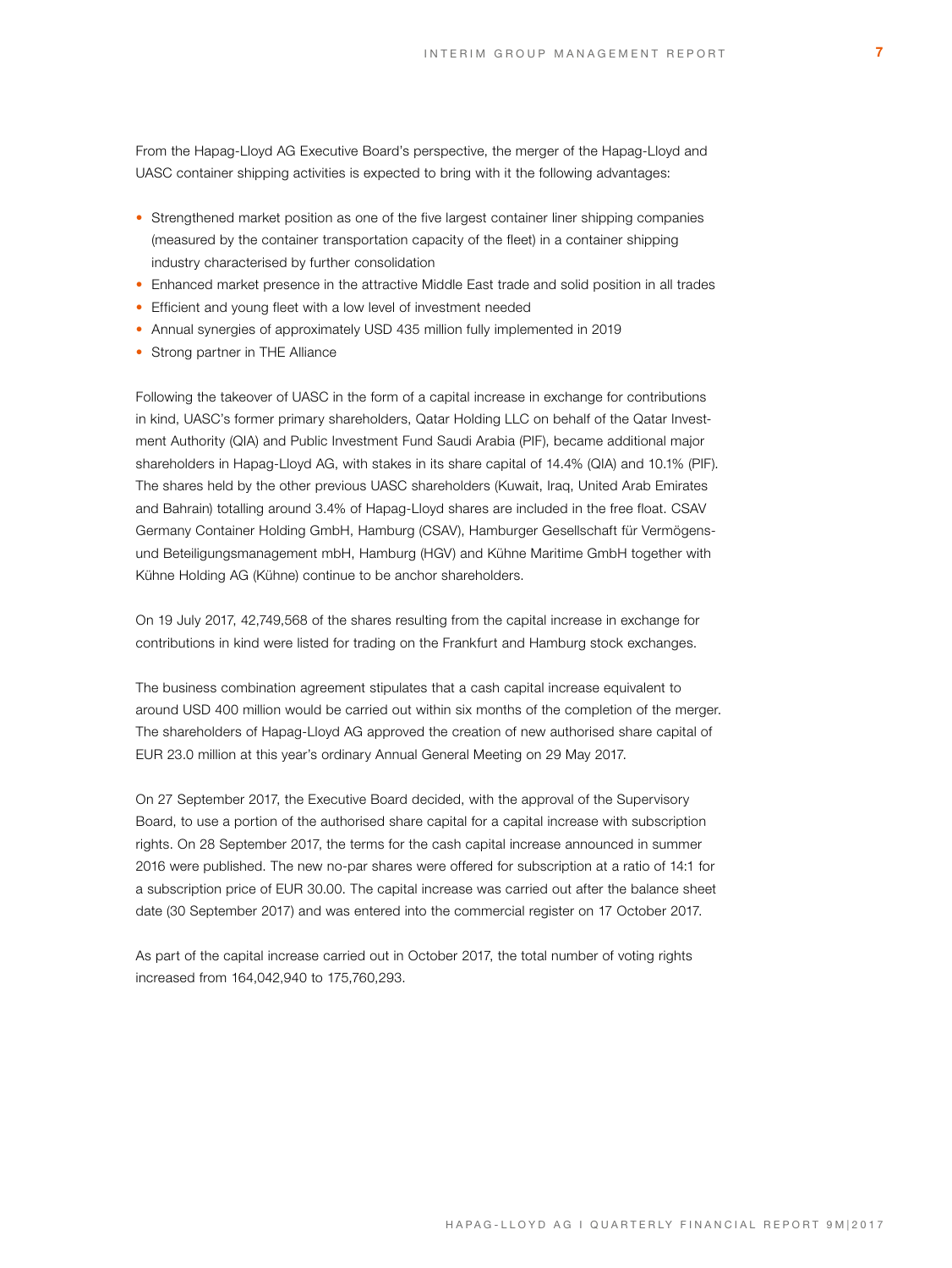The 11,717,353 no-par shares resulting from the capital increase with subscription rights were included in the existing listing on the Frankfurt and Hamburg stock exchanges on 20 October 2017. As a result of the capital increase, the equity of Hapag-Lloyd AG was strengthened by approximately EUR 352 million after the balance sheet date, with a corresponding increase in the equity ratio and a reduction in the gearing of Hapag-Lloyd AG. The shares held by CSAV Germany Container Holding GmbH initially increased to 24.7% as part of the capital increase. In accordance with separate agreements with Hapag-Lloyd AG's anchor shareholders, CSAV increased its share in Hapag-Lloyd AG to 25% as at 30 October 2017.

**Shareholder structure of Hapag-Lloyd AG**

#### Shareholdings in %

| Total                                                                       | 100.0 |
|-----------------------------------------------------------------------------|-------|
| Free float                                                                  | 17.4  |
| PIF Public Investment Fund Saudi Arabia                                     | 10.2  |
| QIA Qatar Holding LLC on behalf of Qatar Investment Authority               | 14.5  |
| Kühne Holding AG and Kühne Maritime GmbH                                    | 19.0  |
| HGV Hamburger Gesellschaft für Vermögens- und<br>Beteiligungsmanagement mbH | 13.9  |
| CSAV Germany Container Holding GmbH                                         | 25.0  |

As at 1 November 2017

### **Medium-term objectives**

The 2017 financial year will remain focused on the integration of UASC's activities into the Hapag-Lloyd Group as well as the continuous operational implementation of the THE Alliance. Hapag-Lloyd will publish an update on the medium-term income targets following completion of the integration. The synergies from the merger with UASC should contribute USD 435 million a year from the 2019 financial year onwards. It is expected that the bulk of these synergies will be achieved in 2018. It is currently assumed that the expenses for the transaction and the full integration of UASC's container liner shipping activities could amount to approximately USD 30 million from the fourth quarter of 2017 until the end of the first half of 2018.

# **IMPORTANT FINANCIAL PERFORMANCE INDICATORS**

Important financial performance indicators for the Hapag-Lloyd Group include EBITDA, the EBIT, the transport volume and the freight rate. Since the 2015 financial year, return on invested capital (ROIC) has also been used as a performance indicator. The development of the most important financial performance indicators in the first nine months of 2017 is presented in the section "Group earnings position". ROIC compares net operating profit after tax (NOPAT), defined as EBIT less income taxes, with invested capital as at the reporting date. Invested capital is defined as assets excluding cash and cash equivalents less liabilities excluding financial debt. To facilitate comparison with other international shipping companies, the return on invested capital will be calculated and presented exclusively on the basis of the functional currency, the US dollar.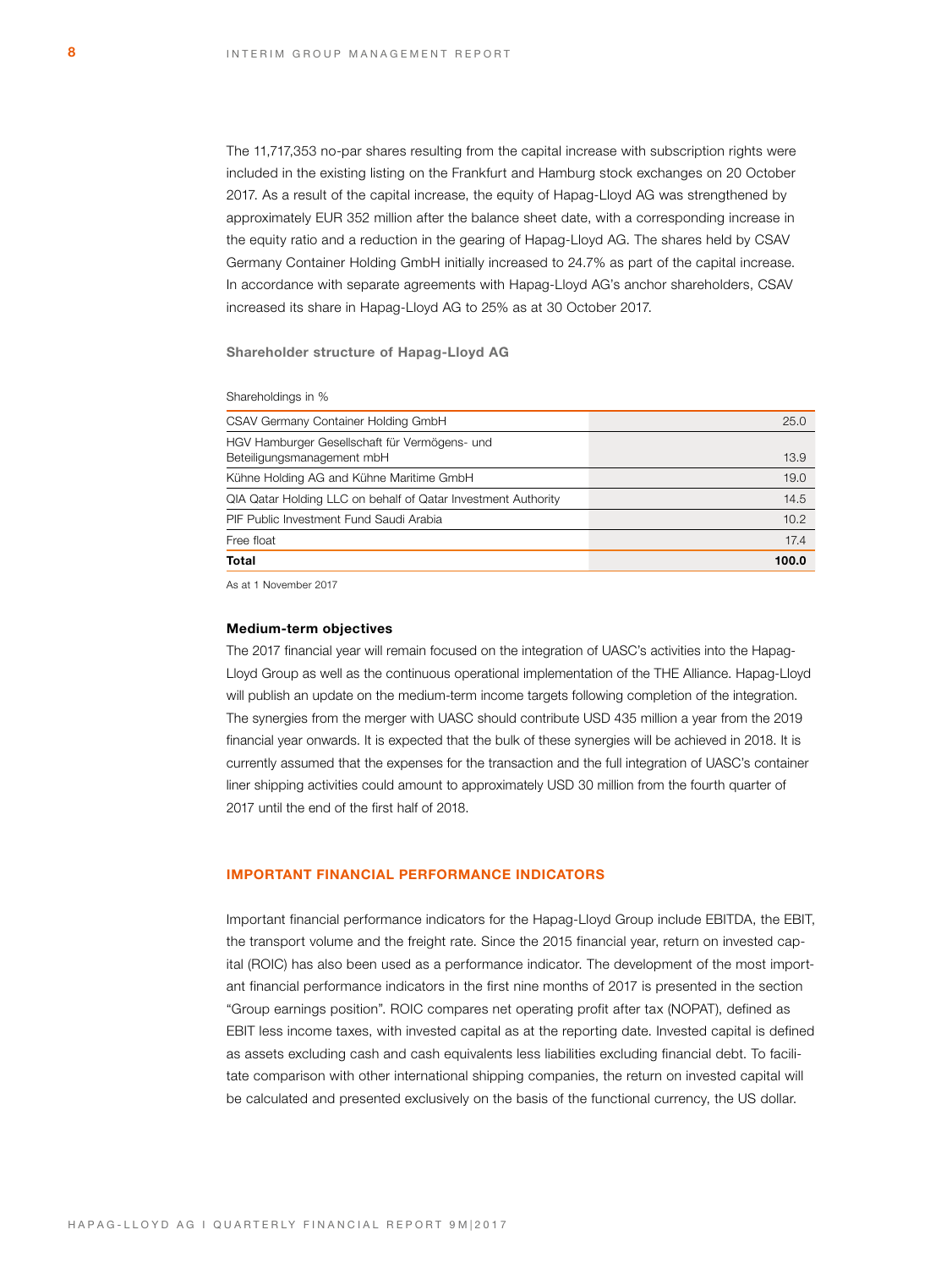|                                           | million EUR |         |                                              | million USD |         |  |
|-------------------------------------------|-------------|---------|----------------------------------------------|-------------|---------|--|
|                                           | 9M 2017     | 9M 2016 |                                              | 9M 2017     | 9M 2016 |  |
| Fixed assets                              | 12,977      | 9,172   | Fixed assets                                 | 15,331      | 10,241  |  |
| Accounts receivable                       | 1,059       | 612     | Accounts receivable                          | 1,251       | 683     |  |
| Other assets                              | 560         | 317     | Other assets                                 | 662         | 354     |  |
| Assets                                    | 14,596      | 10,101  | Assets                                       | 17,244      | 11,278  |  |
| Provisions                                | 663         | 594     | Provisions                                   | 783         | 664     |  |
| Accounts payable                          | 1,687       | 1,151   | Accounts payable                             | 1,993       | 1,285   |  |
| Other liabilities                         | 265         | 213     | Other liabilities                            | 314         | 238     |  |
| Liabilities                               | 2,615       | 1,958   | <b>Liabilities</b>                           | 3,090       | 2,186   |  |
| Invested capital                          | 11,981      | 8,143   | <b>Invested capital</b>                      | 14,154      | 9,092   |  |
| <b>EBIT</b>                               | 267.9       | 25.9    | <b>EBIT</b>                                  | 298,9       | 28.8    |  |
| Tax                                       | 17.9        | 14.8    | Tax                                          | 20.0        | 16.4    |  |
| Net operating profit<br>after tax (NOPAT) | 250.0       | 11.1    | Net operating profit<br>after tax (NOPAT)    | 278.9       | 12.4    |  |
|                                           |             |         | <b>Return on invested</b><br>capital (ROIC)* | 2.6%        | 0.2%    |  |

# Calculation of the return on invested capital is as follows:

\* Figures are in USD, rounded, aggregated and calculated on an annualised basis.

UASC Ltd. and its subsidiaries are included in Hapag-Lloyd AG's consolidated financial statements from the date control was transferred on 24 May 2017. The presented figures include the effects of the transaction from this date and can therefore only be compared to the prior year's figures to a limited extent.

### **IMPORTANT NON-FINANCIAL PRINCIPLES**

The optimum utilisation of the available ship and container capacities has a substantial influence on whether Hapag-Lloyd achieves long-term profitable growth. Sustainable and quality-conscious corporate governance and highly qualified and motivated employees are also important principles for Hapag-Lloyd's targeted profitable growth.

# **Efficient fleet**

In the third quarter of 2017, further steps were taken to boost the efficiency of the container ship fleet and to achieve the intended network synergies. Six inefficient ships were decommissioned or returned to charterers between July and September 2017. In the same period, Hapag-Lloyd AG placed two highly efficient ships into service, each with a capacity of 15,000 TEU.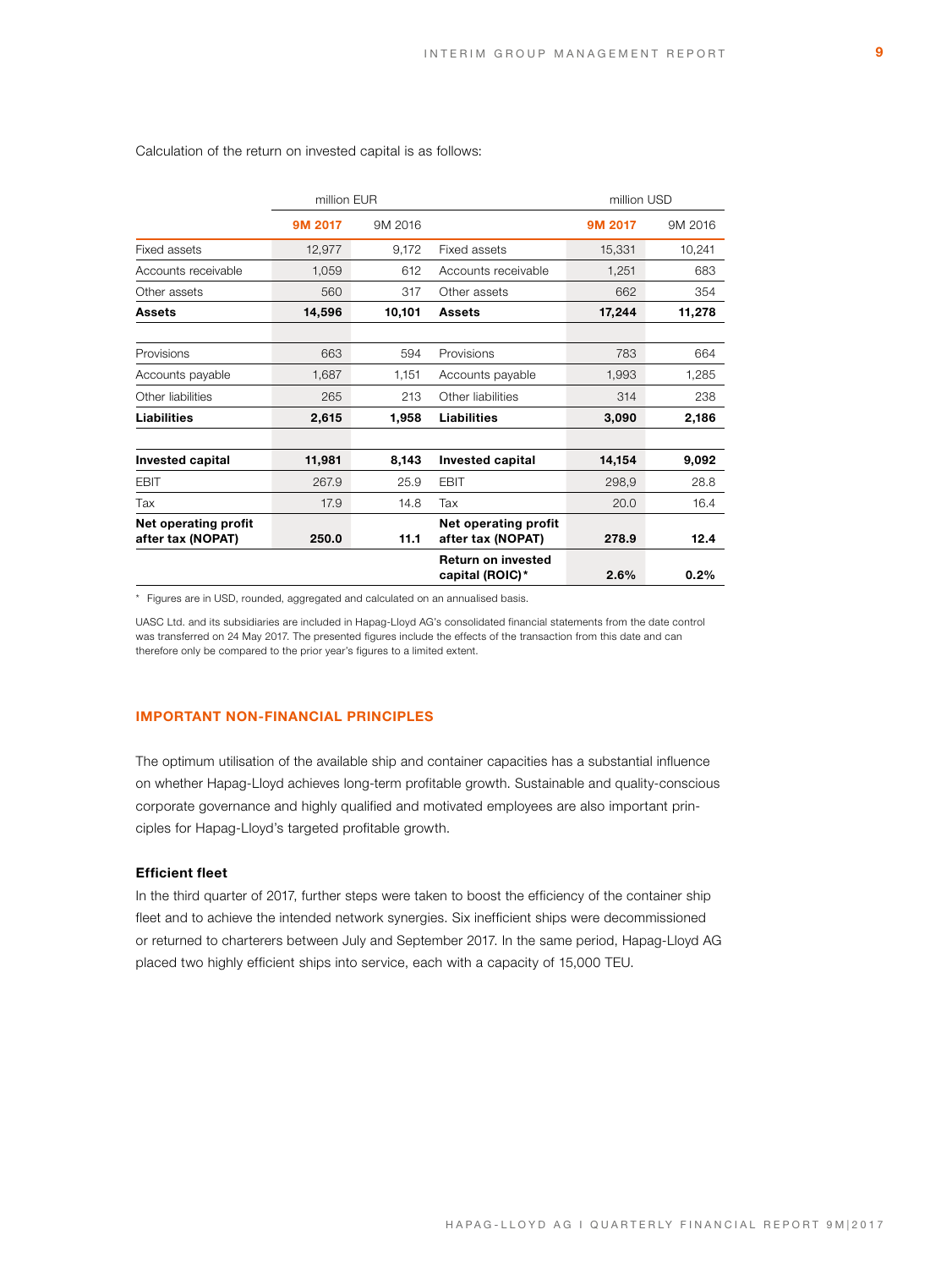As at 30 September 2017, Hapag-Lloyd's fleet therefore comprised a total of 215 container ships (30 June 2017: 219 ships). All of the ships are certified in accordance with the ISM (International Safety Management) Code and have a valid ISSC (ISPS) certificate. The majority of the ships are certified as per ISO 9001 (quality management) and ISO 14001 (environmental management). As at 30 September 2017, the TEU capacity of the entire Hapag-Lloyd fleet came to 1,558,810 TEU and therefore remained almost unchanged compared to 30 June 2017. As a result of the merger with the UASC Group, the share of ships owned outright based on TEU capacity increased to approximately 69% as at 30 September 2017 (30 June 2017: approximately 68%). In the period from July to September 2017, Hapag-Lloyd AG obtained financing for a total of six ships in the legal form of sale and leaseback transactions (finance leases).

As at 30 September 2017, the average age of Hapag-Lloyd's total fleet (capacity-weighted) was 7.0 years. The average ship size within the Hapag-Lloyd Group fleet is 7,250 TEU, which is approximately 28% above the comparable average figure for the ten largest container liner shipping companies and around 84% above the average ship size in the global fleet (9M 2017: 3,938 TEU). The container capacity also increased substantially as a result of the merger with UASC. As at 30 September 2017, Hapag-Lloyd owned or rented 1,429,179 containers with a capacity of 2,335,565 TEU for shipping cargo. The capacity-weighted share of containers owned by the Group remained unchanged compared to 30 June 2017 at around 53% as at 30 September 2017. Furthermore, the service structures of both companies have already been merged and further steps towards optimising the new structures have taken place. As at 30 September 2017, Hapag-Lloyd now offers over 125 services following the operational integration of UASC. Hapag-Lloyd has therefore further optimised the existing service network compared with 30 June 2017 (129 services). Prior to the merger, Hapag-Lloyd had a global network of 118 services (31 March 2017) and UASC offered its customers a network of 45 services (31 March 2017).

|                                      | 30.9.2017 | 30.6.2017 | 31.12.2016 |
|--------------------------------------|-----------|-----------|------------|
| Number of vessels                    | 215       | 219       | 166        |
| thereof                              |           |           |            |
| Own vessels                          | 105       | 112       | 72         |
| Leased vessels                       | 14        | 8         | 3          |
| Chartered vessels                    | 96        | 99        | 91         |
| Aggregate capacity of vessels (TTEU) | 1,559     | 1,557     | 963        |
| Aggregate container capacity (TTEU)  | 2,336     | 2,287     | 1,576      |
| Number of services                   | 125       | 129       | 128        |

**Structure of Hapag-Lloyd's container ship fleet** 

UASC Ltd. and its subsidiaries are included in Hapag-Lloyd AG's consolidated financial statements from the date control was transferred on 24 May 2017. The presented figures include the effects of the transaction from this date and can therefore only be compared to the prior-year's figures to a limited extent.

As at 30 September 2017, Hapag-Lloyd used three chartered ships for the repositioning of empty containers. Together, the vessels had a capacity of 8,413 TEU. As the ships were not employed in a liner service, they are not included in the above fleet data.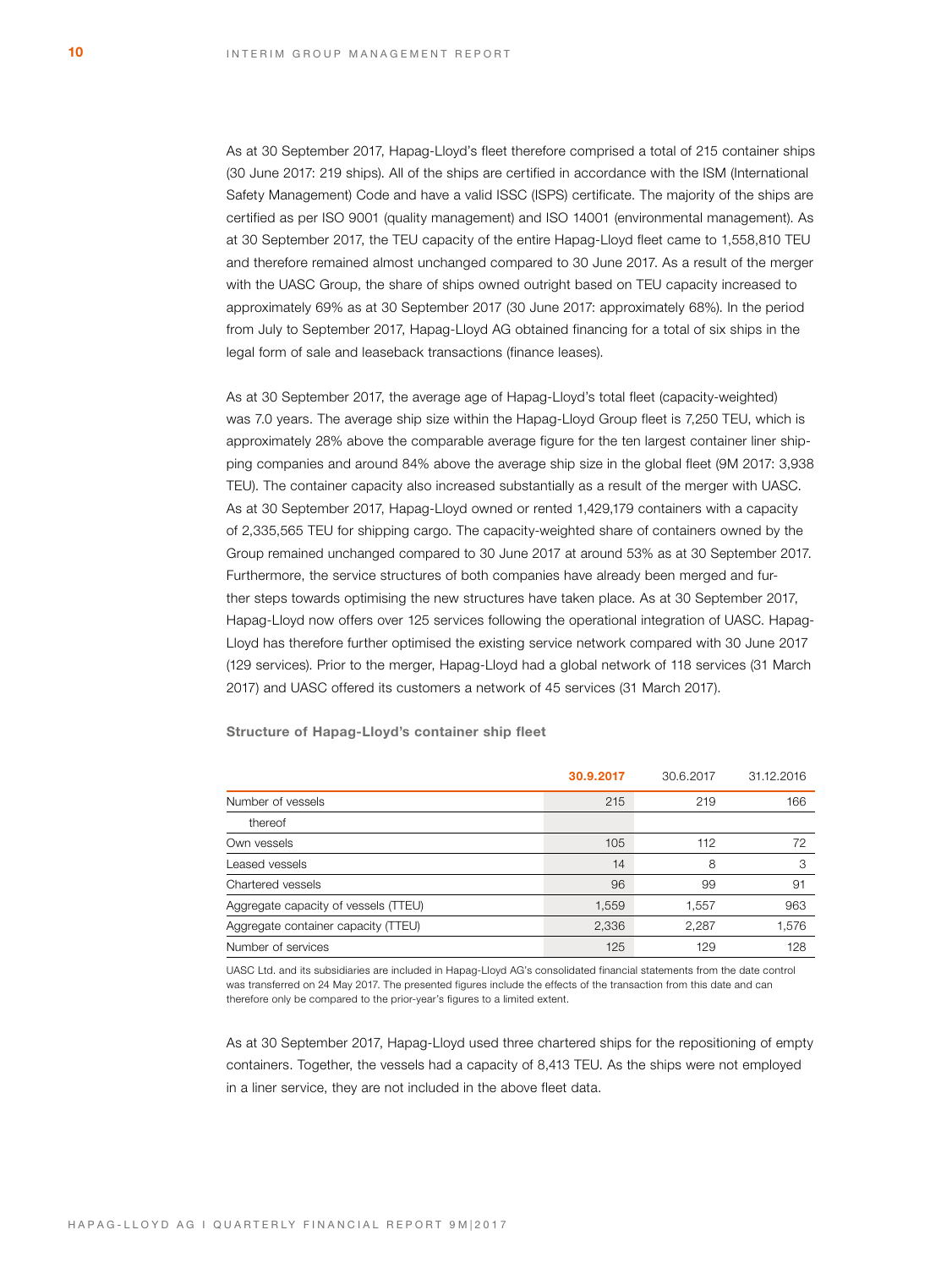Bunker consumption totalled approximately 2.84 million tonnes (metric tonnes) in the first nine months of 2017. In the prior year period, bunker consumption amounted to a total of around 2.36 million tonnes before the integration of the UASC Group. Around 13% (9M 2016, without the UASC Group: approximately 16%) of this comprised bunker with a low proportion of sulphur (MFO low sulphur, MDO). Based on the total transport volume, the bunker consumption per TEU amounted to 0.40 metric tonnes (9M 2016, without the UASC Group: 0.42 metric tonnes per TEU).

With the delivery of two container ships with a capacity of 15,000 TEU each on 27 July 2017 and 28 September 2017, the final ships from the Hapag-Lloyd order book resulting from the acquisition of UASC Group went into service. There are no further orders for newbuilds.

With demand for container shipping services continuing to rise, container shipping will remain a growth industry in the long term. Following the completed takeover of UASC's container shipping activities, Hapag-Lloyd will not invest in any more new ship systems in the next few years. The joint fleet should make it possible to utilise the medium-term expansion opportunities resulting from market growth and to realise economies of scale in ship operations. The plan is to make further optimisations in this area in the future with regard to age and efficiency.

### **CUSTOMERS**

Long-term, close business relations with customers are also important in driving value for corporate development. A global key account team manages relationships with major customers. This enables the Company to establish and maintain sustainable customer relationships. In the first nine months of the 2017 financial year, Hapag-Lloyd and UASC completed transport contracts for around 28,150 customers (9M 2017: UASC Group integrated for nine months; prior year period, without UASC Group: approximately 20,900).

# **EMPLOYEES**

The figures as at 30 September 2017 relate to Hapag-Lloyd including UASC. The figures regarding the previous year relate to Hapag-Lloyd only. The Hapag-Lloyd Group employed 12,078 people as at 30 September 2017 (31 December 2016: 9,413). Of this total, 10,299 were shore-based employees (31 December 2016: 7,895), while 1,515 people were sea-based (31 December 2016: 1,295). Hapag-Lloyd employed 264 apprentices as at 30 September 2017.

# **Number of employees**

| Marine personnel<br>Shore-based personnel | 1.515<br>10.299 | 1.583<br>10.811 | 1,295<br>7.895 |
|-------------------------------------------|-----------------|-----------------|----------------|
| Apprentices                               | 264             | 191             | 223            |
| <b>Total</b>                              | 12,078          | 12.585          | 9.413          |

UASC Ltd. and its subsidiaries are included in Hapag-Lloyd AG's consolidated financial statements from the date control was transferred on 24 May 2017. The presented figures include the effects of the transaction from this date and can therefore only be compared to the prior-year's figures to a limited extent.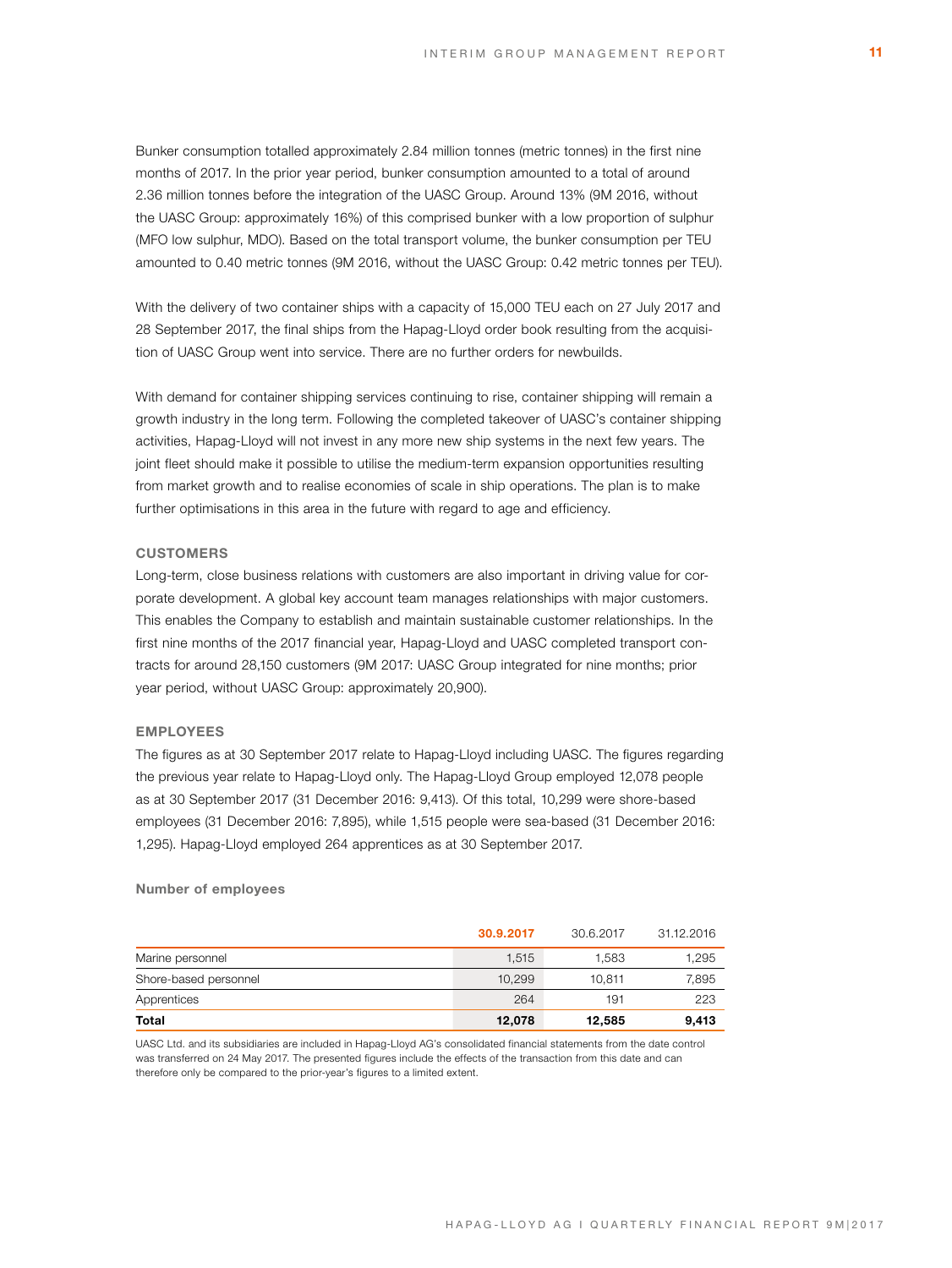# **ECONOMIC REPORT**

### **General economic conditions**

The experts at the International Monetary Fund (IMF) anticipate global economic growth of 3.6% in 2017, followed by stronger global growth of 3.7% in 2018 (IMF, World Economic Outlook, October 2017). The forecast economic growth has therefore increased by 0.1% on the forecast published in July 2017.

According to the IMF, the volume of global trade, which is key to the demand for container shipping services, is forecast to increase by 0.2% on the July 2017 forecast to 4.2% for the current year. Growth of 4.0% is expected in 2018.

| in $%$                                           | 2018e | 2017e | 2016 | 2015 | 2014 | 2013 |
|--------------------------------------------------|-------|-------|------|------|------|------|
| Global economic growth                           | 3.7   | 3.6   | 3.2  | 3.4  | 3.4  | 3.3  |
| Industrialised countries                         | 2.0   | 2.2   | 1.7  | 2.1  | 1.8  | 1.4  |
| Developing and newly<br>industrialised countries | 4.9   | 4.6   | 4.3  | 4.3  | 4.6  | 5.0  |
| World trading volume<br>(goods and services)     | 4.0   | 4.2   | 2.4  | 2.6  | 3.8  | 3.4  |
| Container transport volume (IHS)                 | 4.9   | 4.8   | 3.2  | 1.1  | 4.3  | 2.2  |

**Developments in global economic growth (GDP) and world trading volume**

Source: IMF, October 2017; IHS Global Insight, August 2017

Based on the current forecasts, the global cargo volume could rise to approximately 140 million TEU in 2017 (IHS Global Insight, August 2017). IHS Global Insight expects the global container shipping volume to increase by 4.8% in 2017, outpacing the forecast rate of growth for global trade. For the period 2018 to 2021, IHS Global Insight is predicting annual growth of between 4.8% and 5.1% in the global container shipping volume.

# **Sector-specific conditions**

At the beginning of 2017, the aggregate capacity of the global container ship fleet was approximately 20 million TEU (Drewry Container Forecaster Q3 2017, September 2017). Based on the container ships on order and planned deliveries, the globally available transport capacity should see increases of around 1.1 million TEU in 2017 and around 1.3 million TEU in 2018 (Drewry Container Forecaster Q3 2017, September 2017). This includes the expected delays of deliveries in the current financial year. The tonnage of the commissioned container ships of approximately 2.9 million TEU (MDS Transmodal, September 2017) is equivalent to around 14% of the present global container fleet's capacity (approximately 20 million TEU). It therefore remains well below the highest level seen to date, which was around 56% in 2008. In the period from January to September 2017, orders were placed for the construction of 53 container ships with a transport capacity totalling approximately 564,000 TEU (FY 2016: capacity of 0.2 million TEU [Clarksons Research, October 2017]). This figure includes 20 container ships with a transport capacity of approx. 22,000 TEU each, that were commissioned by CMA CGM S. A. (France) and the Mediterranean Shipping Company S. A. (Switzerland) (MSC) in the third quarter of 2017 and that are scheduled for delivery between the end of 2019 and 2021. On 30 October 2017, COSCO Shipping announced that it would carry out a non-public capital increase of approximately USD 1.95 billion. The cash inflow is to be used to pay for 20 container ships which were commissioned between 2014 and 2015.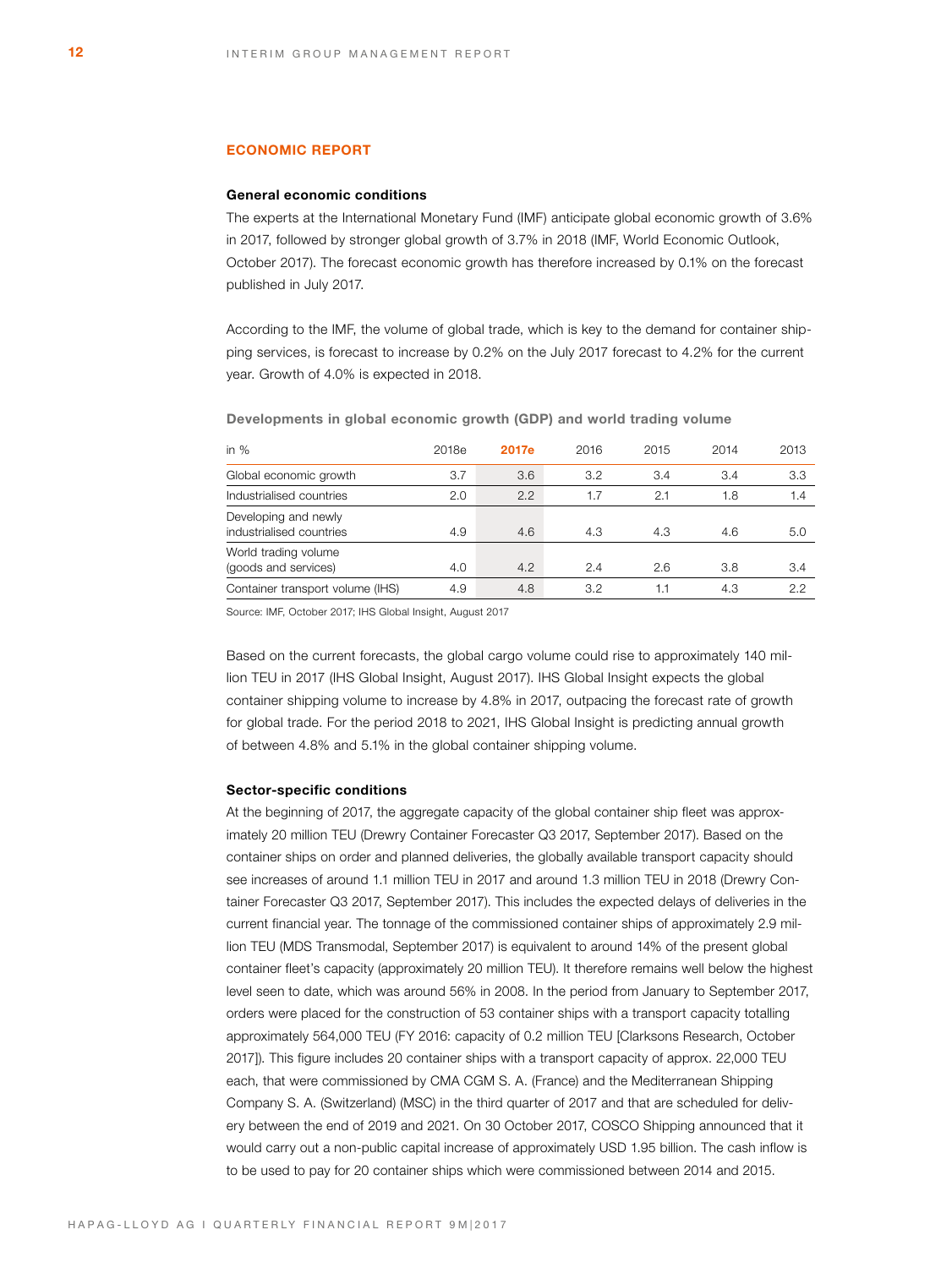# **Development of global container fleet capacity**

| million TEU                  | 2018e | 2017e | 2016 | 2015 | 2014 |
|------------------------------|-------|-------|------|------|------|
| Existing fleet (end of year) | 21.5  | 20.6  | 20.0 | 19.7 | 18.2 |
| Planned deliveries           | 1.76  | 1.40  | 0.89 | 1.72 | 1.46 |
| Postponed deliveries         | 0.45  | 0.28  | 0.00 | 0.00 | 0.00 |
| Scrapping                    | 0.40  | 0.45  | 0.65 | 0.19 | 0.38 |
| Net capacity growth          | 0.9   | 0.6   | 0.3  | 1.5  | 1.1  |

Source: Drewry Maritime Research, Container Forecaster Q3 2017, October 2017. Expected nominal capacity based on planned deliveries. Based on existing orders and current predictions for scrapping and postponed deliveries. Figures rounded. Rounding differences may be the result of changes in the databases.

The forecast net capacity growth of 0.6 million TEU (Drewry Container Forecaster Q3 2017) coincides with growth in global container shipping volume of 6.4 million TEU in 2018 (IHS Global Insight, August 2017).

Based on figures from MDS Transmodal, a total of 112 container ships with a transport capacity of approximately 939,000 TEU were placed into service in the first nine months of 2017 (9M 2016: 99 ships with a transport capacity of approximately 712,000 TEU). In the future, the actual growth in the global container ship fleet's transport capacity is expected to be lower than the projected nominal increase, as old and inefficient ships are scrapped and deliveries of newbuilds are postponed. According to Drewry (Container Forecaster Q3 2017), the scrapping of inefficient ships reached a record high of 654,000 TEU in 2016. Drewry expects 450,000 TEU to be scrapped in 2017. According to Drewry, scrapping is also anticipated to remain roughly on a par with this level in 2018, at around 400,000 TEU.

Idle capacity fell to around 0.4 million TEU at the end of September 2017 – approximately 75% lower than the current record of around 1.6 million TEU recorded in October 2016 (Alphaliner Weekly Issue 41, October 2017). This reduction stemmed from the large number of vessels which were scrapped and the rise in demand for chartered ships. The majority of idle ships have a capacity of up to 5,100 TEU.

**Consolidation continues within the industry and new alliances are launched**  The alliances operating in the East–West trades were extensively reorganised at the beginning of the second quarter of 2017. The shipping companies which had previously been operating in four alliances formed three alliances: the "2M Alliance" consists of the two market leaders – Maersk Line (Denmark) and Mediterranean Shipping Company S. A. (Switzerland) (MSC) – which started operating back in early 2015. The "Ocean Alliance" consists of CMA CGM S.A. (France), including the shipping company American President Lines Ltd. (Singapore) (APL), which was taken over by CMA CGM, Orient Overseas Container Line (Hong Kong) (OOCL), Evergreen Marine Corp. (Taiwan) Ltd. (Taiwan) (Evergreen) and China Ocean Shipping (Group) Company (China) (COSCO) Container Lines. Since 1 April 2017, Hapag-Lloyd has been operating the THE Alliance together with Kawasaki Kisen Kaisha Ltd. (Japan) ("K" Line), Mitsui O.S.K. Lines Ltd. (Japan) (MOL), Nippon Yusen Kabushiki Kaisha Ltd. (Japan) (NYK) and Yang Ming Marine Transport Corp. Ltd. (Taiwan) (Yang Ming).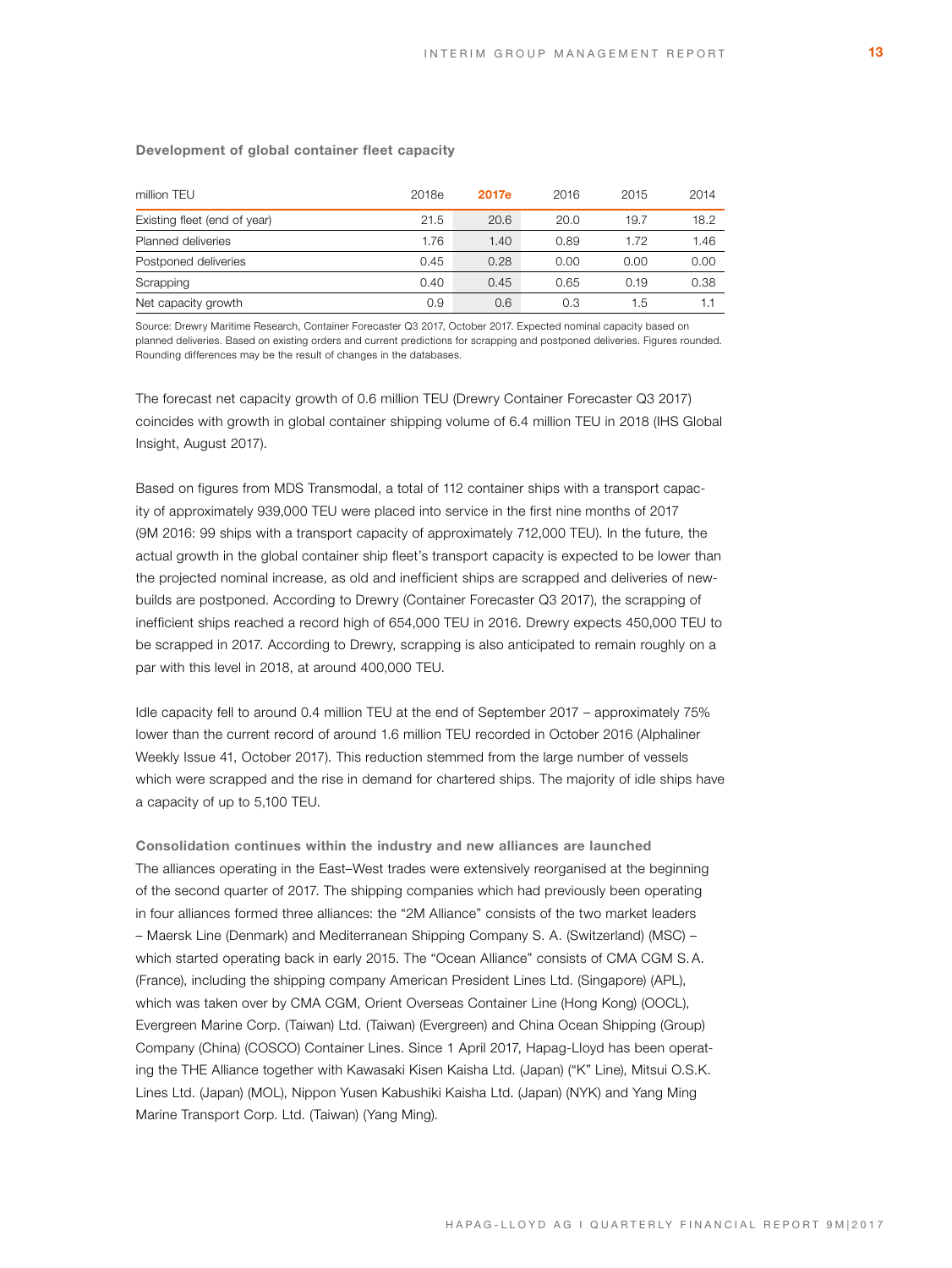### **Capacity share of new alliances based on selected trades**

| Alliance            | Far East Trade | Transpacific<br>Trade | Atlantic Trade |
|---------------------|----------------|-----------------------|----------------|
| 2M                  | 39%            | 22%                   | 43%            |
| Ocean Alliance      | 36%            | 40%                   | 15%            |
| <b>THE Alliance</b> | 24%            | 26%                   | 32%            |
| Other               | 1%             | 12%                   | 10%            |

Source: Alphaliner, September 2017

On 1 December 2016, A.P. Møller – Mærsk A/S (Maersk) announced the takeover of Hamburg Süd. According to Maersk, the takeover and integration of Hamburg Süd is due to be completed by the end of 2017. Furthermore, Maersk and Hamburg Süd entered into a slot chartering agreement on East–West trades in February 2017. In March 2017, MSC, Maersk and Hyundai Merchant Marine agreed to cooperate in the East–West trades. This collaboration includes slot-chartering agreements for the respective trades. On 7 July 2017, the three Japanese shipping companies "K" Line, MOL and NYK established a new holding company for the planned joint venture One Network Express (ONE). The joint venture is expected to commence operating on 1 April 2018 and integrate the container shipping business (including the terminal business outside Japan) of the three companies. On 9 July 2017, the Chinese shipping company COSCO SHIPPING Holdings Co., Ltd. (COSCO) announced a takeover bid for Orient Overseas (International) Limited (OOIL), Hong Kong. The majority shareholder of OOIL has approved the sale of the shares. However, the approvals of the regulatory bodies have not yet been fully granted. With a total transport capacity of 2.4 million TEU, this would strengthen COSCO's market position as the fourth-largest container shipping company in the world. On 8 August 2017, 14 Korean liner shipping companies signed a memorandum of understanding, thereby founding the "Korean Shipping Partnership" (KSP). The initiative will be supported by the Korean government and the Korea Shipowners Association and led by Hyundai Merchant Marine (HMM).

According to data from MDS Transmodal (October 2017), the ten largest container liner shipping companies provide approximately 85% of the total capacity of the global fleet of container ships.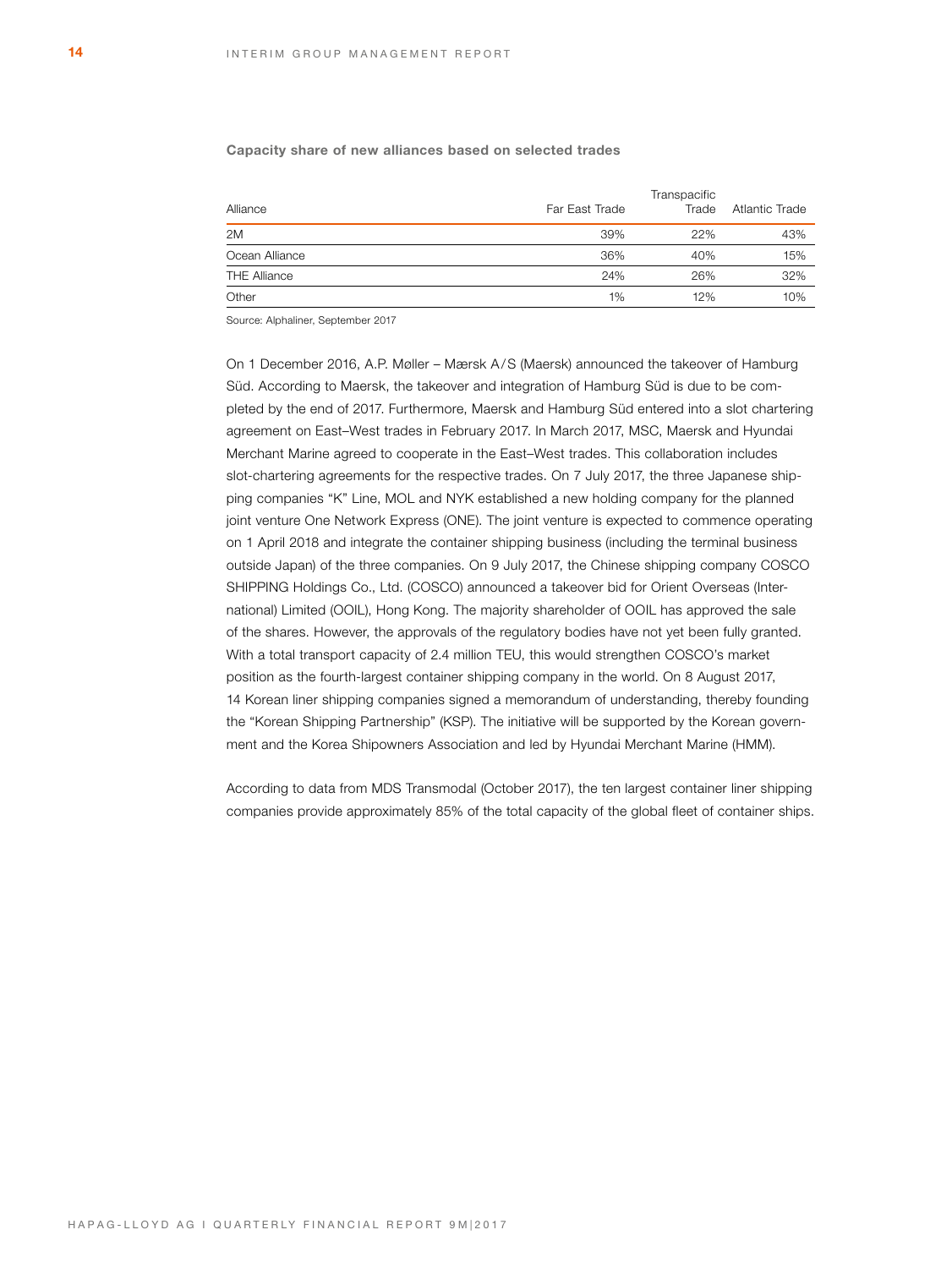### **Group earnings, financial and net asset position**

The UASC Group was consolidated on 24 May 2017 and is included in the Hapag-Lloyd AG group of consolidated companies. In addition to Hapag-Lloyd AG, the group of consolidated companies increased from 82 companies (31 December 2016) to 178 companies (30 September 2017). As such, the net asset, financial and earnings position figures for the first nine months of 2017 can only be compared with those of previous years to a limited extent.

Unless stated otherwise, the figures for the first nine months of 2016 refer to Hapag-Lloyd without the UASC Group.

# **Group earnings position**

The Hapag-Lloyd Group's performance in the first nine months of 2017 was dominated by the first-time consolidation of the UASC Group and by the ongoing challenges in the container shipping industry.

The UASC Group is included in the expenses and income of the consolidated interim financial statements presented below from its first-time consolidation as at 24 May 2017. A comparison with the corresponding prior year period is therefore only possible to a limited extent.

The first-time consolidation generated one-off income of EUR 46.8 million at Hapag-Lloyd. At the same time, transaction costs and costs for implementing the restructuring of the UASC Group in relation to the operational integration of UASC's business activities into Hapag-Lloyd totalled EUR 71.0 million.

In terms of operations, Hapag-Lloyd's freight rates continued to increase in the first nine months of 2017 following their low point in the second quarter of 2016. Freight rates increased in almost all trades. This was however partly compensated by the lower average freight rate level of the newly integrated UASC Group. The freight rate increases implemented had a positive effect on the earnings position. The significant rise in the transport volume, the full realisation of synergy effects resulting from the integration of CSAV, and the cost savings from the cost-cutting programmes initiated in the preceding years also had a positive effect on earnings. By contrast, the higher bunker price had a negative effect on earnings. Hapag-Lloyd generated an operating result before interest and taxes (EBIT) of EUR 180.6 million in the third quarter of 2017 (prior year period: EUR 65.6 million) and a profit after taxes of EUR 54.3 million (prior year period: EUR 8.2 million). Overall, Hapag-Lloyd recorded earnings before interest and taxes (EBIT) of EUR 267.9 million in the first nine months of 2017 (prior year period EUR 25.9 million) and a profit after taxes of EUR 8.2 million (prior year period: EUR –133.9 million).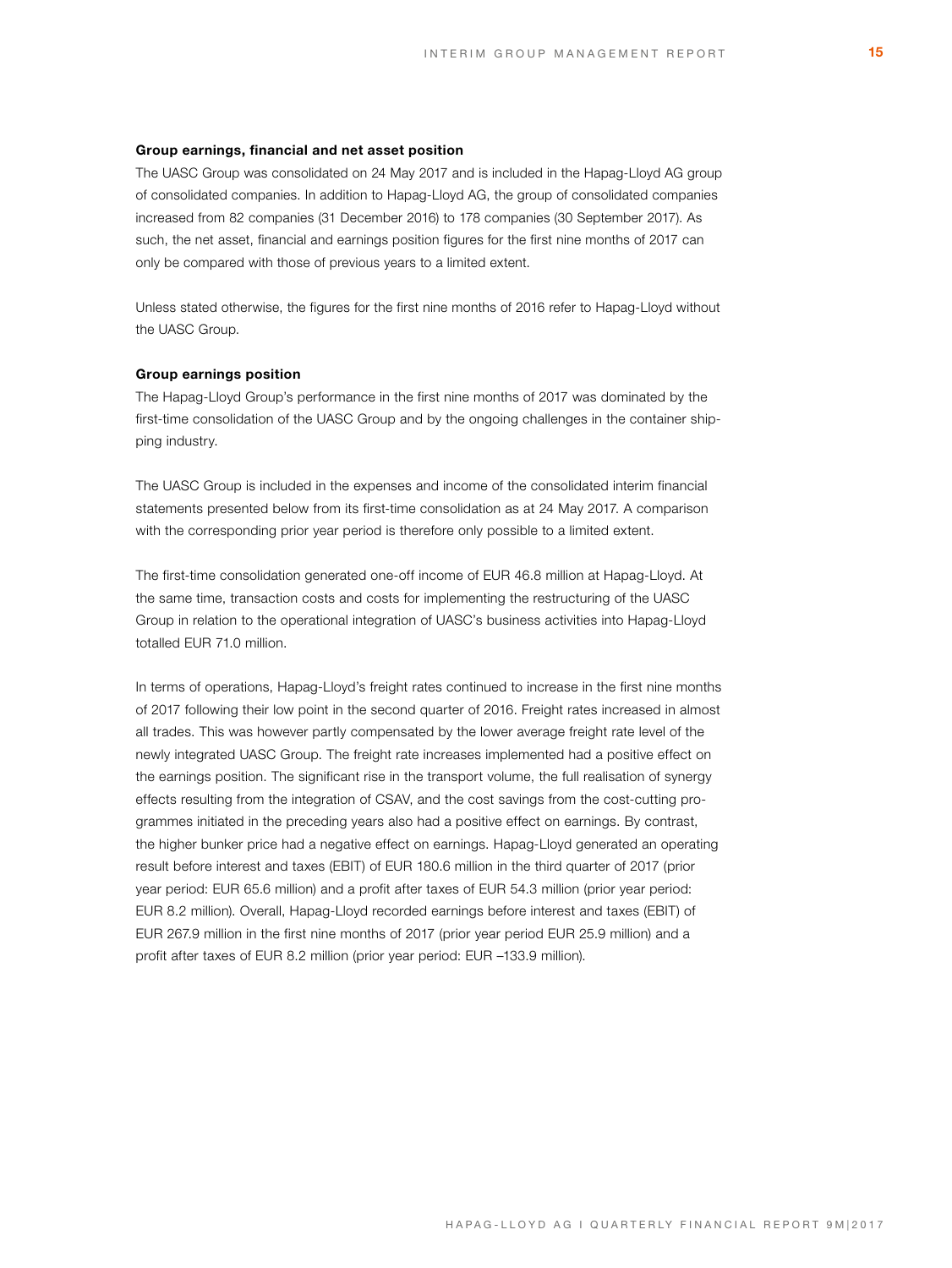# **Group income statement**

| million EUR                                                           | Q <sub>3</sub><br>2017 | Q3<br>2016 | <b>9M</b><br>2017 | 9M<br>2016 |
|-----------------------------------------------------------------------|------------------------|------------|-------------------|------------|
| Revenue                                                               | 2.796.0                | 1.928.3    | 7,314.3           | 5,713.8    |
| Other operating income                                                | 24.0                   | 31.8       | 127.9             | 90.4       |
| Transport expenses                                                    | 2,187.3                | 1,571.4    | 5.909.6           | 4,772.0    |
| Personnel expenses                                                    | 172.3                  | 123.3      | 516.4             | 377.6      |
| Depreciation, amortisation and<br>impairment                          | 180.9                  | 119.0      | 454.0             | 355.4      |
| Other operating expenses                                              | 111.8                  | 86.8       | 325.6             | 291.5      |
| <b>Operating result</b>                                               | 167.7                  | 59.6       | 236.6             | 7.7        |
| Share of profit of equity-accounted<br>investees                      | 12.4                   | 7.5        | 30.8              | 19.6       |
| Other financial result                                                | 0.5                    | $-1.5$     | 0.5               | $-1.4$     |
| Earnings before interest and tax<br>(EBIT)                            | 180.6                  | 65.6       | 267.9             | 25.9       |
| Interest result                                                       | $-120.4$               | $-55.1$    | $-241.8$          | $-145.0$   |
| Income taxes                                                          | 5.9                    | 2.3        | 17.9              | 14.8       |
| Group profit/loss                                                     | 54.3                   | 8.2        | 8.2               | $-133.9$   |
| thereof profit/loss attributable to<br>shareholders of Hapag-Lloyd AG | 54.1                   | 7.5        | 5.7               | $-136.4$   |
| thereof profit/loss attributable to<br>non-controlling interests      | 0.2                    | 0.7        | 2.5               | 2.5        |
| Basic/Diluted earnings per share<br>(in EUR)                          | 0.33                   | 0.07       | 0.04              | $-1.15$    |
| <b>EBITDA</b>                                                         | 361.5                  | 184.6      | 721.9             | 381.3      |
| EBITDA margin (%)                                                     | 12.9                   | 9.6        | 9.9               | 6.7        |
| <b>EBIT</b>                                                           | 180.6                  | 65.6       | 267.9             | 25.9       |
| EBIT margin (%)                                                       | 6.5                    | 3.4        | 3.7               | 0.5        |

The figures for the third quarter and the first nine months of 2016 relate to Hapag-Lloyd only and do not include the integration of the UASC Group.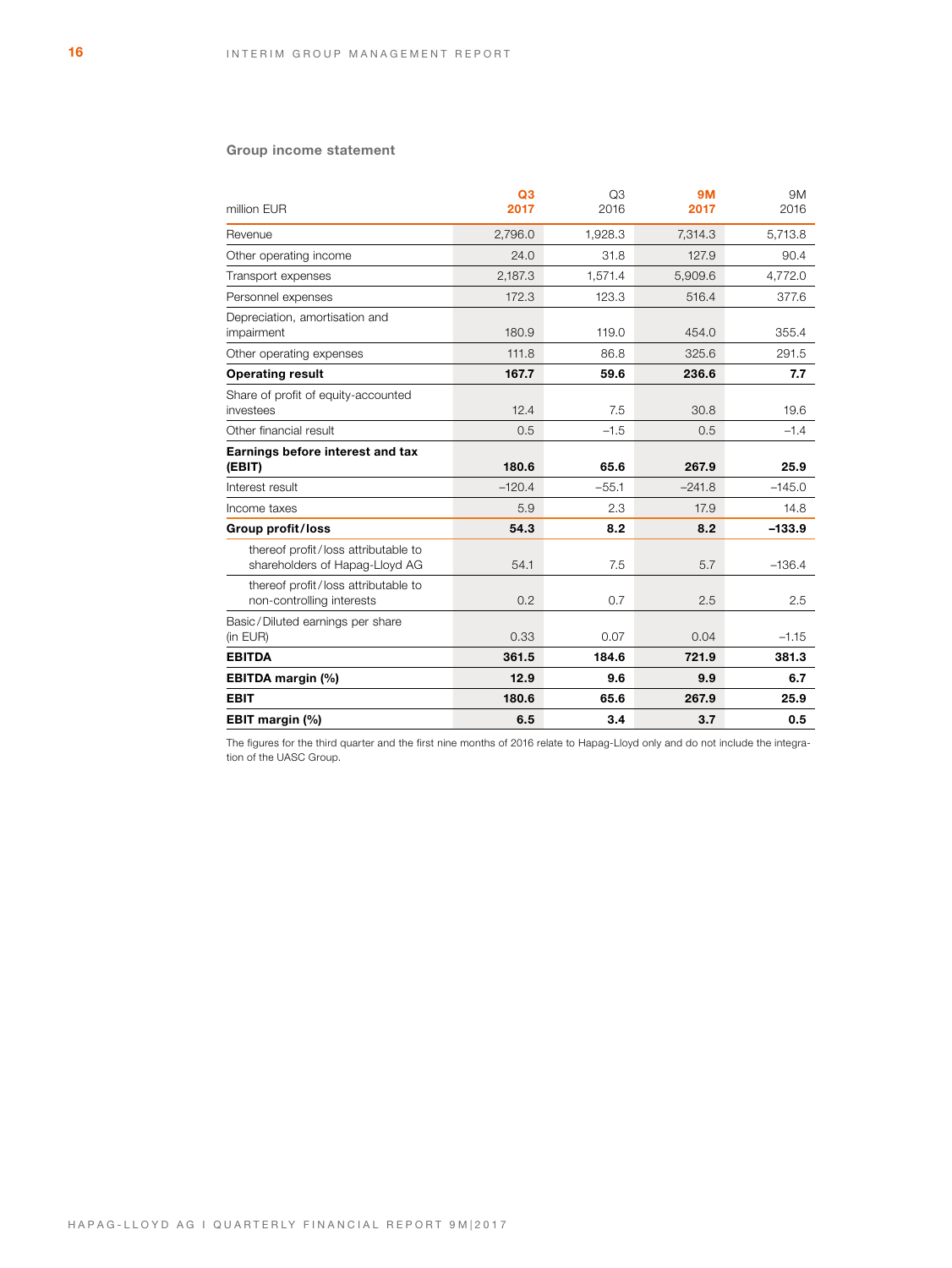The average freight rate including the UASC Group was USD 1,060/TEU in the first nine months of 2017 and was therefore USD 23/TEU (2.2%) up on the prior year period (USD 1,037/TEU, without UASC Group). Freight rate increases, particularly in the Far East, Middle East and Latin America trades, had a positive impact on earnings in the reporting period. On a comparable basis (if the UASC Group had been included since 1 January 2016), the average freight rate for the first nine months of the current financial year would have been USD 1,010/TEU (prior year period: USD 927/TTEU). This would have meant an increase of USD 83/TEU, or 9.0%, in the average freight rate.

| USD/TEU                                     | Q3 2017 | Q3 2016 | 9M 2017 | 9M 2016 |
|---------------------------------------------|---------|---------|---------|---------|
| Atlantic                                    | 1,315   | 1,333   | 1,298   | 1,344   |
| Transpacific                                | 1,267   | 1,147   | 1,246   | 1,237   |
| Far East                                    | 993     | 780     | 971     | 765     |
| Middle East                                 | 878     | 666     | 884     | 685     |
| Intra-Asia                                  | 615     | 531     | 593     | 556     |
| Latin America                               | 1,077   | 1.047   | 1,035   | 993     |
| <b>EMAO</b>                                 |         |         |         |         |
| (Europe – Mediterranean – Africa – Oceania) | 1,125   | 1,058   | 1,064   | 1,067   |
| Total (weighted average)                    | 1,065   | 1,027   | 1,060   | 1,037   |

**Freight rates per trade \***

\* In connection with the merger of the UASC Group, the trades have been restructured and the assignment of individual services amended. The prior period figures have been amended accordingly.

The transport volume performed particularly well in the first nine months of the 2017 financial year. With the inclusion of the UASC Group and its balanced positioning in all trades, Hapag-Lloyd was able to increase its transport volume by 1,379 TTEU to 7,029 TTEU (prior year period: 5,650 TTEU). All of the trades contributed to this positive performance in the third quarter of 2017.

On a comparable basis (if the UASC Group had been included since 1 January 2016), the transport volume in the first nine months of 2017 would have come to 8,438 TTEU in total (prior year period: 7,923 TTEU), which would have meant an increase of 515 TTEU (6.5%) in the transport volume.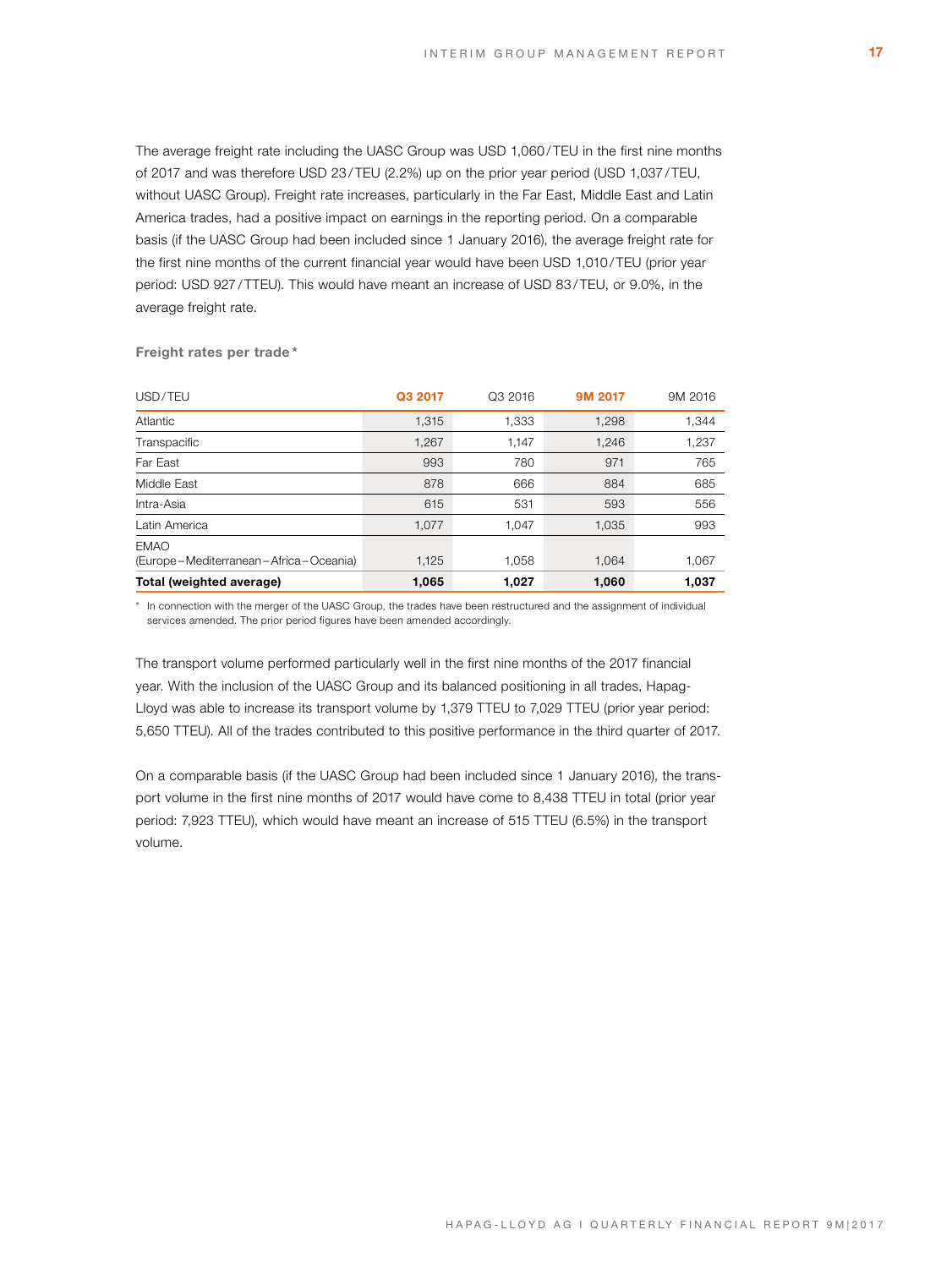### **Transport volume per trade \***

| <b>TTEU</b>                                          | Q3 2017 | Q3 2016 | 9M 2017 | 9M 2016 |
|------------------------------------------------------|---------|---------|---------|---------|
| Atlantic                                             | 436     | 385     | 1,254   | 1,159   |
| Transpacific                                         | 465     | 379     | 1,254   | 1,091   |
| Far East                                             | 503     | 213     | 1,040   | 625     |
| Middle East                                          | 349     | 122     | 675     | 345     |
| Intra-Asia                                           | 259     | 163     | 597     | 450     |
| Latin America                                        | 649     | 586     | 1,812   | 1,673   |
| <b>EMAO</b><br>(Europe-Mediterranean-Africa-Oceania) | 147     | 100     | 397     | 308     |
| <b>Total</b>                                         | 2,808   | 1,947   | 7,029   | 5,650   |

\* In connection with the merger of the UASC Group, the trades have been restructured and the assignment of individual services amended. The prior period figures have been amended accordingly.

The Hapag-Lloyd Group's revenue increased by EUR 1,600.5 million to EUR 7,314.3 million in the first nine months of 2017 (prior year period: EUR 5,713.8 million). This 28.0% increase reflects the initial inclusion of the UASC Group as at 24 May 2017 as well as the significant increase in the transport volume and average freight rate in comparison to the prior year period.

### **Revenue per trade \***

| million EUR                                          | Q3 2017 | Q3 2016 | 9M 2017 | 9M 2016 |
|------------------------------------------------------|---------|---------|---------|---------|
| Atlantic                                             | 487.3   | 460.7   | 1,462.0 | 1,399.0 |
| Transpacific                                         | 504.2   | 388.9   | 1,403.5 | 1,211.5 |
| Far East                                             | 435.9   | 148.4   | 907.1   | 428.9   |
| Middle East                                          | 268.0   | 72.9    | 536.0   | 211.8   |
| Intra-Asia                                           | 138.2   | 77.4    | 318.0   | 224.6   |
| Latin America                                        | 597.4   | 549.3   | 1,684.6 | 1,490.5 |
| <b>EMAO</b><br>(Europe-Mediterranean-Africa-Oceania) | 141.8   | 94.4    | 379.4   | 295.0   |
| Revenue not assigned to trades                       | 223.2   | 136.3   | 623.7   | 452.5   |
| Total                                                | 2,796.0 | 1,928.3 | 7,314.3 | 5,713.8 |

\* In connection with the merger of the UASC Group, the trades have been restructured and the assignment of individual services amended. The prior period figures have been amended accordingly.

Other operating income increased by EUR 37.5 million to EUR 127.9 million in the first nine months of 2017 compared to the respective prior year period. The main reason for this was the negative difference of EUR 46.8 million, which resulted from the provisional purchase allocation in accordance with IFRS 3 as part of the acquisition of the UASC Group and which had to be recognised in earnings in the reporting period.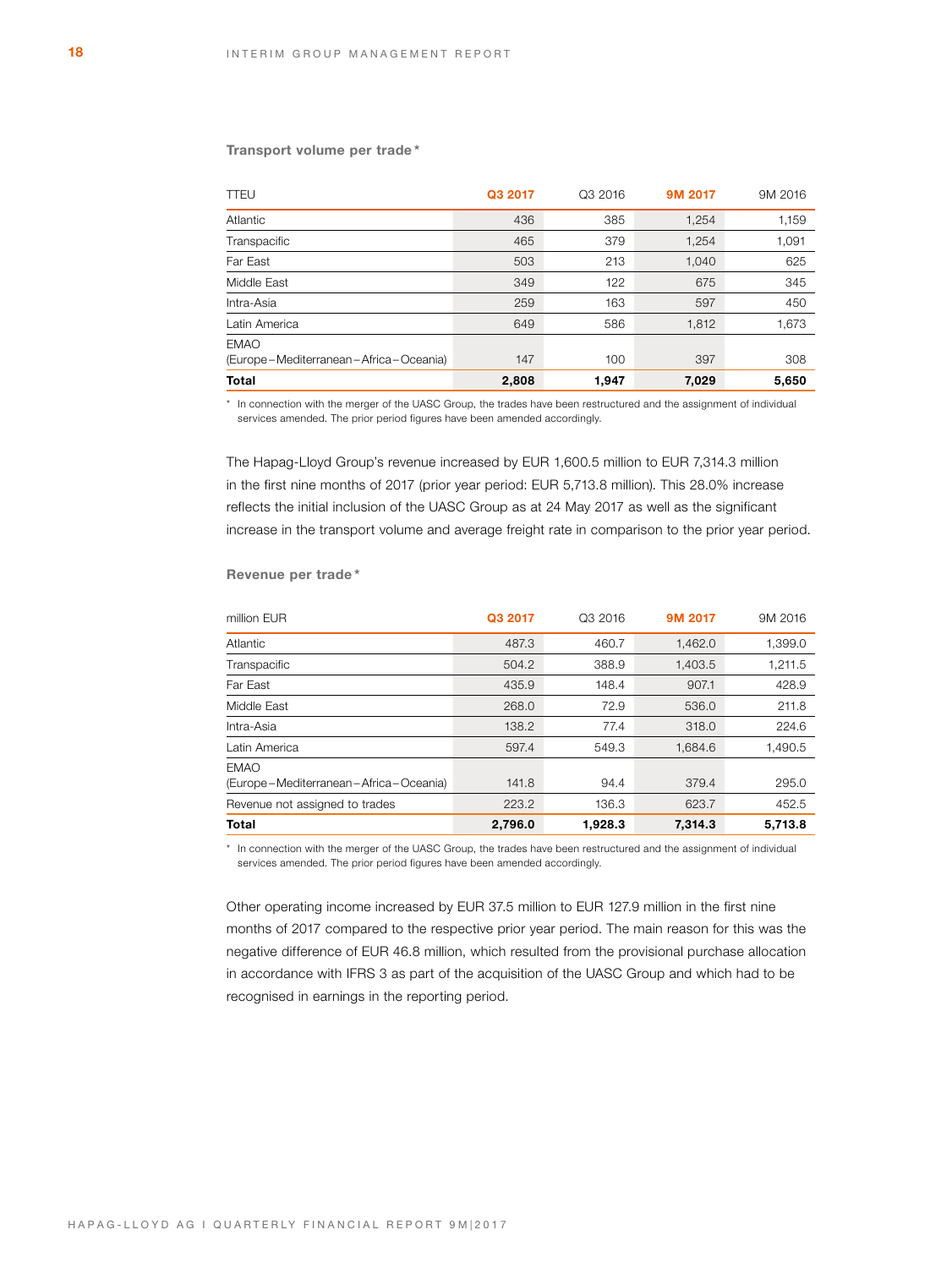Transport expenses rose by EUR 1,137.6 million in the first nine months of 2017 to EUR 5,909.6 million (prior year period: EUR 4,772.0 million). This represents an increase of 23.8%, that is primarily due to the acquisition of the UASC Group and the relating increase of the transport volume as well as increased bunker prices. The increase in the expenses for raw materials and supplies of EUR 372.6 million (78.1%) to EUR 849.7 million primarily results from the higher bunker price in the current reporting period. In the first nine months of the 2017 financial year, the average bunker consumption price for Hapag-Lloyd was USD 311 per tonne, up USD 99 per tonne on the figure of USD 212 per tonne for the prior year period. From the 2017 financial year onwards, the average bunker consumption price used by Hapag-Lloyd is a combined figure for marine fuel oil (MFO) and marine diesel oil (MDO). The previous year's figure has been restated accordingly.

The cost of purchased services has risen by EUR 765.0 million (17.8%) which was a disproportionally lower increase compared to revenue growth. This increase is a reflection of the rise in transport volumes and, in particular, the initial inclusion of the UASC Group.

| million EUR                                 | Q3 2017 | Q3 2016 | 9M 2017 | 9M 2016 |
|---------------------------------------------|---------|---------|---------|---------|
| Expenses for raw materials and supplies     | 308.2   | 190.4   | 849.7   | 477.1   |
| Cost of purchased services                  | 1.879.1 | 1.381.0 | 5.059.9 | 4.294.9 |
| thereof                                     |         |         |         |         |
| Port, canal and terminal costs              | 940.3   | 671.8   | 2,472.8 | 1,984.0 |
| Chartering, leases and container<br>rentals | 264.4   | 176.8   | 722.9   | 739.6   |
| Container transport costs                   | 598.5   | 476.7   | 1.664.1 | 1,408.1 |
| Maintenance/repair/other                    | 75.9    | 55.7    | 200.1   | 163.2   |
| <b>Transport expenses</b>                   | 2,187.3 | 1.571.4 | 5,909.6 | 4.772.0 |

#### **Transport expenses**

The gross profit margin (ratio of revenue less transport expenses to revenue) for the first nine months of the current financial year came to 19.2% (prior year period: 16.5%).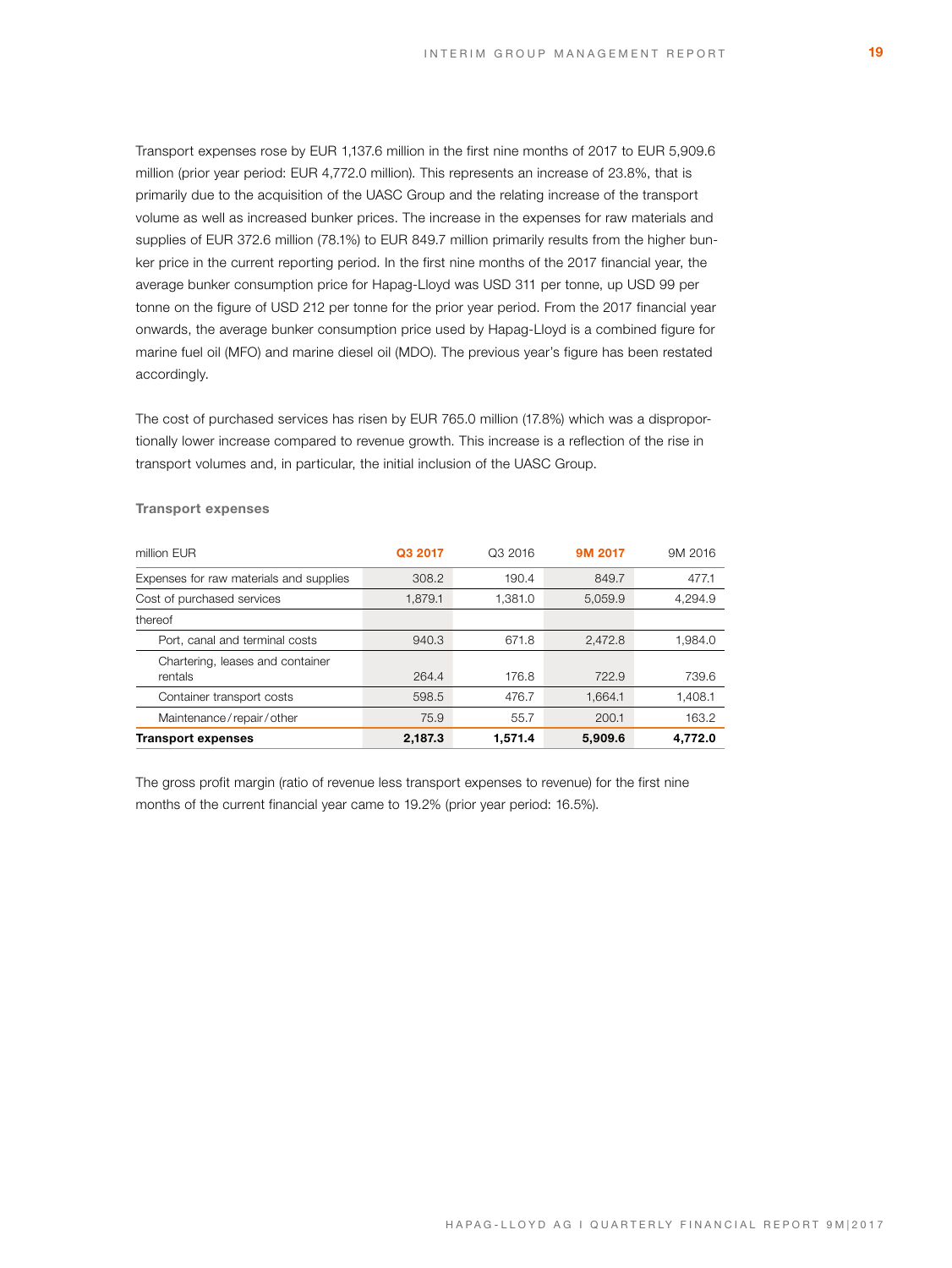Changes in the US dollar/ euro exchange rate caused period-specific exchange rate gains and losses to increase in the period under review. This was reflected in other operating income and other operating expenses. Netted, this resulted in an exchange rate gain of EUR 16.0 million in the first nine months of 2017 (prior year period: exchange rate loss of EUR 13.0 million).

Personnel expenses rose by EUR 138.8 million to EUR 516.4 million in the first nine months of 2017 (prior year period: EUR 377.6 million). The main reason for this increase was, in particular, the initial inclusion of the personnel expenses of the UASC Group. The costs incurred for the restructuring of the UASC Group as part of the operational integration of UASC's business activities and associated one-off effects amounting to EUR 37.3 million in total also led to an increase in personnel expenses. In addition, the exchange rate losses at the balance sheet date resulting from the valuation of pension provisions in the amount of EUR 13.7 million (prior year period: EUR 3.0 million) increased personnel expenses year-on-year.

Depreciation and amortisation came to EUR 454.0 million in the first nine months of the 2017 financial year (prior year period: EUR 355.4 million). The year-on-year increase in depreciation and amortisation was primarily due to the first-time inclusion of the UASC Group as well as depreciation of the acquired newly built ships.

The earnings before interest and taxes (EBIT) amounted to EUR 267.9 million in the reporting period. They were therefore well above the corresponding figure in the prior year period (EUR 25.9 million). The earnings before interest, taxes, depreciation and amortisation (EBITDA) came in at EUR 721.9 million in the first nine months of the 2017 financial year (prior year period: EUR 381.3 million). The annualised return on invested capital (ROIC) for the first nine months of 2017 amounted to 2.6% (prior year period: 0.2%). Basic earnings per share for the first nine months of the 2017 financial year came to EUR 0.04 per share (prior year period: EUR –1.15 per share).

| million EUR                       | Q3 2017 | Q3 2016 | 9M 2017 | 9M 2016 |
|-----------------------------------|---------|---------|---------|---------|
| Revenue                           | 2,796.0 | 1,928.3 | 7,314.3 | 5,713.8 |
| <b>EBIT</b>                       | 180.6   | 65.6    | 267.9   | 25.9    |
| <b>EBITDA</b>                     | 361.5   | 184.6   | 721.9   | 381.3   |
| EBIT margin (%)                   | 6.5     | 3.4     | 3.7     | 0.5     |
| EBITDA margin (%)                 | 12.9    | 9.6     | 9.9     | 6.7     |
| Basic earnings per share (in EUR) | 0.33    | 0.07    | 0.04    | $-1.15$ |
| Return on invested capital (ROIC) |         |         |         |         |
| annualised (%)*                   | 5.5     | 3.1     | 2.6     | 0.2     |

#### **Key earnings figures**

\* The calculation of the return on invested capital is based on the functional currency USD.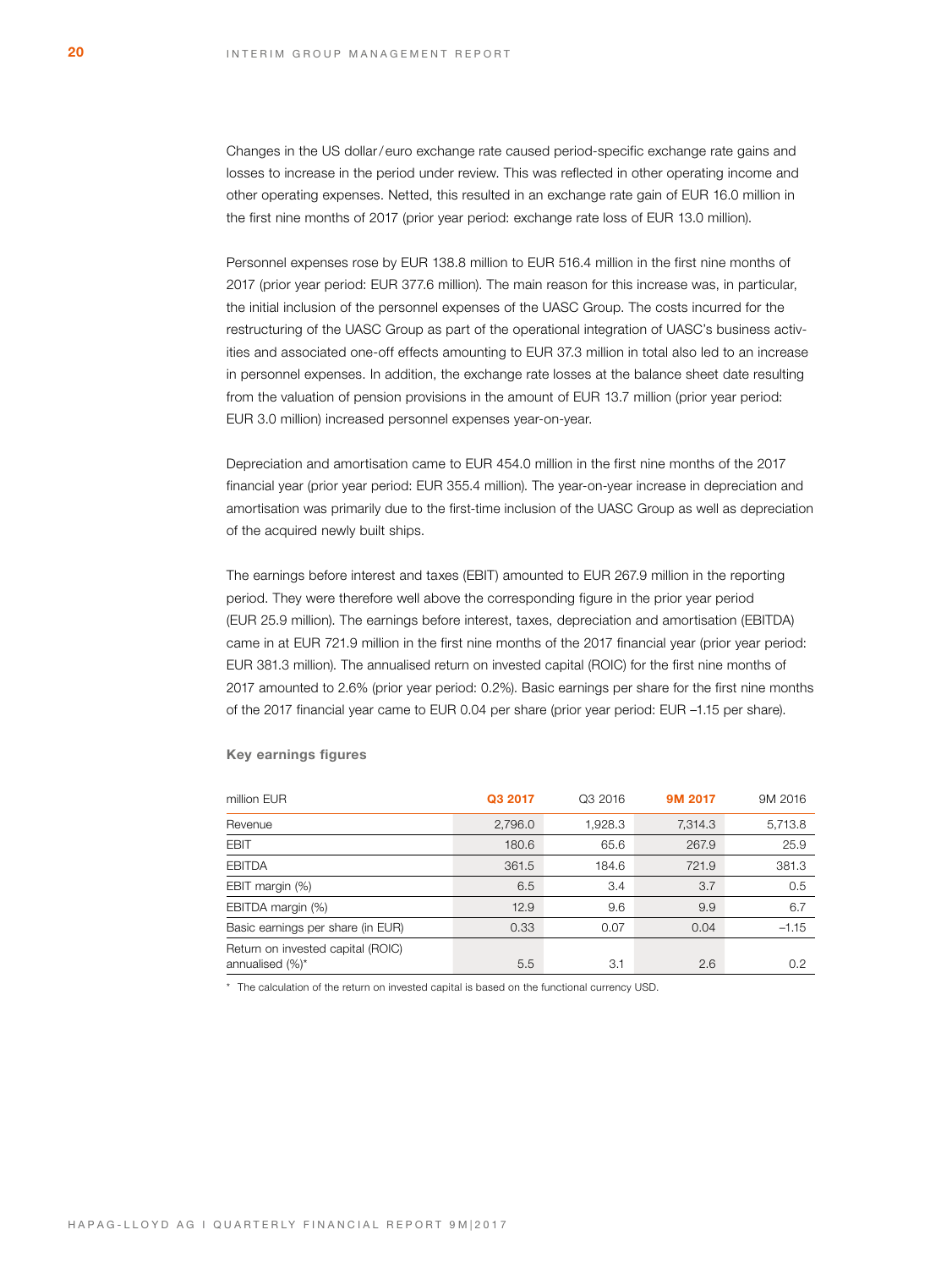The interest result for the first nine months of the 2017 financial year was EUR –241.8 million (prior year period: EUR –145.0 million). The change was partly due to the early redemption of a US dollar bond and euro bonds. These transactions were associated with one-off effects totalling EUR –17.4 million as a result of redemption charges, the disposal of associated embedded derivatives and other associated transaction costs. Not only did the interest expenses resulting from newly utilised ship and container financing and other financing agreements prompt overall interest expenses to rise, but also the expense of EUR –42.7 million resulting from the first-time inclusion of the UASC Group as well as a reduced income of EUR 4.7 million (prior year period: EUR 8.7 million) from a change in the fair value of the derivatives embedded in the bonds issued had a negative effect on the interest result.

The Group recorded a profit of EUR 8.2 million in the first nine months of 2017 (prior year period: loss of EUR 133.9 million).

### **Group financial position**

**Condensed statement of cash flows**

| Changes in cash and cash<br>equivalents | 534.7   | 19.9    | 762.7   | $-68.0$  |
|-----------------------------------------|---------|---------|---------|----------|
| Cash flow from financing activities     | 255.7   | 26.4    | $-31.8$ | $-91.2$  |
| Free cash flow                          | 279.0   | $-6.5$  | 794.5   | 23.2     |
| Cash flow from investment activities    | $-87.5$ | $-31.7$ | 121.5   | $-205.1$ |
| Cash flow from operating activities     | 366.5   | 25.2    | 673.0   | 228.3    |
| million EUR                             | Q3 2017 | Q3 2016 | 9M 2017 | 9M 2016  |

### **Cash flow from operating activities**

Including the UASC Group, Hapag-Lloyd generated an operating cash flow of EUR 673.0 million in the first nine months of the 2017 financial year (prior year period: EUR 228.3 million).

#### **Cash flow from investing activities**

The cash inflow from investing activities totalled EUR 121.5 million (prior year period: cash outflow of EUR 205.1 million). A net cash inflow of EUR 357.5 million resulted from the acquisition of the UASC Group. This includes the addition of cash and cash equivalents of EUR 366.3 million. The Group received additional cash inflows, in particular from dividend payments received and asset disposals. This was counteracted, in particular, by cash outflows for investments in ships and containers totalling EUR 281.7 million (prior year period: EUR 238.3 million).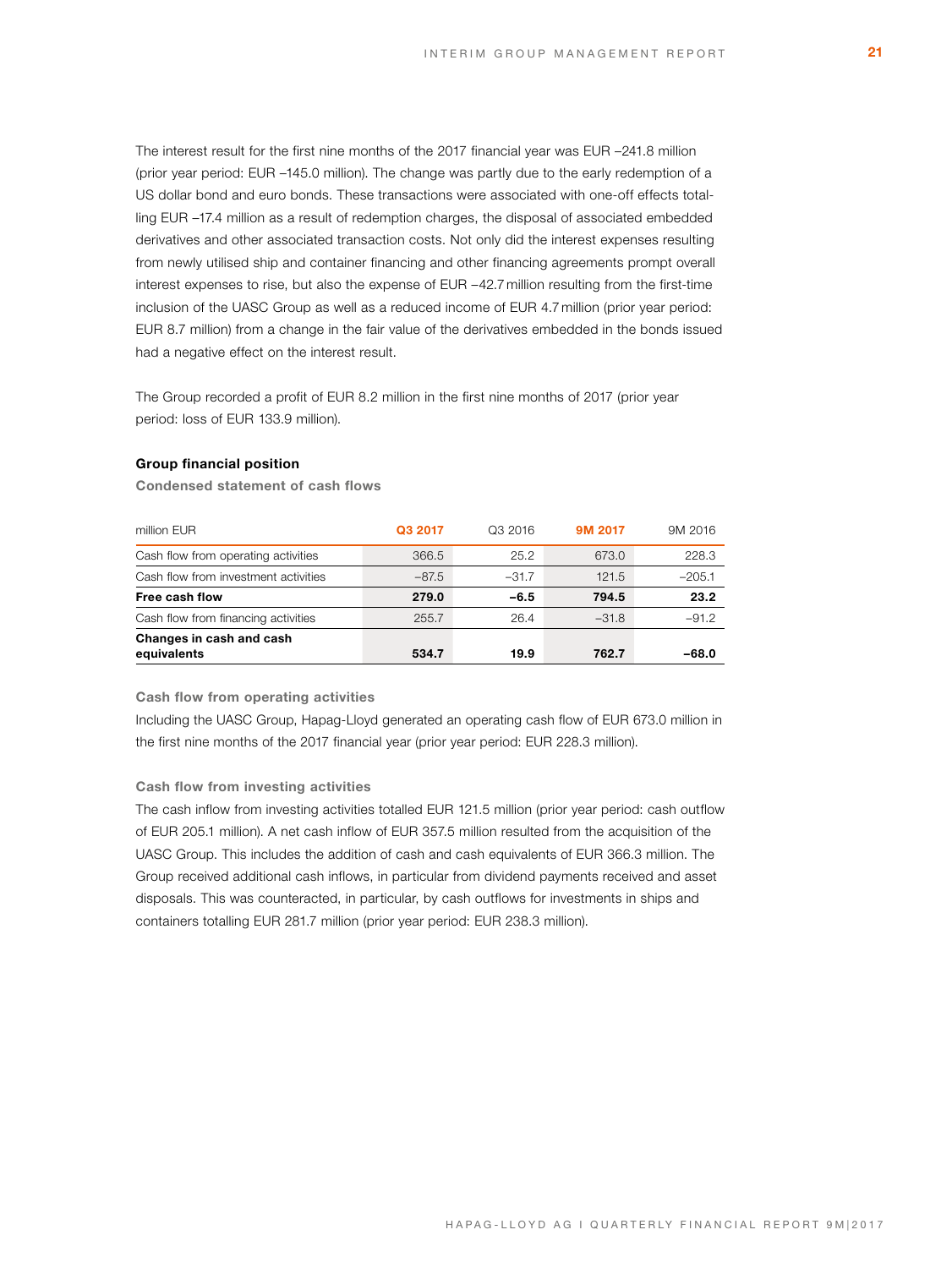#### **Cash flow from financing activities**

Financing activities resulted in a net cash outflow of EUR 31.8 million in the current reporting period (prior year period: EUR 91.2 million). Borrowing amounting to EUR 1,610.4 million (prior year period: EUR 528.3 million) related primarily to cash inflows from the placement of new euro bonds and to loans for the financing of vessels and containers. This was offset by cash outflows from the early repayment of the US dollar bond issued in 2010 and the euro bond issued in 2013 as well as by interest and redemption payments amounting to EUR 1,614.6 million in total (prior year period: EUR 613.6 million).

**Changes in cash and cash equivalents**

| million EUR                                         | Q3 2017 | Q3 2016 | 9M 2017  | 9M 2016 |
|-----------------------------------------------------|---------|---------|----------|---------|
| Cash and cash equivalents<br>at beginning of period | 753.7   | 473.0   | 570.2    | 573.7   |
| Changes due to exchange rate<br>fluctuations        | $-67.2$ | $-0.9$  | $-111.7$ | $-13.7$ |
| Net changes                                         | 534.7   | 19.9    | 762.7    | $-68.0$ |
| Cash and cash equivalents<br>at end of period       | 1,221.2 | 492.0   | 1.221.2  | 492.0   |

Overall, cash inflow totalled EUR 762.7 million in the first nine months of 2017, such that after accounting for exchange rate-related effects in the amount of EUR –111.7 million, cash and cash equivalents of EUR 1,221.2 million were reported at the end of the reporting period on 30 September 2017 (30 September 2016: EUR 492.0 million). The cash and cash equivalents dealt with in the statement of cash flows correspond to the balance sheet item "Cash and cash equivalents". In addition, there are available credit facilities of EUR 389.4 million (30 September 2016: EUR 67.2 million). The liquidity reserve (consisting of cash, cash equivalents and unused credit facilities) therefore totalled EUR 1,610.6 million (30 September 2016: EUR 559.2 million). Cash and cash equivalents of EUR 57.3 million (30 September 2016: EUR 0.0 million) which serve as collateral for existing financial debt were reported under other assets due to their maturity.

# **Net debt**

As at 30 September 2017, the Group's net debt came to EUR 6,143.2 million, which was an increase of EUR 2,551.4 million compared with 31 December 2016 as a result of the first-time consolidation of the UASC Group. The first-time consolidation of the UASC Group also reduced the equity ratio from 44.6% as at 31 December 2016 to 36.5% as at 30 September 2017. Gearing – the ratio of net debt to balance sheet equity – increased from 71.0% to 106.3% as a result.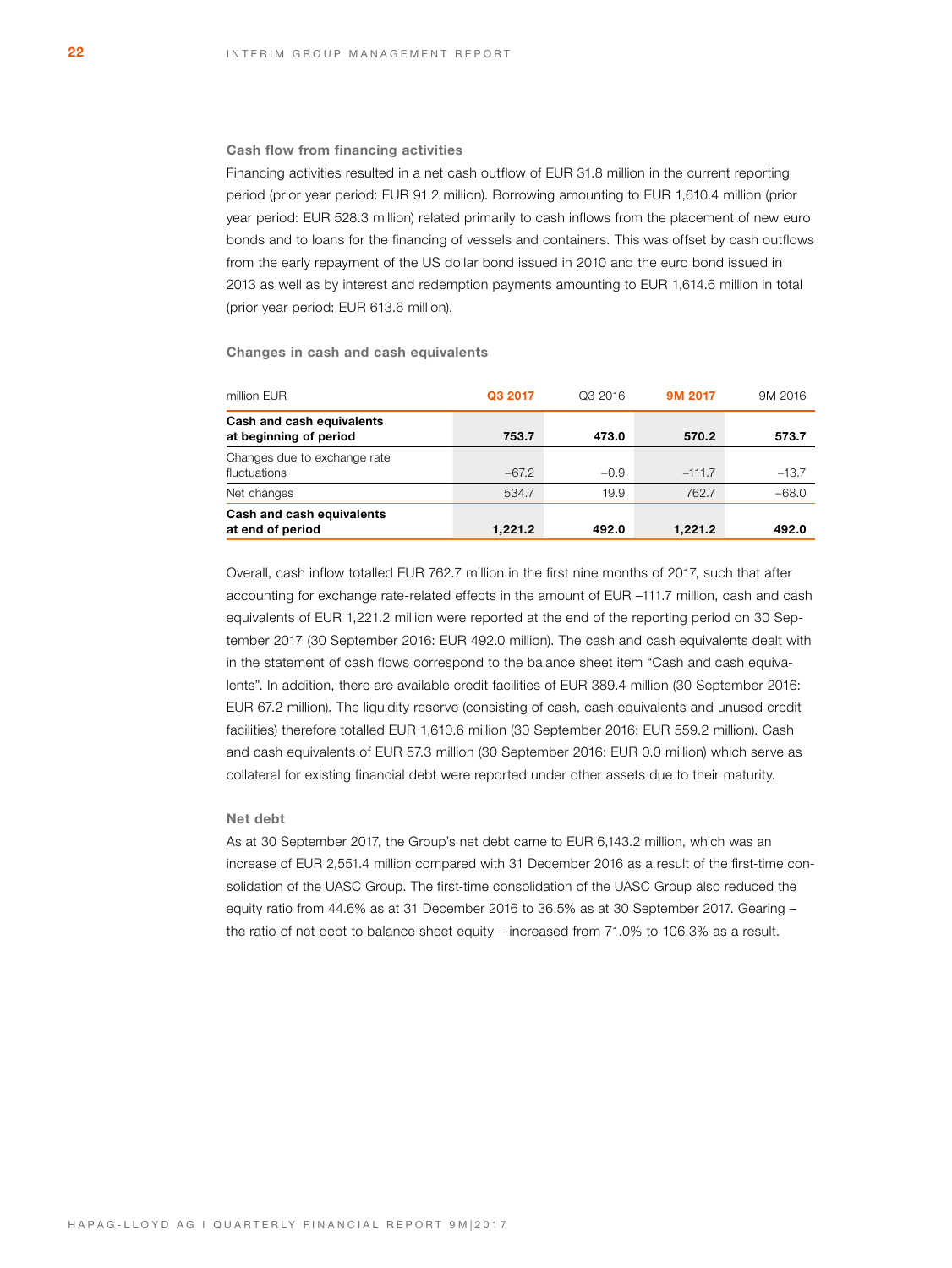# **Financial solidity**

| million EUR                    | 30.9.2017 | 31.12.2016 |
|--------------------------------|-----------|------------|
| Financial debt                 | 7,421.7   | 4,180.7    |
| Cash and cash equivalents      | 1,221.2   | 570.2      |
| Restricted cash (other assets) | 57.3      | 18.7       |
| Net debt                       | 6,143.2   | 3,591.8    |
| <b>EBITDA</b>                  | 721.9     | 607.4      |
| Gearing $(\%)^*$               | 106.3     | 71.0       |
| <b>Unused credit lines</b>     | 389.4     | 189.4      |
| Equity ratio (%)               | 36.5      | 44.6       |
|                                |           |            |

\* Net debt/ equity

Restricted cash and cash equivalents in the amount of EUR 57.3 million (31 December 2016: EUR 18.7 million) essentially comprise cash and cash equivalents which serve as collateral for existing financial debt. The increase was primarily due to the ship financing utilised in relation to the newly built ships delivered in the first nine months of 2017.

# **Group net asset position**

**Changes in the net asset structure**

| million EUR                         | 30.9.2017 | 31.12.2016 |
|-------------------------------------|-----------|------------|
| <b>Assets</b>                       |           |            |
| Non-current assets                  | 12,977.1  | 9,722.9    |
| of which fixed assets               | 12,764.8  | 9,643.3    |
| Current assets                      | 2,840.2   | 1,608.0    |
| of which cash and cash equivalents  | 1,221.2   | 570.2      |
| <b>Total assets</b>                 | 15,817.3  | 11,330.9   |
|                                     |           |            |
| <b>Equity and liabilities</b>       |           |            |
| Equity                              | 5,780.4   | 5,058.4    |
| Borrowed capital                    | 10,036.9  | 6,272.5    |
| of which non-current liabilities    | 6,713.8   | 3,633.2    |
| of which current liabilities        | 3,323.1   | 2,639.3    |
| of which financial debt             | 7,421.7   | 4,180.7    |
| of which non-current financial debt | 6,348.6   | 3,265.5    |
| of which current financial debt     | 1,073.1   | 915.2      |
| <b>Total equity and liabilities</b> | 15,817.3  | 11,330.9   |
|                                     |           |            |
| Net debt                            | 6,143.2   | 3.591.8    |
| Equity ratio (%)                    | 36.5      | 44.6       |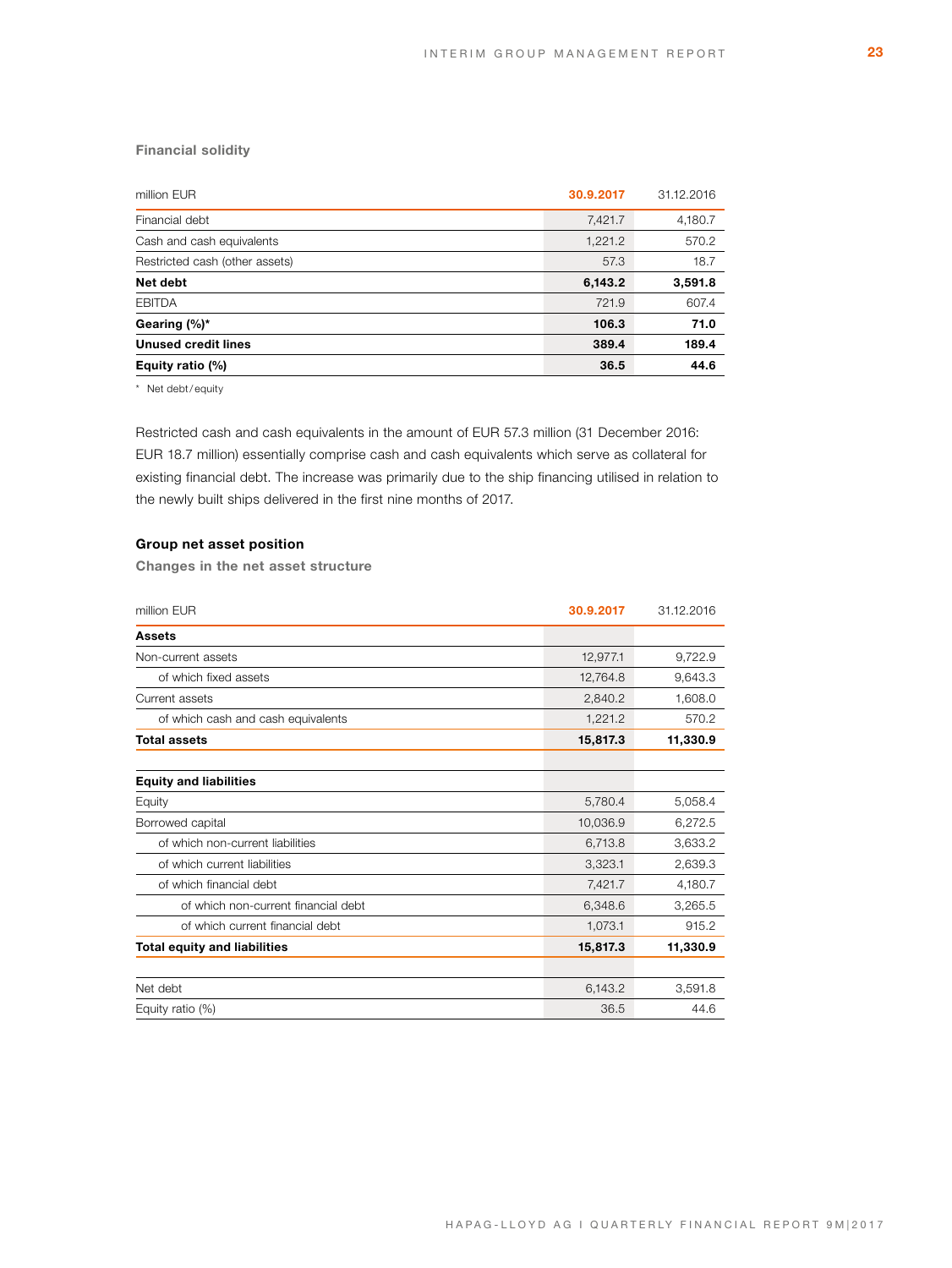The initial inclusion of the UASC Group as at 24 May 2017 resulted in a significant change in the consolidated statement of financial position and means that comparisons with the previous year are only possible to a limited extent. The Group's balance sheet total increased by 39.6% compared to 31 December 2016, from EUR 11,330.9 million to EUR 15,817.3 million.

Fixed assets increased by EUR 3,121.5 million in the reporting period to EUR 12,764.8 million. EUR 4,521.9 million of this related to additions following the acquisition of the UASC Group, in particular the addition of ships and containers as well as intangible assets such as customer relationships, brand and software. Alongside these additions following the acquisition, five new ships with a capacity of 10,500 TEU each (three ships) and 15,000 TEU each (two ships) were delivered to Hapag-Lloyd in the first nine months of the 2017 financial year. By contrast, three ships were sold in the current reporting period, and seven further ships were reclassified as held for sale within current assets in the amount of EUR 15.8 million due to specific intentions to sell. Exchange rate effects of EUR –1,209.4 million as at the reporting date and depreciation amounting to EUR 454.0 million also prompted a fall in the carrying amounts of the fixed assets and therefore in non-current assets.

Current assets increased, particularly due to the acquisition of the UASC Group, and totalled EUR 2,840.2 million as at 30 September 2017 (31 December 2016: EUR 1,608.0 million). This figure includes a rise in trade accounts receivable of EUR 381.0 million to EUR 1,058.6 million (31 December 2016: EUR 677.6 million).

On the liabilities side, the Group's equity increased by EUR 722.0 million to EUR 5,780.4 million. This change resulted primarily from the capital increase against a contribution in kind amounting to EUR 1,285.3 million as part of the acquisition of the UASC Group. The capital increase was offset by the change of unrealised gains and losses from foreign currency translation recognised in other comprehensive income amounting to EUR –581.2 million. The equity ratio fell to 36.5% as at 30 September 2017 (31 December 2016: 44.6%), mainly as a result of the significant rise in borrowed capital following the first-time consolidation of the UASC Group.

The Group's borrowed capital rose by EUR 3,764.4 million to EUR 10,036.9 million in comparison to the 2016 consolidated financial statements, primarily as a result of the acquisition of the UASC Group.

There was a considerable change in the Company's financial debt, which increased by EUR 3,241.0 million compared with 31 December 2016 to EUR 7,421.7 million. The inclusion of the UASC Group as at 24 May 2017 contributed EUR 3,551.4 million to this increase. Financial debt also rose as a result of cash inflows of EUR 1,610.4 million, which mainly resulted from cash inflows from the placement of new bonds and to loans for the financing of vessels and containers. Hapag-Lloyd issued a new corporate bond with an issue volume of EUR 250.0 million on 1 February 2017. This was increased by EUR 200.0 million on 15 February 2017, taking the total amount to EUR 450.0 million.

A further corporate bond in the amount of EUR 450.0 million was issued on 18 July 2017.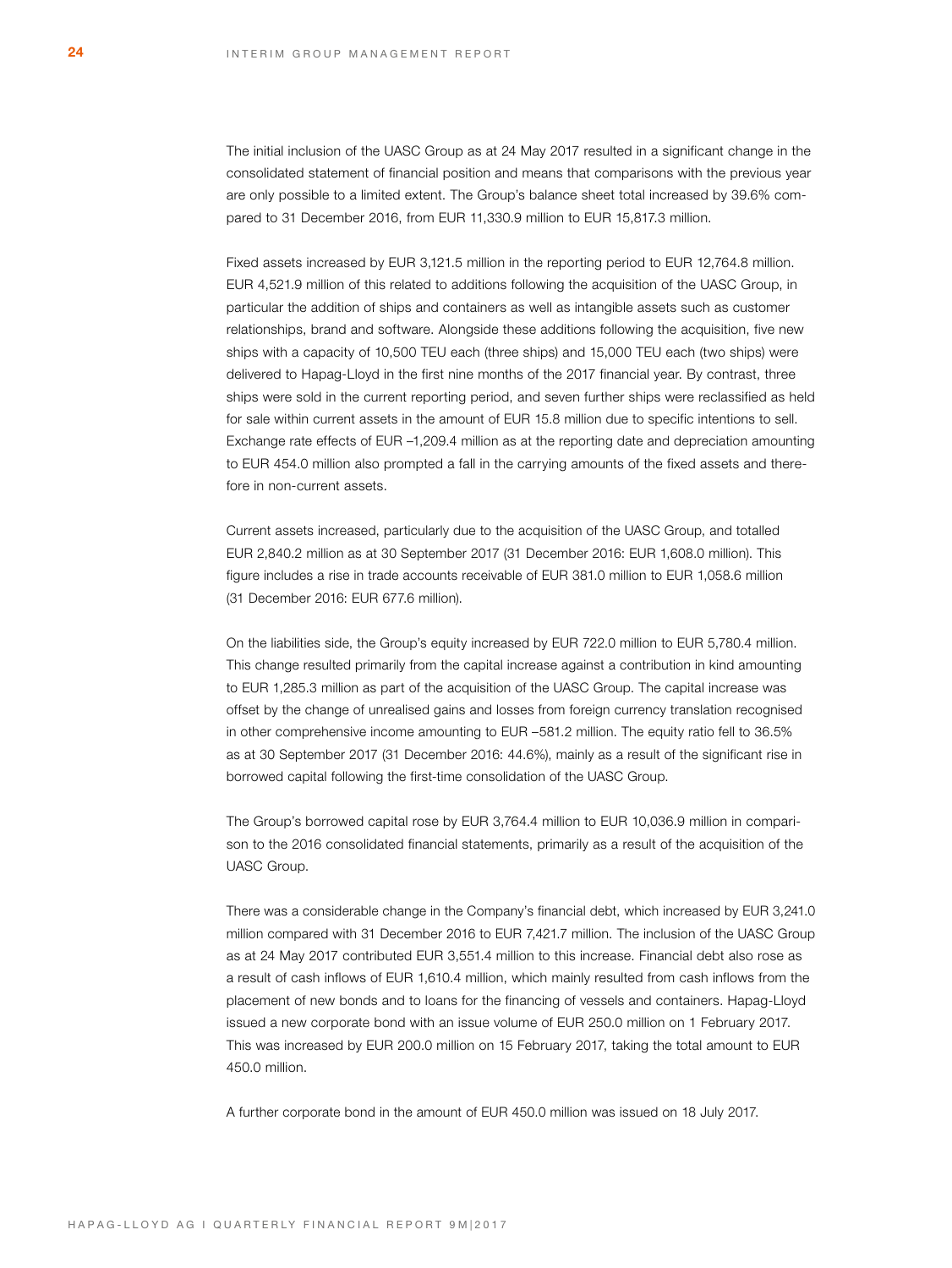The proceeds from bond issues were used for the early repayment of the existing US dollar bonds and euro bonds, EUR 450 million of which was used after the balance sheet date.

Hapag-Lloyd exercised its contractually agreed early termination options for each of the repayments.

Including the cash outflows for the bond repayments, financial debt was reduced overall by redemption payments of EUR 1,403.8 million and exchange rate effects as at the reporting date of EUR –529.1 million.

The significant impact of the takeover of the UASC Group on the development of borrowed capital at the Hapag-Lloyd Group was also reflected in the increase in current liabilities of EUR 683.8 million to EUR 3,323.1 million. This includes an increase in trade accounts payable of EUR 405.2 million to EUR 1,686.8 million which is primarily due to the acquisition of the UASC Group.

Net debt came to EUR 6,143.2 million as at 30 September 2017 (31 December 2016: EUR 3,591.8 million) including cash and cash equivalents of EUR 57.3 million (31 December 2016: EUR 18.7 million) which serve as collateral for existing financial debt and are classified as other assets due to their maturity.

For further information on significant changes to specific balance sheet items, please refer to the Notes to the consolidated statement of financial position, which can be found in the condensed Notes to the consolidated financial statements.

### **Executive Board's statement on overall expected developments**

The first nine months of the 2017 financial year reflected the forecasts of the Executive Board. A clear growth in volumes led to a corresponding rise in revenue and costs. Freight rate increases on nearly all trades affected Group profit in a positive manner. In addition, during the reporting period as at 24 May 2017, the UASC Group was incorporated into the Group, leading to considerable changes to the consolidated statement of financial position. The frameworks for economic development are not subject to any material changes, however.

### **RISK AND OPPORTUNITY REPORT**

Please refer to the 2016 annual report for details of significant opportunities and risks and an assessment of these. The assessment of the reported risks' probability of occurrence remains unchanged, while the opportunities arising from a positive deviation from the budget concerning the expected freight rates and from the bunker consumption price are classified as being lower in view of the current circumstances on the market. The existing global macroeconomic uncertainties and ongoing stiff competition could have a significant negative impact on the development of transport volumes and freight rates again in 2017.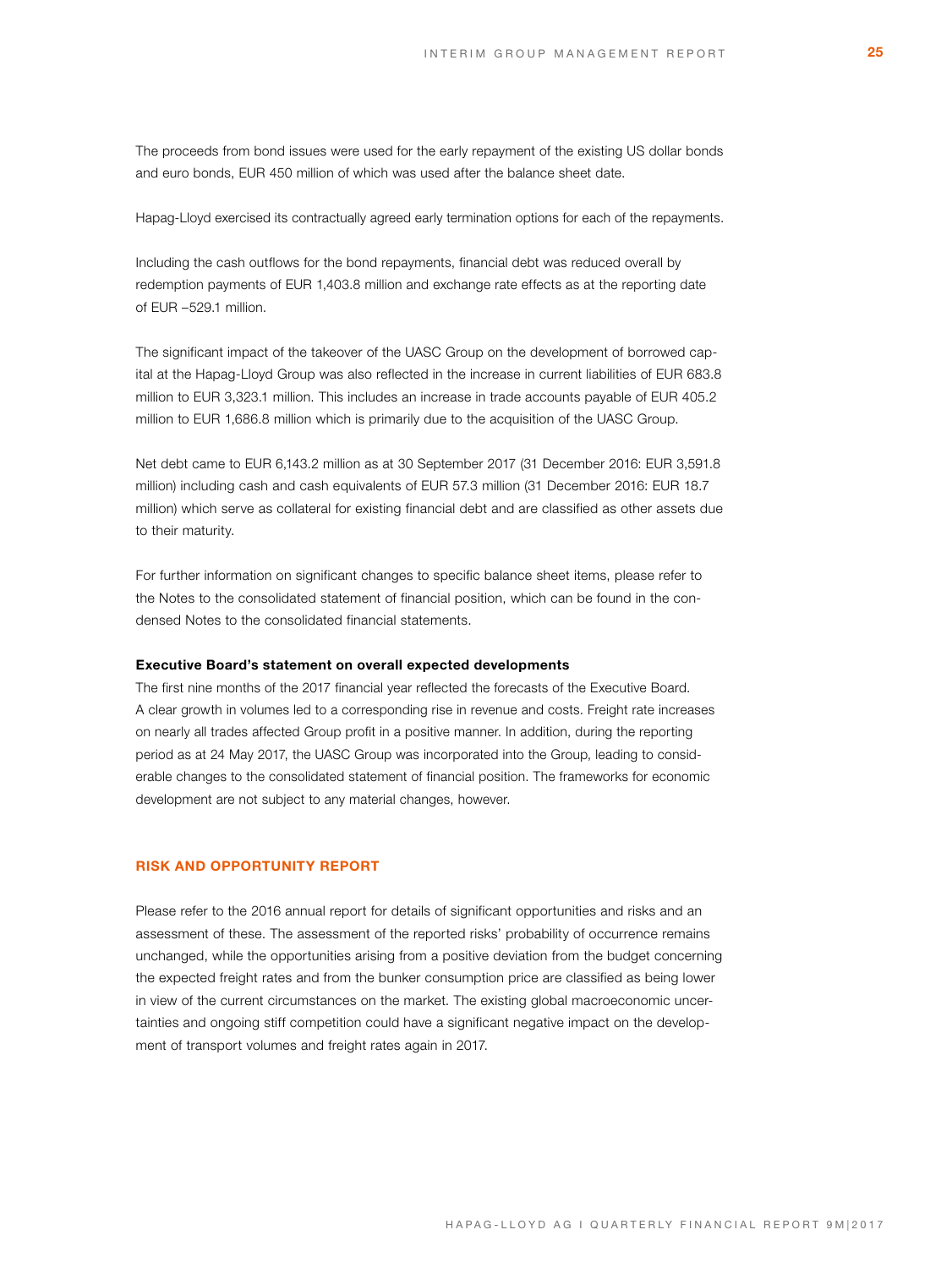The current political tensions between Qatar and Saudi Arabia, Egypt, the United Arab Emirates and Bahrain, as well as the associated economic and political sanctions instigated by these states against Qatar, could have considerable negative repercussions on the economic development of the region. This could in turn lead to a reduction in the container transport volume in the Middle East. Heightened sanctions and a deterioration of the economic frameworks could impact negatively on Hapag-Lloyd's economic and financial situation.

Regarding the material opportunities and risks arising from the merger with UASC, we refer to the relevant presentation in the Group management report of the 2016 annual report.

Authorities in a number of jurisdictions launched investigations into possible breaches of competition law in the 2015/2016 financial year. All of these investigations have been largely concluded, and no significant financial effects are to be expected.

Subpoenas were served to company representatives attending the twice-yearly conference of the International Council of Containership Operators (known as the "Box Club") in San Francisco on 15 March 2017, ordering them to attend a hearing by the U.S. Department of Justice Antitrust Division ("DoJ"). Concrete allegations have not been made at present, however the subpoenas have been issued in connection with the DoJ investigation into the global container liner shipping industry. Hapag-Lloyd will cooperate with the authorities in full. A quantification of a possible risk that may result from the investigations still cannot be made at the time of reporting.

At the time of reporting, there were no risks which threatened the continued existence of the Hapag-Lloyd Group.

# **NOTE ON SIGNIFICANT TRANSACTIONS WITH RELATED PARTIES**

The notes on relationships and transactions with related parties can be found in the disclosures on page 56 of the Notes to the quarterly financial report 9M.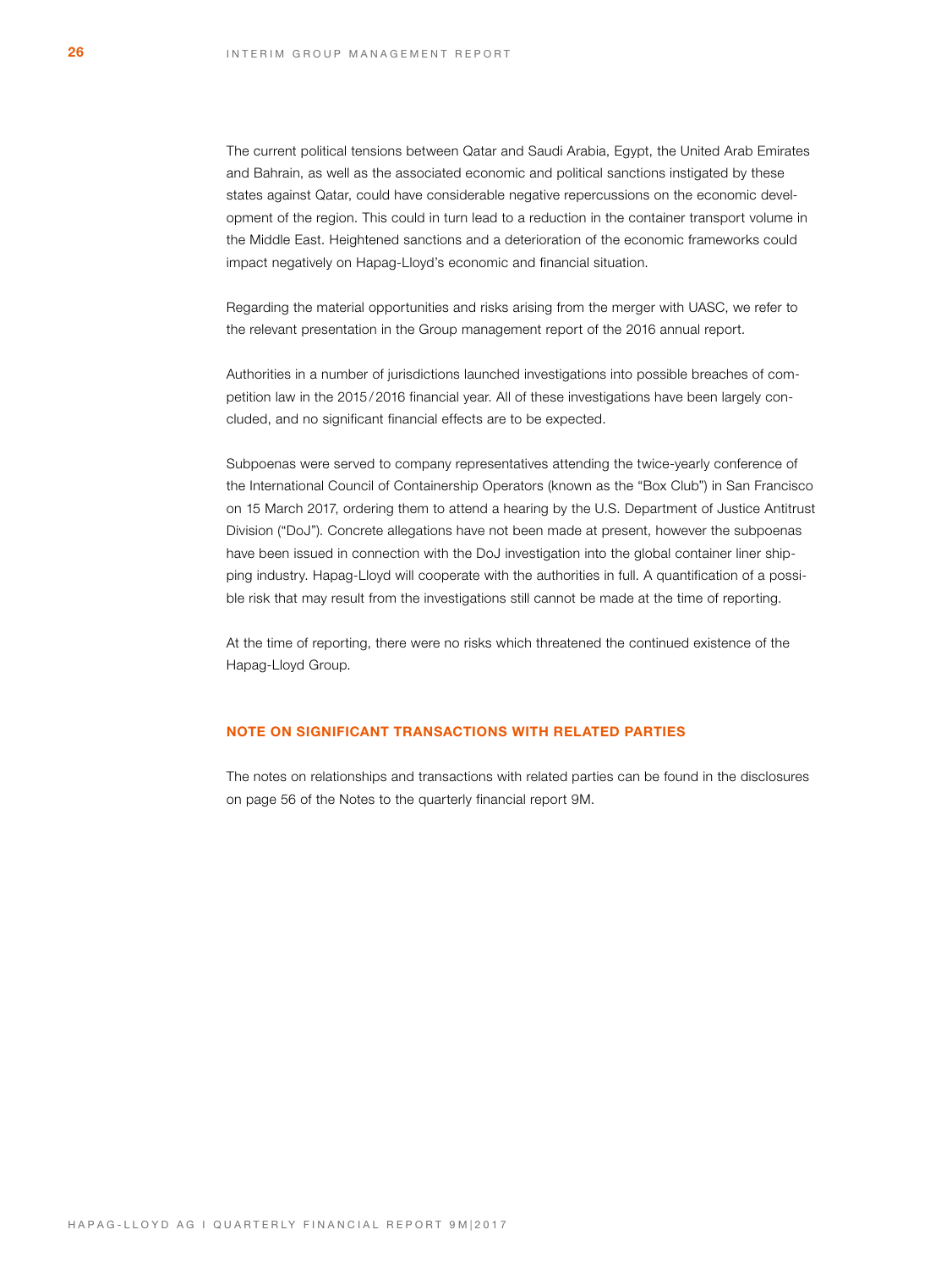# **REVISED OUTLOOK**

The outlook for the 2017 financial year published in the Group management report of the 2016 annual report was based on the Hapag-Lloyd Group's existing business activities as at 31 December 2016 and therefore does not include the UASC Group's business activities. The outlook published in the Group management report as at 31 December 2016 is no longer valid.

Hapag-Lloyd acquired the assets and assumed the liabilities of the UASC Group on 24 May 2017. With publication of the half-year financial report, the first outlook for the Hapag-Lloyd Group since the acquisition of UASC was provided for the current 2017 financial year. The following forecast for the Company's expected performance includes UASC from the date of its first-time consolidation, 24 May 2017. The forecast made here thus relates to the extended Group (including UASC's container shipping activities) and cannot therefore be compared to the forecast in the 2016 annual report with regard to the system used.

The general economic and sector-specific conditions which are of importance to container shipping are presented and analysed in the 2016 annual report (Economic report). A summary of the most important external influencing factors is given below.

In its latest economic outlook (October 2017), the International Monetary Fund (IMF) expects global economic growth to reach 3.6% in the current year. This forecast means that the global economy is set to grow at a faster rate in 2017 than in the previous year (+3.2%). According to the IMF, the volume of global trade, which is key to the demand for container shipping services, will increase by 4.2% in the current year (2016: +2.4%). Compared with its previous forecast (July 2017), the IMF has raised its outlook slightly for the increase in global trade  $(+0.1$  percentage points). This means that in 2017 the growth in global trade will outpace that of the global economy. IHS Global Insight (August 2017) is forecasting that the global container shipping volume will increase by 4.8% to approximately 140 million TEU in 2017 (2016: +3.2%). The current value is therefore 0.2 percentage points higher than the value published in the forecast from May 2017. As such, the expected rise in worldwide transport volumes in container shipping for 2017 would once again be sharper than the rate of growth for global trade.

Following a rise in transport capacities of approximately 0.9 million TEU to 20.0 million TEU in 2016 (including delays in deliveries), Drewry forecasts a nominal increase in transport capacities of up to approximately 1.4 million TEU for the current year. The growth in supply capacity could again make it difficult to push through freight rate increases in the remaining months of 2017. Based on unchanged optimism about the general economic and sector-specific conditions, Hapag-Lloyd, including the integration of UASC's business activities from 24 May 2017, expects its transport volume to increase significantly.

For 2017, Hapag-Lloyd expects a clear increase in the average bunker consumption price, above both the average level for 2016 as well as the recorded level at the end of 2016. Due to the strong focus on the Middle East and Far East trades, UASC has a lower average freight rate than Hapag-Lloyd. The expected average freight rate for the combined business activities is therefore likely to be broadly unchanged in 2017 compared to the average freight rate for 2016 (without the UASC Group).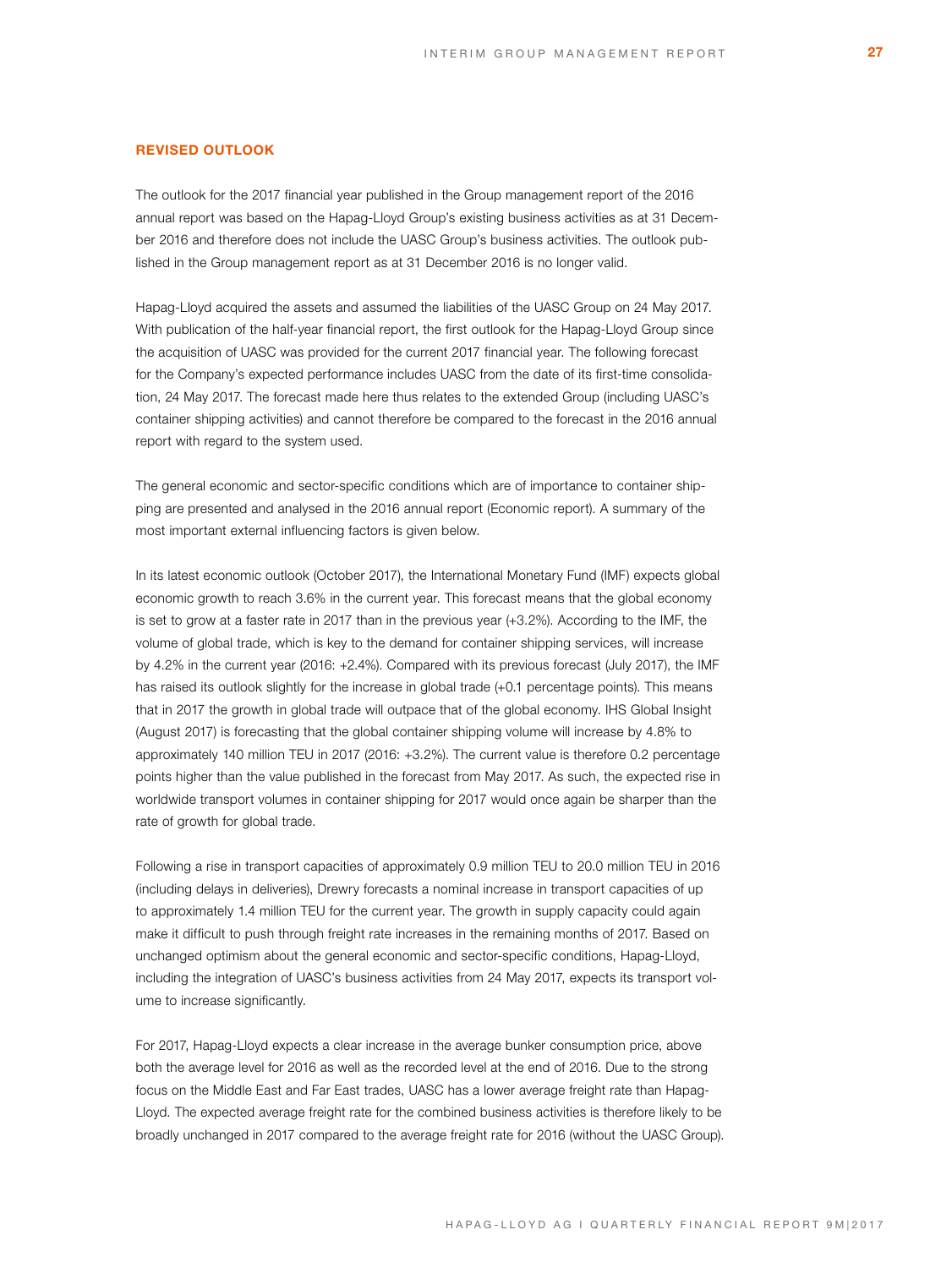Due to the current improvement in earnings quality and assuming no serious negative changes to the sector-specific conditions and a clearly positive earnings contribution from UASC, Hapag-Lloyd's EBITDA and EBIT, including UASC's business activities, are expected to considerably exceed the level reached in 2016 (without the UASC Group). This assumption still applies in light of the further one-off expense that has been announced in connection with the restructuring. Not accounted for here are impairments on goodwill, other intangible assets and property, plant and equipment. Although not expected at present, these cannot be ruled out, especially given current political developments.

The key benchmark figures for the 2017 outlook are contained in the following table:

**Key benchmark figures for the 2017 outlook** 

**(based on the integration of UASC into the Hapag-Lloyd Group from 24 May 2017)**

| Global economic growth                                               | 3.6%               |
|----------------------------------------------------------------------|--------------------|
| Increase in global trade                                             | 4.2%               |
| Increase in global container transport volume (IHS)                  | 4.8%               |
|                                                                      |                    |
| Transport volume, Hapag-Lloyd Group                                  | Increasing clearly |
| Average bunker consumption price, Hapag-Lloyd Group                  | Increasing clearly |
| Average freight rate, Hapag-Lloyd Group                              | Unchanged          |
| Group earnings before interest, taxes, depreciation and amortisation |                    |
| (EBITDA)                                                             | Increasing clearly |
| Group earnings before interest and taxes (EBIT)                      | Increasing clearly |

The revenue and earnings forecast is based on the assumption of unchanged exchange rates.

The benchmark figures for the 2017 outlook, which relate to transport volume, the average bunker consumption price, the average freight rate and the key performance indicators of EBITDA and EBIT, therefore remain unchanged on the forecast published in the 2017 half-year report.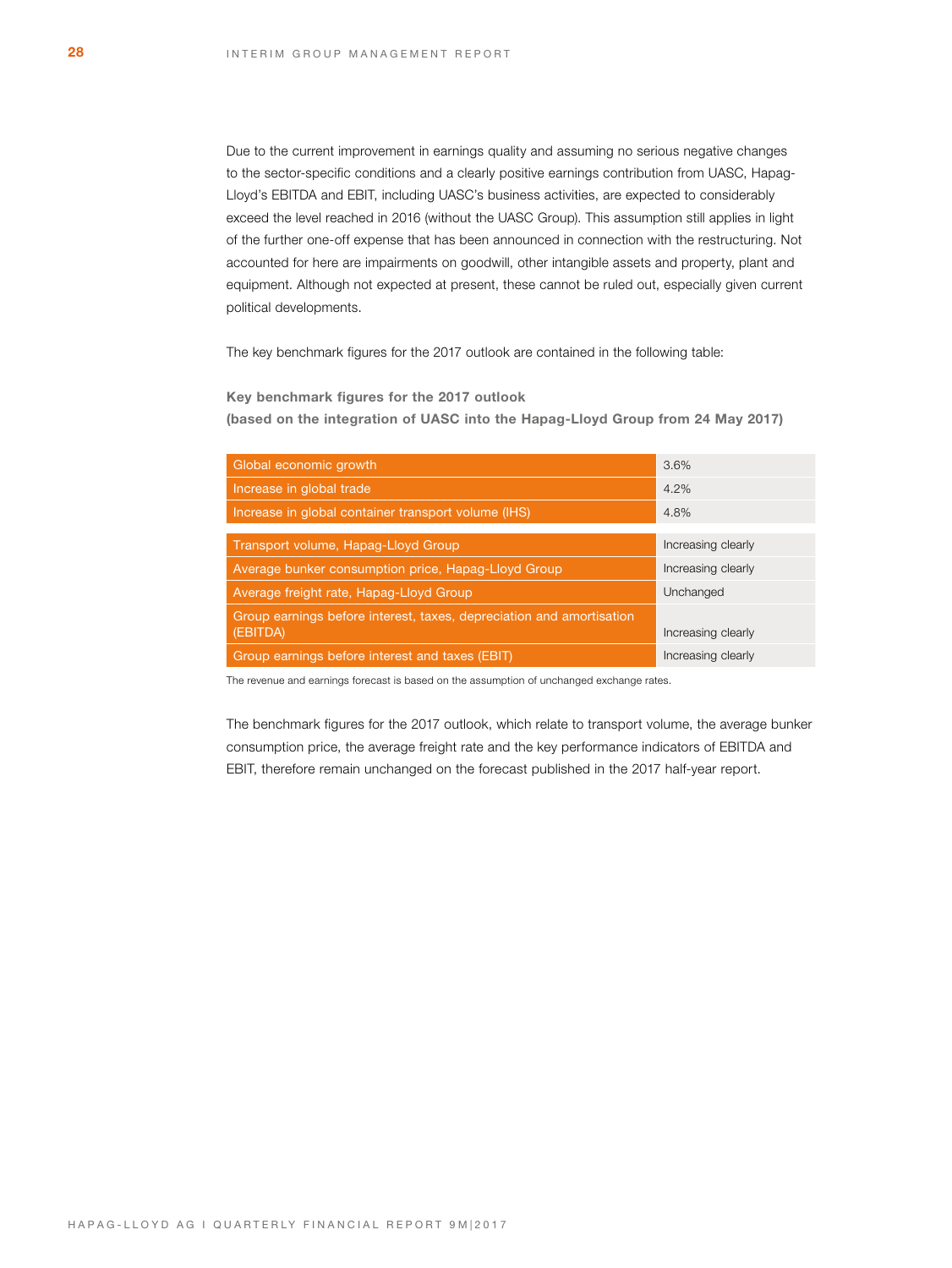Business developments at Hapag-Lloyd are subject to far-reaching risks in an industry environment dominated by volatile freight rates and stiff competition. The general risks are described in detail in the risk report in the Group management report of the 2016 annual report (page 110 ff.). Risks that may have an impact on the forecast for business development are also described in detail in the risk report. Significant risks for the Group's revenue and earnings development include a renewed slowdown in global economic and trade volume growth, a significant and lasting rise in bunker prices extending beyond the level seen from the start of 2017, a sharp increase in the euro against the US dollar and a stagnation or even a renewed reduction in freight rates. Additional risks could result from the further consolidation of the industry and its possible impact on Hapag-Lloyd's competitive position as well as from the changes in the composition of global alliances.

The occurrence of one or more of these risks could have a substantial negative impact on the industry and, by extension, on the further business development of Hapag-Lloyd in the remaining months of 2017.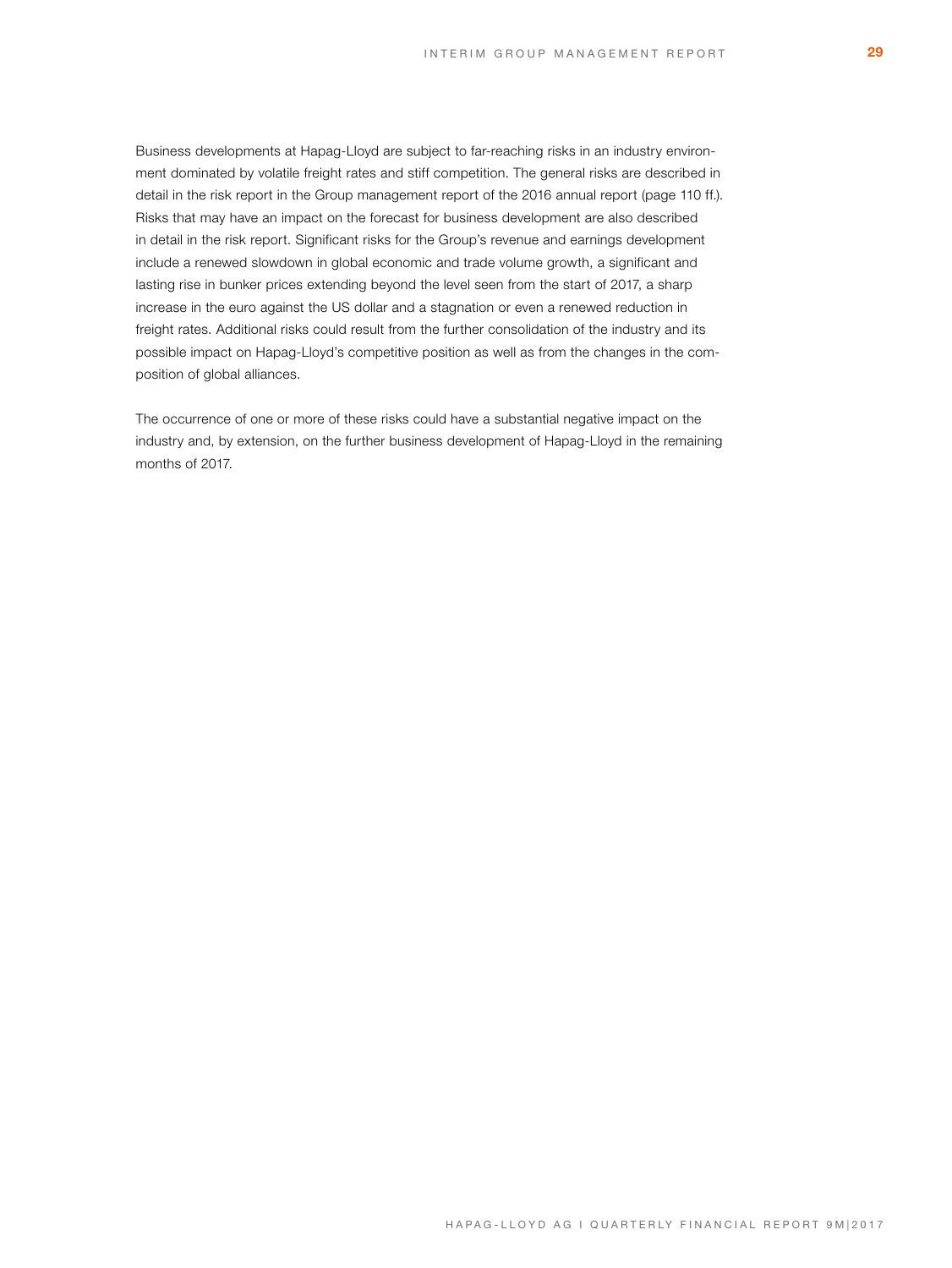# **INTERIM CONSOLIDATED FINANCIAL STATEMENTS**

# **CONSOLIDATED INCOME STATEMENT OF HAPAG-LLOYD AG**

**for the period 1 January to 30 September 2017**

| million EUR                                               | Q3 2017 | Q3 2016 | 9M 2017 | 9M 2016  |
|-----------------------------------------------------------|---------|---------|---------|----------|
| Revenue                                                   | 2,796.0 | 1,928.3 | 7.314.3 | 5,713.8  |
| Other operating income                                    | 24.0    | 31.8    | 127.9   | 90.4     |
| Transport expenses                                        | 2,187.3 | 1,571.4 | 5.909.6 | 4,772.0  |
| Personnel expenses                                        | 172.3   | 123.3   | 516.4   | 377.6    |
| Depreciation, amortisation and<br>impairment              | 180.9   | 119.0   | 454.0   | 355.4    |
| Other operating expenses                                  | 111.8   | 86.8    | 325.6   | 291.5    |
| <b>Operating result</b>                                   | 167.7   | 59.6    | 236.6   | 7.7      |
| Share of profit of equity-accounted<br>investees          | 12.4    | 7.5     | 30.8    | 19.6     |
| Other financial result                                    | 0.5     | $-1.5$  | 0.5     | $-1.4$   |
| Earnings before interest and taxes<br>(EBIT)              | 180.6   | 65.6    | 267.9   | 25.9     |
| Interest income                                           | 2.4     | 1.1     | 5.7     | 3.8      |
| Interest expenses                                         | 122.8   | 56.2    | 247.5   | 148.8    |
| Earnings before income taxes                              | 60.2    | 10.5    | 26.1    | $-119.1$ |
| Income taxes                                              | 5.9     | 2.3     | 17.9    | 14.8     |
| Group profit/loss                                         | 54.3    | 8.2     | 8.2     | $-133.9$ |
| thereof attributable to shareholders<br>of Hapag-Lloyd AG | 54.1    | 7.5     | 5.7     | $-136.4$ |
| thereof attributable to non-controlling<br>interests      | 0.2     | 0.7     | 2.5     | 2.5      |
| Basic/diluted earnings per share<br>(in EUR)              | 0.33    | 0.07    | 0.04    | $-1.15$  |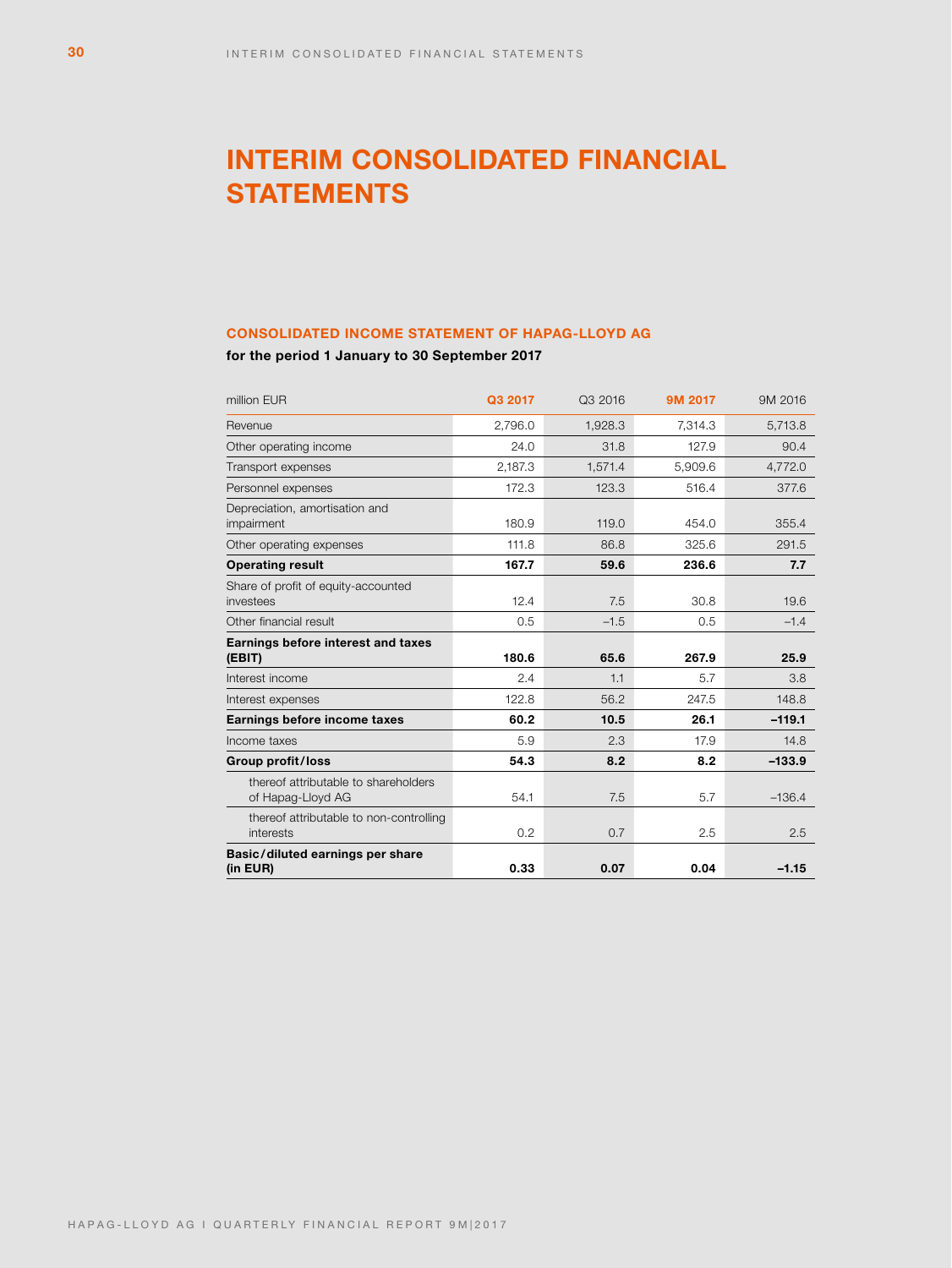# **CONSOLIDATED STATEMENT OF COMPREHENSIVE INCOME OF HAPAG-LLOYD AG**

**for the period 1 January to 30 September 2017**

| million EUR                                                 | Q3 2017  | Q3 2016 | 9M 2017  | 9M 2016  |
|-------------------------------------------------------------|----------|---------|----------|----------|
| <b>Group profit/loss</b>                                    | 54.3     | 8.2     | 8.2      | $-133.9$ |
| Items which will not be reclassified<br>to profit and loss: | 0.7      | $-9.2$  | 10.7     | $-64.8$  |
| Remeasurements from defined benefit<br>plans after tax      | 0.7      | $-9.2$  | 10.7     | $-64.8$  |
| Remeasurements from defined<br>benefit plans before tax     | 0.9      | $-9.2$  | 11.1     | $-64.7$  |
| Tax effect                                                  | $-0.2$   |         | $-0.4$   | $-0.1$   |
|                                                             |          |         |          |          |
| Items which may be reclassified<br>to profit and loss:      | $-203.1$ | $-3.6$  | $-584.1$ | $-109.3$ |
| Cash flow hedges (no tax effect)                            | 0.7      | $-0.4$  | $-2.4$   | 1.4      |
| Effective share of the changes<br>in fair value             | 26.8     | $-0.6$  | 91.2     | 12.6     |
| Reclassification to profit or loss                          | $-26.1$  | 0.2     | $-93.6$  | $-11.2$  |
| Currency translation (no tax effect)                        | $-203.8$ | $-3.2$  | $-581.7$ | $-110.7$ |
| Other comprehensive income<br>after tax                     | $-202.4$ | $-12.8$ | $-573.4$ | $-174.1$ |
| Total comprehensive income                                  | $-148.1$ | $-4.6$  | $-565.2$ | $-308.0$ |
| thereof attributable to shareholders<br>of Hapag-Lloyd AG   | $-148.0$ | $-5.4$  | $-567.2$ | $-310.4$ |
| thereof attributable to non-controlling<br>interests        | $-0.1$   | 0.8     | 2.0      | 2.4      |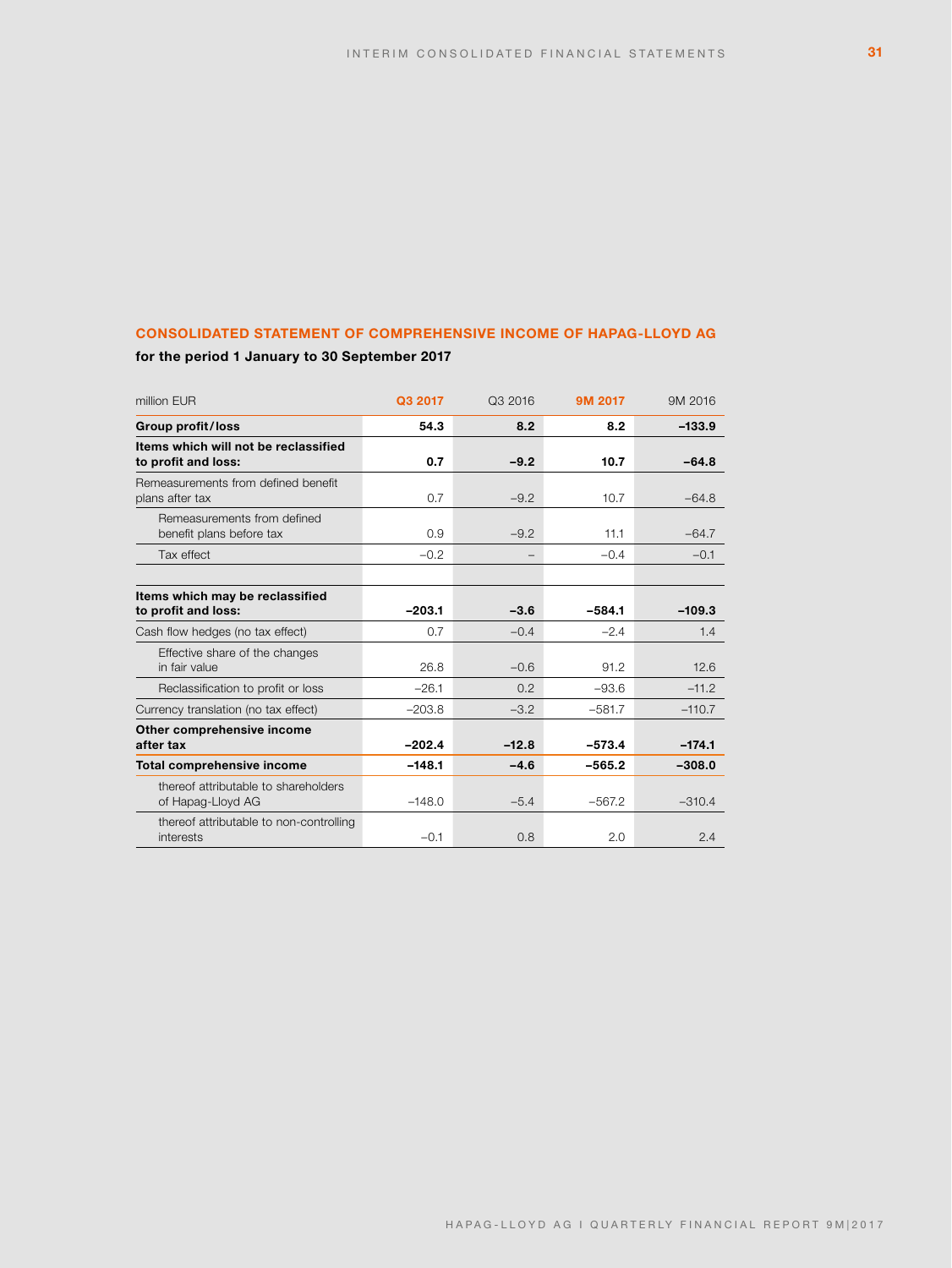# **CONSOLIDATED STATEMENT OF FINANCIAL POSITION OF HAPAG-LLOYD AG**

**as at 30 September 2017**

| <b>Assets</b>                             |           |            |
|-------------------------------------------|-----------|------------|
| million EUR                               | 30.9.2017 | 31.12.2016 |
| Goodwill                                  | 1.485.2   | 1,661.6    |
| Other intangible assets                   | 1,831.5   | 1,340.4    |
| Property, plant and equipment             | 9,117.3   | 6,315.6    |
| Investments in equity-accounted investees | 330.8     | 325.7      |
| Other assets                              | 159.6     | 27.0       |
| Derivative financial instruments          | 25.6      | 24.1       |
| Income tax receivables                    | 3.6       | 3.3        |
| Deferred tax assets                       | 23.5      | 25.2       |
| <b>Non-current assets</b>                 | 12,977.1  | 9.722.9    |
| Inventories                               | 175.6     | 124.5      |
| Trade accounts receivable                 | 1,058.6   | 677.6      |
| Other assets                              | 290.8     | 197.5      |
| Derivative financial instruments          | 45.8      | 13.5       |
| Income tax receivables                    | 19.9      | 24.7       |
| Cash and cash equivalents                 | 1,221.2   | 570.2      |
| Assets classified held for sale           | 28.3      |            |
| <b>Current assets</b>                     | 2,840.2   | 1,608.0    |
| <b>Total assets</b>                       | 15,817.3  | 11,330.9   |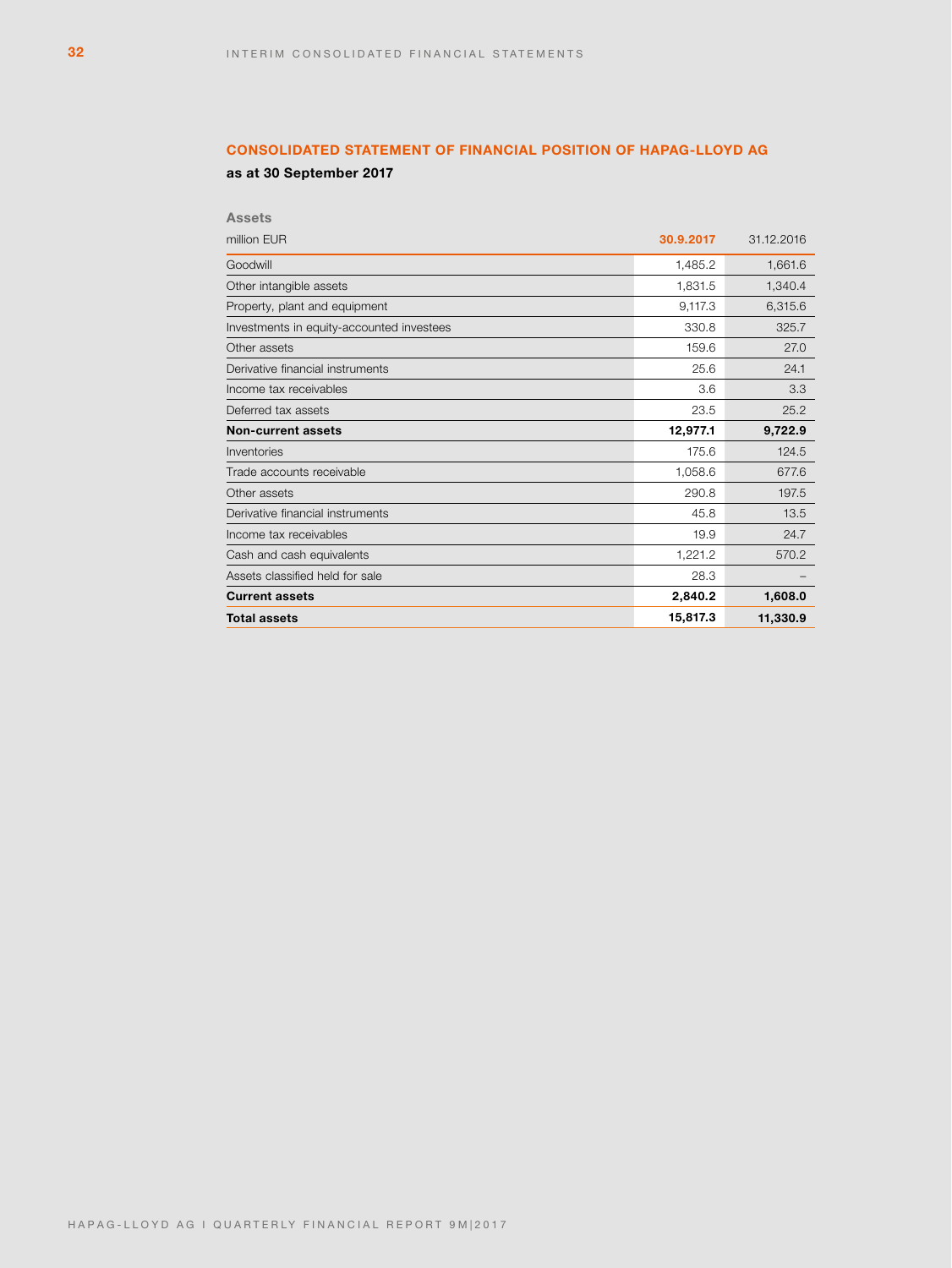# **Equity and liabilities**

| million EUR                                           | 30.9.2017 | 31.12.2016 |
|-------------------------------------------------------|-----------|------------|
| Subscribed capital                                    | 164.0     | 118.1      |
| Capital reserves                                      | 2.301.2   | 1,061.8    |
| Retained earnings                                     | 3,157.1   | 3,152.9    |
| Cumulative other equity                               | 148.3     | 721.8      |
| Equity attributable to shareholders of Hapag-Lloyd AG | 5,770.6   | 5,054.6    |
| Non-controlling interests                             | 9.8       | 3.8        |
| <b>Equity</b>                                         | 5,780.4   | 5,058.4    |
| Provisions for pensions and similar obligations       | 249.3     | 238.0      |
| Other provisions                                      | 89.6      | 114.0      |
| Financial debt                                        | 6,348.6   | 3,265.5    |
| Other liabilities                                     | 9.8       | 12.1       |
| Derivative financial instruments                      | 13.4      | 1.8        |
| Deferred tax liabilities                              | 3.1       | 1.8        |
| <b>Non-current liabilities</b>                        | 6,713.8   | 3,633.2    |
| Provisions for pensions and similar obligations       | 35.5      | 6.6        |
| Other provisions                                      | 288.6     | 211.2      |
| Income tax liabilities                                | 30.0      | 17.6       |
| Financial debt                                        | 1.073.1   | 915.2      |
| Trade accounts payable                                | 1,686.8   | 1,281.6    |
| Other liabilities                                     | 207.4     | 167.8      |
| Derivative financial instruments                      | 1.7       | 39.3       |
| <b>Current liabilities</b>                            | 3,323.1   | 2,639.3    |
| <b>Total equity and liabilities</b>                   | 15,817.3  | 11,330.9   |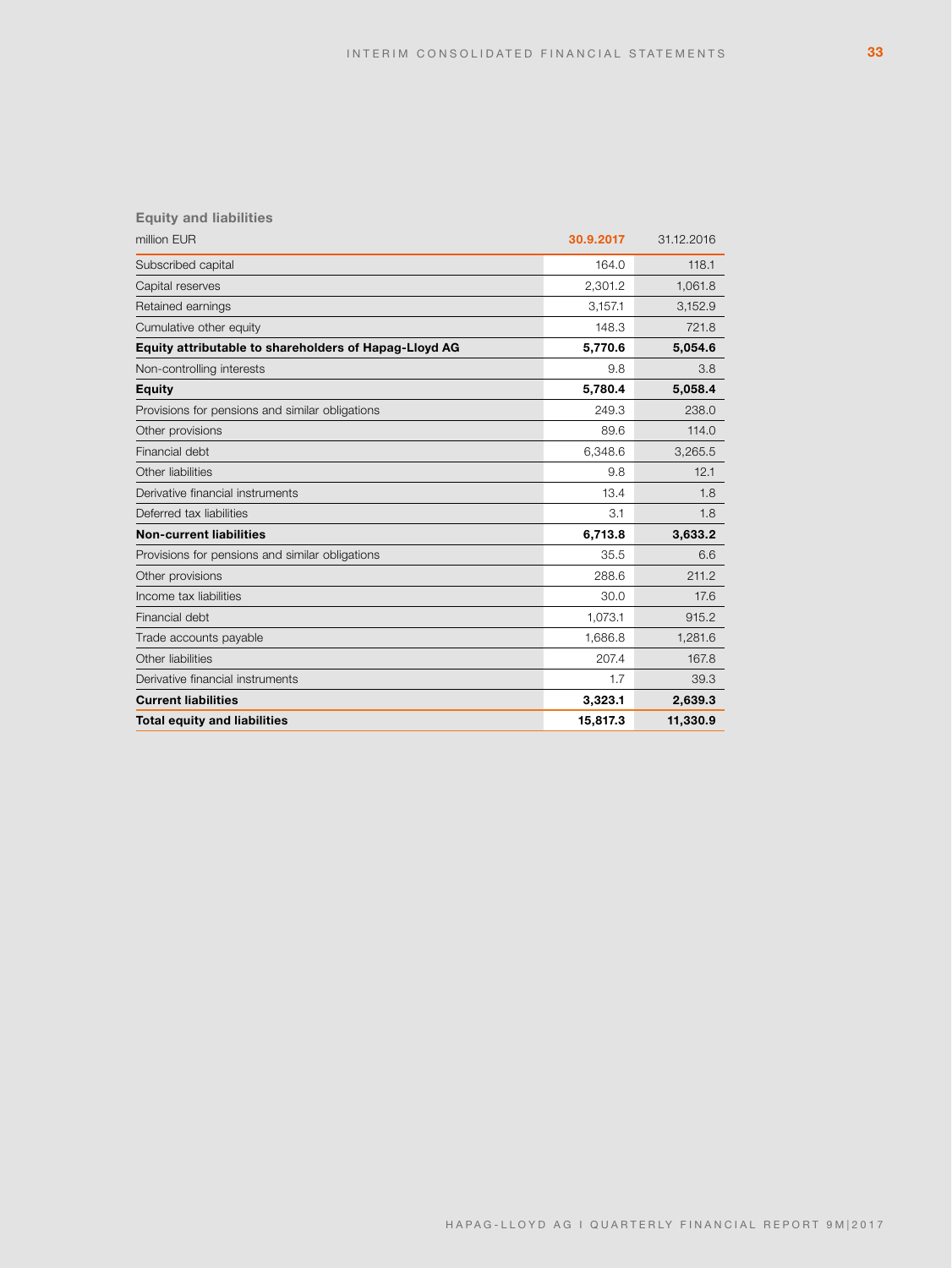# **CONSOLIDATED STATEMENT OF CASH FLOWS OF HAPAG-LLOYD AG**

# **for the period 1 January to 30 September 2017**

| million EUR                                                                                             | Q3 2017  | Q3 2016  | 9M 2017  | 9M 2016  |
|---------------------------------------------------------------------------------------------------------|----------|----------|----------|----------|
| Group profit/loss                                                                                       | 54.3     | 8.2      | 8.2      | $-133.9$ |
| Income tax expenses (+)/income (-)                                                                      | 5.9      | 2.3      | 17.9     | 14.8     |
| Interest result                                                                                         | 120.4    | 55.1     | 241.8    | 145.0    |
| Depreciation, amortisation and impair-<br>ment (+)/write-backs (-)                                      | 180.9    | 119.0    | 454.0    | 355.4    |
| Other non-cash expenses (+)/income (-)                                                                  | 27.9     | 9.0      | 0.7      | 8.6      |
| Profit (–)/loss (+) from hedges<br>for financial debt                                                   | $-7.5$   |          | $-3.9$   | 0.3      |
| Profit (-)/loss (+) from disposals<br>of non-current assets and assets<br>held for sale                 | $-0.6$   | 1.3      | $-1.4$   | 0.1      |
| Income $(-)/$ expenses $(+)$ from equity<br>accounted investees and dividends from<br>other investments | $-12.5$  | $-7.5$   | $-30.9$  | $-19.7$  |
| Increase (-)/decrease (+) in inventories                                                                | 9.7      | $-6.5$   | $-21.3$  | $-16.4$  |
| Increase (-)/decrease (+) in receivables<br>and other assets                                            | $-144.0$ | 12.9     | $-214.7$ | 57.4     |
| Increase $(+)/$ decrease $(-)$ in provisions                                                            | $-25.9$  | $-23.8$  | 13.9     | $-86.1$  |
| Increase (+)/decrease (-) in liabilities<br>(excl. financial debt)                                      | 146.5    | $-136.0$ | 201.0    | $-80.2$  |
| Payments received from $(+)/$ made for $(-)$<br>income taxes                                            | 11.1     | $-9.1$   | 5.9      | $-17.8$  |
| Payments received for interest                                                                          | 0.3      | 0.3      | 1.8      | 0.8      |
| Cash inflow (+)/outflow (-)<br>from operating activities                                                | 366.5    | 25.2     | 673.0    | 228.3    |
| Payments received from disposals<br>of property, plant and equipment and<br>intangible assets           | 14.8     | 0.3      | 17.7     | 4.6      |
| Payments received from the disposal<br>of other investments                                             | 0.4      |          | 0.4      |          |
| Payments received from dividends                                                                        |          | 0.2      | 28.1     | 28.6     |
| Payments made for investments in<br>property, plant and equipment and<br>intangible assets              | $-95.7$  | $-32.2$  | $-281.7$ | $-238.3$ |
| Payments made for investments<br>in other investments                                                   | $-0.5$   |          | $-0.5$   |          |
| Net cash inflow $(+)/$ outflow $(-)$ from<br>acquisitions                                               | $-6.5$   |          | 357.5    |          |
| Cash inflow (+)/outflow (-)<br>from investing activities                                                | $-87.5$  | $-31.7$  | 121.5    | $-205.1$ |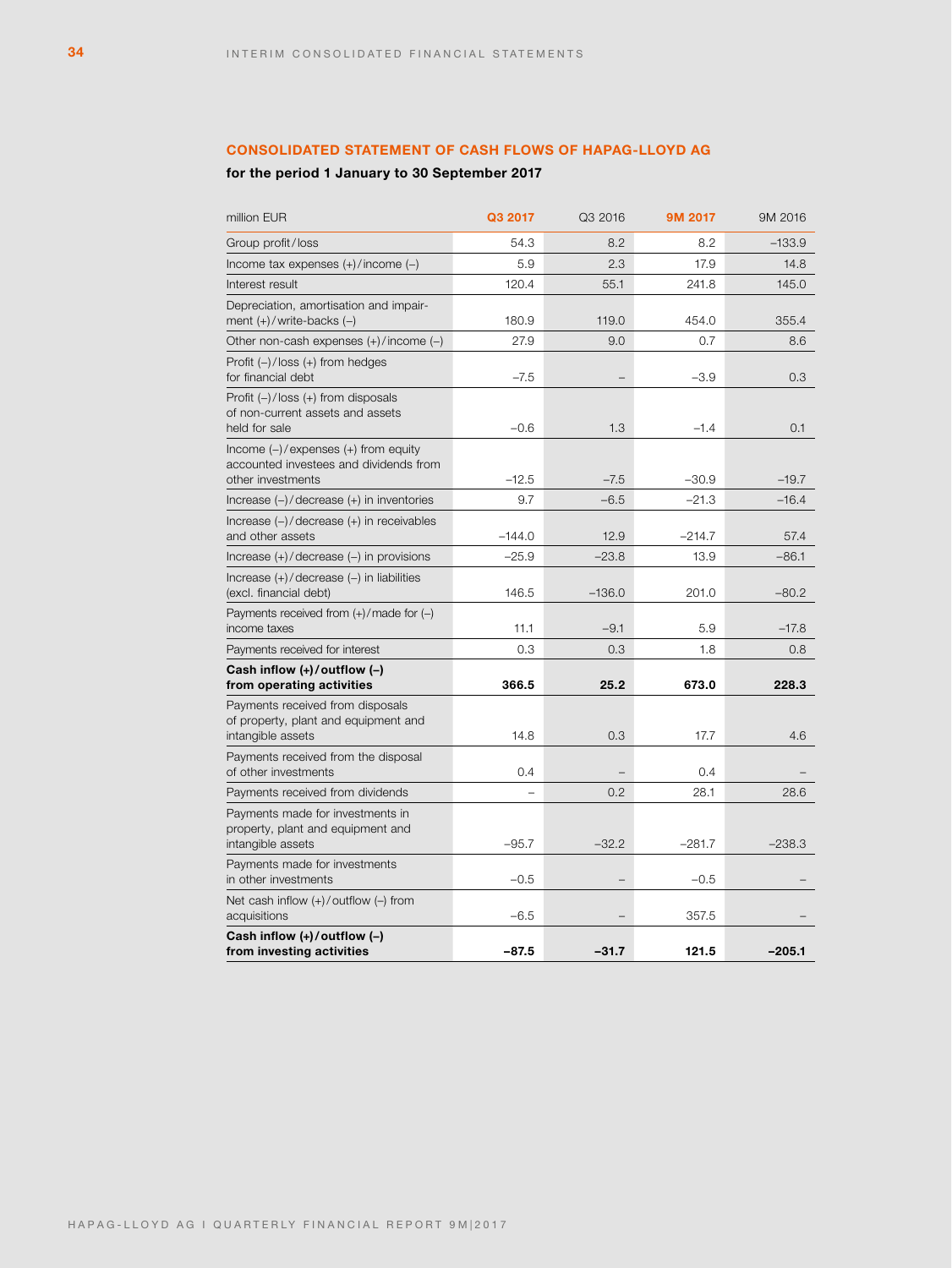| million EUR                                                              | Q3 2017  | Q3 2016  | 9M 2017    | 9M 2016  |
|--------------------------------------------------------------------------|----------|----------|------------|----------|
| Payments made for capital increases                                      | $-0.6$   | -        | $-0.7$     |          |
| Payments made from changes in<br>ownership interests in subsidiaries     |          |          | $-0.3$     | $-0.3$   |
| Payments made for dividends                                              | $-1.7$   | $-3.1$   | $-3.2$     | $-5.4$   |
| Payments received from raising<br>financial debt                         | 701.4    | 263.9    | 1,610.4    | 528.3    |
| Payments made for the redemption<br>of financial debt                    | $-363.8$ | $-181.4$ | $-1.403.8$ | $-476.5$ |
| Payments made for interest and fees                                      | $-87.7$  | $-53.1$  | $-210.8$   | $-137.1$ |
| Payments received $(+)$ and made $(-)$<br>from hedges for financial debt | 3.9      | 0.1      | $-0.9$     | $-0.2$   |
| Change in restricted cash                                                | 4.2      |          | $-22.5$    |          |
| Cash inflow $(+)/$ outflow $(-)$<br>from financing activities            | 255.7    | 26.4     | $-31.8$    | $-91.2$  |
| Net change in cash and cash<br>equivalents                               | 534.7    | 19.9     | 762.7      | $-68.0$  |
| <b>Cash and cash equivalents</b><br>at beginning of period               | 753.7    | 473.0    | 570.2      | 573.7    |
| Change in cash and cash equivalents<br>due to exchange rate fluctuations | $-67.2$  | $-0.9$   | $-111.7$   | $-13.7$  |
| Net change in cash and cash equivalents                                  | 534.7    | 19.9     | 762.7      | $-68.0$  |
| Cash and cash equivalents<br>at end of period                            | 1,221.2  | 492.0    | 1,221.2    | 492.0    |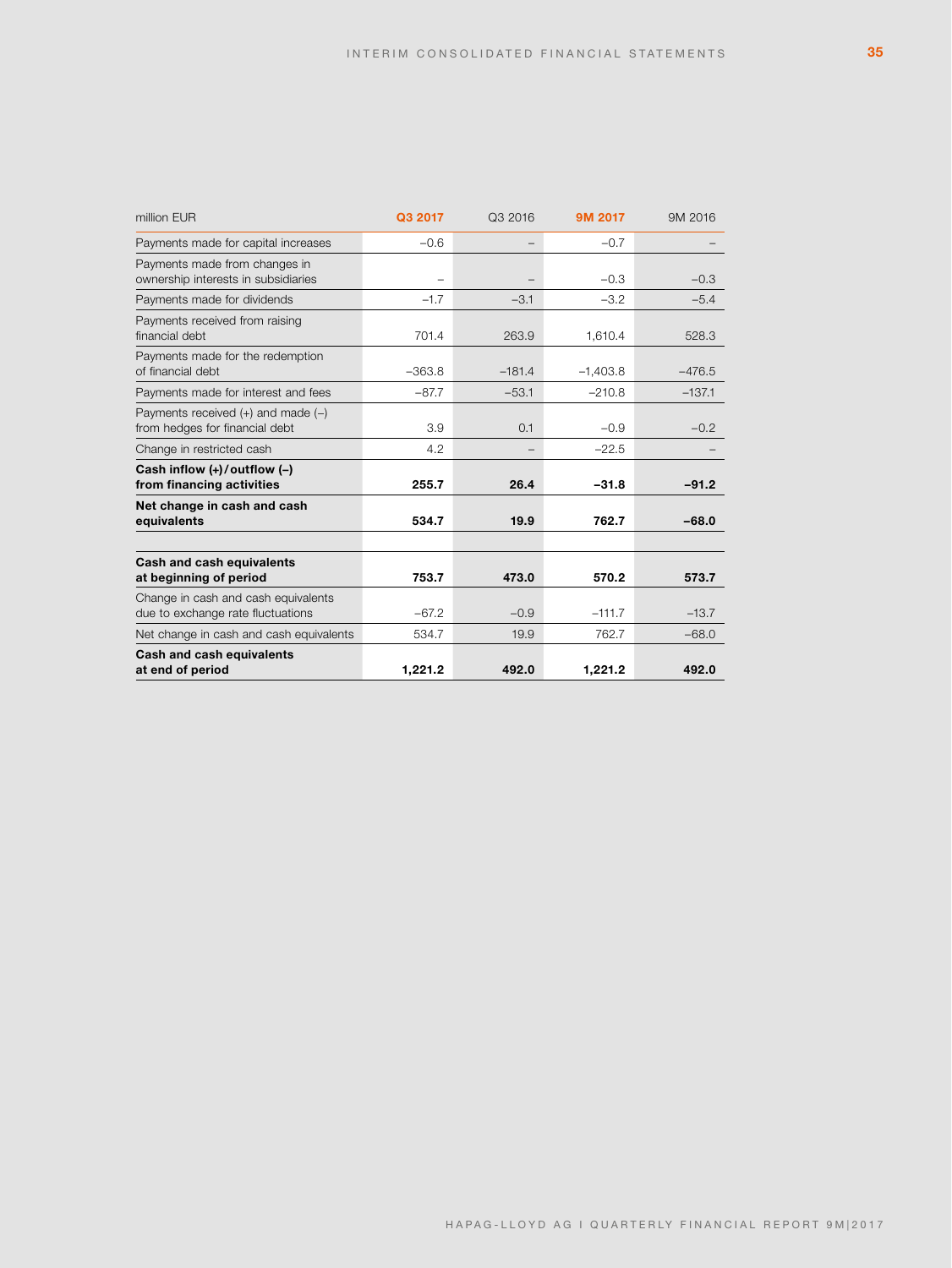# **CONSOLIDATED STATEMENT OF CHANGES IN EQUITY OF HAPAG-LLOYD AG**

# **for the period 1 January to 30 September 2017**

|                                                                                   |                          | Equity attributable to shareholders |                                 |
|-----------------------------------------------------------------------------------|--------------------------|-------------------------------------|---------------------------------|
|                                                                                   | Subscribed               | Capital                             | Retained                        |
| million EUR                                                                       | capital                  | reserves                            | earnings                        |
| As at 1.1.2016                                                                    | 118.1                    | 1,263.2                             | 3,052.3                         |
| Total comprehensive income                                                        | $\overline{\phantom{a}}$ | $\overline{\phantom{a}}$            | $-136.4$                        |
| thereof                                                                           |                          |                                     |                                 |
| Group profit/loss                                                                 | $\overline{\phantom{a}}$ | $\sim$                              | $-136.4$                        |
| Other comprehensive income                                                        | $\overline{\phantom{m}}$ | $\overline{\phantom{m}}$            | $\overline{\phantom{a}}$        |
| <b>Transactions with shareholders</b>                                             | $\overline{\phantom{a}}$ | $\overline{\phantom{0}}$            | $\overline{\phantom{a}}$        |
| thereof                                                                           |                          |                                     |                                 |
| Acquisition of shares from non-controlling interests without<br>change of control | $ \,$                    | $\hspace{0.1mm}-\hspace{0.1mm}$     | $\qquad \qquad -$               |
| Distribution to non-controlling interests                                         | $\equiv$                 | $\overline{\phantom{a}}$            | $\equiv$                        |
| <b>Deconsolidation</b>                                                            | $\overline{\phantom{a}}$ | $\overline{\phantom{a}}$            | $-2.4$                          |
| As at 30.9.2016                                                                   | 118.1                    | 1,263.2                             | 2,913.5                         |
|                                                                                   |                          |                                     |                                 |
| As at 1.1.2017                                                                    | 118.1                    | 1,061.8                             | 3,152.9                         |
| Total comprehensive income                                                        | $\overline{\phantom{a}}$ | $\overline{\phantom{a}}$            | 5.7                             |
| thereof                                                                           |                          |                                     |                                 |
| Group profit/loss                                                                 | $\overline{\phantom{m}}$ | $\overline{\phantom{m}}$            | 5.7                             |
| Other comprehensive income                                                        | $\overline{\phantom{a}}$ | $\overline{\phantom{a}}$            | $\overline{\phantom{a}}$        |
| <b>Transactions with shareholders</b>                                             | 45.9                     | 1,239.4                             | $-1.6$                          |
| thereof                                                                           |                          |                                     |                                 |
| First-time consolidation UASC                                                     | 45.9                     | 1,240.2                             | $\overline{\phantom{a}}$        |
| Transaction costs                                                                 | $\overline{\phantom{a}}$ | $-0.8$                              | $\overline{\phantom{a}}$        |
| Anticipated acquisition of shares from non-controlling<br>interests               | $\overline{\phantom{m}}$ | $\overline{\phantom{m}}$            | $\qquad \qquad -$               |
| Acquisition of shares from non-controlling interests<br>without change of control | $\overline{\phantom{m}}$ | $\overline{\phantom{m}}$            | $\hspace{0.1mm}-\hspace{0.1mm}$ |
| Distribution to non-controlling interests                                         | $\equiv$                 | $\overline{\phantom{m}}$            | $-1.6$                          |
| <b>Deconsolidation</b>                                                            | $\overline{\phantom{a}}$ | $\overline{\phantom{0}}$            | 0.1                             |
| As at 30.9.2017                                                                   | 164.0                    | 2,301.2                             | 3,157.1                         |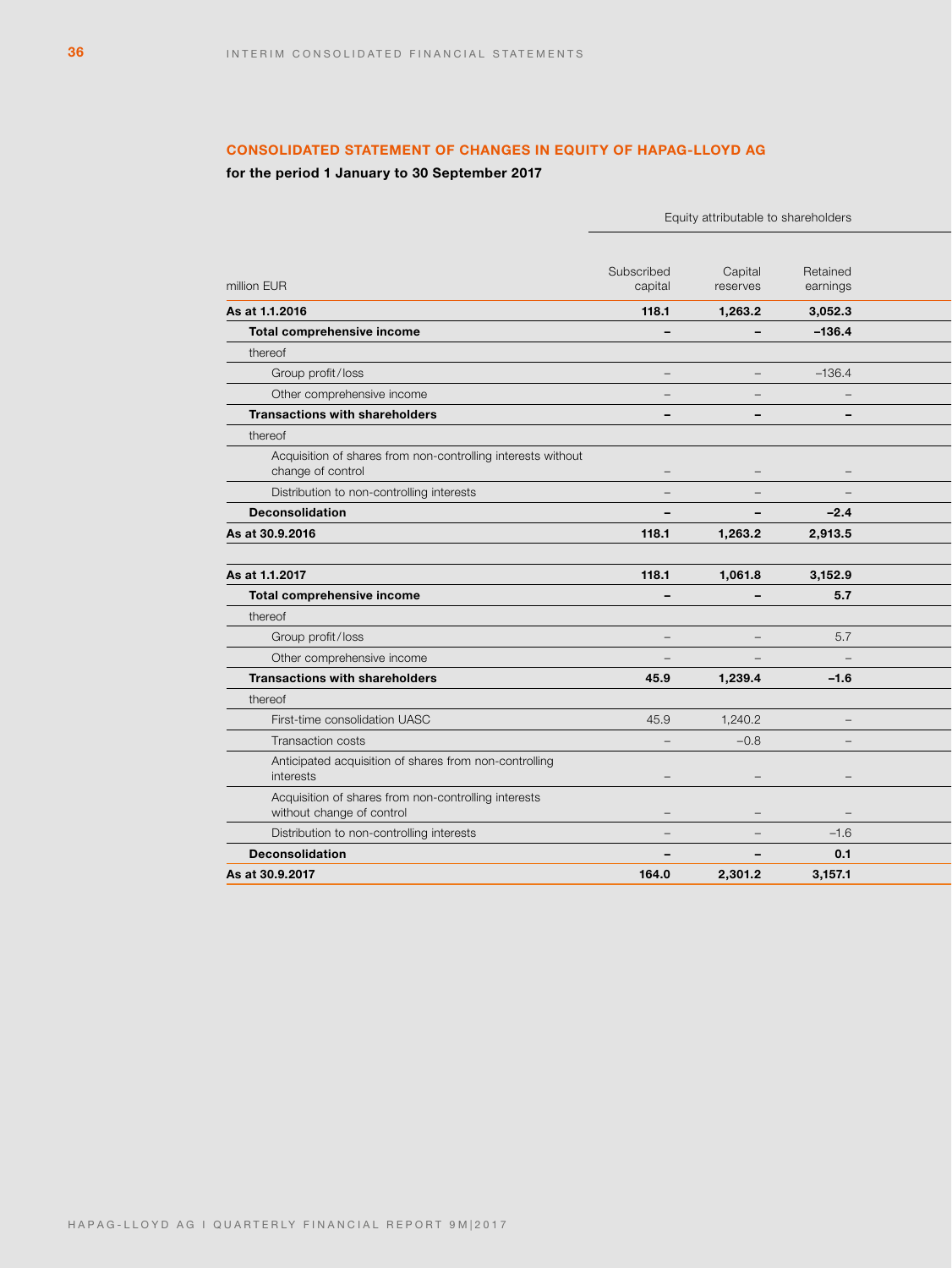|                |                     |                                 |                          | Reserve for                     |                                 |                                 | Remeas-                          |
|----------------|---------------------|---------------------------------|--------------------------|---------------------------------|---------------------------------|---------------------------------|----------------------------------|
| <b>Total</b>   | Non-<br>controlling |                                 | Cumulative               | put options on                  | Translation non-controlling     | Reserve for<br>cash flow        | urements from<br>defined benefit |
| equity         | interests           | <b>Total</b>                    | other equity             | interests                       | reserve                         | hedges                          | plans                            |
| 5,046.2        | 7.8                 | 5,038.4                         | 604.8                    | $\sim$                          | 678.8                           | 1.2                             | $-75.2$                          |
| $-310.5$       | $-0.1$              | $-310.4$                        | $-174.0$                 | $\sim$                          | $-110.6$                        | 1.4                             | $-64.8$                          |
|                |                     |                                 |                          |                                 |                                 |                                 |                                  |
| $-136.4$       | $\sim$              | $-136.4$                        | $\sim$                   | $\sim$                          | $\sim$                          | $\equiv$                        | $\equiv$                         |
| $-174.1$       | $-0.1$              | $-174.0$                        | $-174.0$                 | $\equiv$                        | $-110.6$                        | 1.4                             | $-64.8$                          |
| $-6.6$         | $-6.6$              | $\overline{\phantom{a}}$        | $\overline{\phantom{a}}$ | $\sim$                          | $\overline{\phantom{a}}$        | $\overline{\phantom{a}}$        | $\overline{\phantom{a}}$         |
|                |                     |                                 |                          |                                 |                                 |                                 |                                  |
|                |                     |                                 |                          |                                 |                                 |                                 |                                  |
| $-1.2$         | $-1.2$              | $\hspace{0.1mm}-\hspace{0.1mm}$ | $ \,$                    | $-$                             | $\overline{\phantom{m}}$        |                                 | $\overline{\phantom{a}}$         |
| $-5.4$         | $-5.4$              | $\hspace{0.1mm}-\hspace{0.1mm}$ | $\sim$                   | $\hspace{0.1mm}-\hspace{0.1mm}$ | $\overline{\phantom{m}}$        | $\hspace{0.1mm}-\hspace{0.1mm}$ | $-$                              |
| $-2.4$         | $\sim$              | $-2.4$                          | $\sim$                   | $\sim$                          | $\overline{\phantom{a}}$        | $\overline{\phantom{a}}$        | $\overline{\phantom{a}}$         |
| 4,726.7        | 1.1                 | 4,725.6                         | 430.8                    | $\sim$                          | 568.2                           | 2.6                             | $-140.0$                         |
| 5,058.4        | 3.8                 | 5,054.6                         | 721.8                    | $\sim$                          | 835.3                           | 5.4                             | $-118.9$                         |
| $-565.2$       | 2.0                 | $-567.2$                        | $-572.9$                 | $\sim$                          | $-581.2$                        | $-2.4$                          | 10.7                             |
|                |                     |                                 |                          |                                 |                                 |                                 |                                  |
| 8.2            | 2.5                 | 5.7                             | $\equiv$                 | $\equiv$                        | $\equiv$                        | $\equiv$                        | $\equiv$                         |
| $-573.4$       | $-0.5$              | $-572.9$                        | $-572.9$                 | $\hspace{0.1mm}-\hspace{0.1mm}$ | $-581.2$                        | $-2.4$                          | 10.7                             |
| 1,287.2        | 4.0                 | 1,283.2                         | $-0.5$                   | $-0.5$                          | $\sim$                          | $\overline{\phantom{a}}$        | $\overline{\phantom{a}}$         |
|                |                     |                                 | $\equiv$                 |                                 |                                 |                                 |                                  |
| 1,293.2        | 7.1                 | 1,286.1                         | $\sim$                   | $\sim$                          | $ \,$                           | $-$                             | $\hspace{0.1mm}-\hspace{0.1mm}$  |
| $-0.8$         | $\equiv$            | $-0.8$                          | $\equiv$                 | $\equiv$                        | $\equiv$                        | $\overline{\phantom{m}}$        | $\equiv$                         |
|                |                     |                                 |                          |                                 |                                 |                                 |                                  |
| $-1.7$         | $-1.2$              | $-0.5$                          | $-0.5$                   | $-0.5$                          | $-$                             | $\overline{\phantom{a}}$        | $\overline{\phantom{m}}$         |
| $-0.3$         | $-0.3$              | $\hspace{0.1mm}-\hspace{0.1mm}$ | $\equiv$                 | $\hspace{0.1mm}-\hspace{0.1mm}$ | $\qquad \qquad -$               | $\overline{\phantom{0}}$        | $\overline{\phantom{a}}$         |
| $-3.2$         | $-1.6$              | $-1.6$                          | $\sim$                   | $\sim$                          | $\hspace{0.1mm}-\hspace{0.1mm}$ | $ \,$                           | $\equiv$                         |
| $\blacksquare$ | $\mathbb{L}^2$      | $\sim$                          | $-0.1$                   |                                 | $-0.1$                          | $\overline{\phantom{a}}$        | $\overline{\phantom{a}}$         |
| 5,780.4        | 9.8                 | 5,770.6                         | 148.3                    | $-0.5$                          | 254.0                           | 3.0                             | $-108.2$                         |

of Hapag-Lloyd AG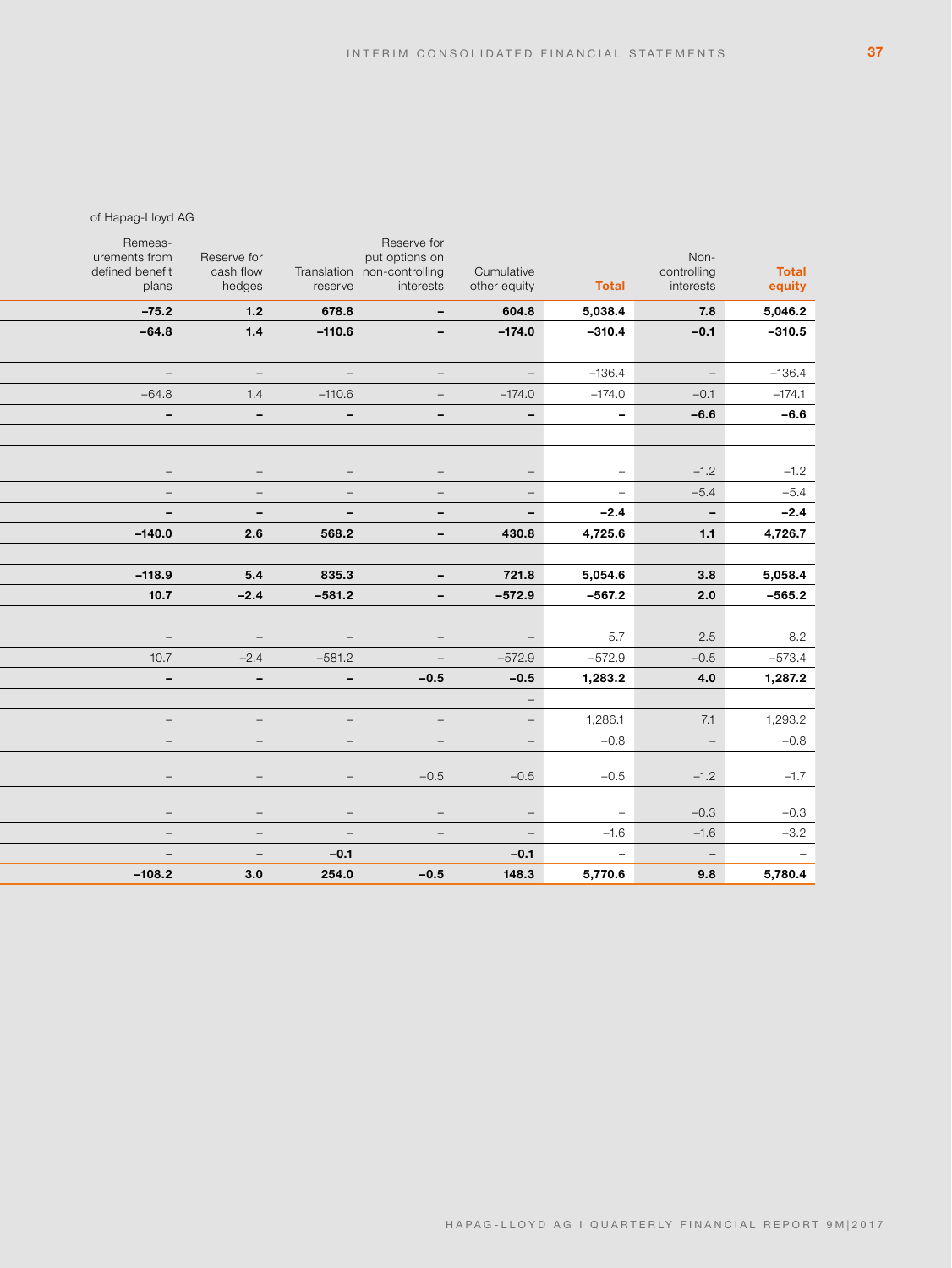# **CONDENSED NOTES TO THE INTERIM CONSOLIDATED FINANCIAL STATEMENTS**

### **FUNDAMENTAL ACCOUNTING PRINCIPLES**

# **General information**

Hapag-Lloyd AG, domiciled in Hamburg, Germany, is the parent company of the Hapag-Lloyd Group and a listed public limited company in accordance with German law. The Company's shares are traded on the Frankfurt and Hamburg Stock Exchanges. Hapag-Lloyd is an international container liner shipping group whose primary purpose is to provide ocean container liner shipping activities, logistical services and all other associated business operations and services.

Hapag-Lloyd AG and the Arab shipping company United Arab Shipping Company Ltd. (UASC) signed a business combination agreement on 15 July 2016. The legal merger came into effect as at 24 May 2017 in the form of a contribution in kind in exchange for the issuing of approximately 45.9 million Hapag-Lloyd shares. Following the capital increase in exchange for contributions in kind, UASC's former primary shareholders, Qatar Holding LLC (on behalf of the Qatar Holding Authority, with 14.4%) and Public Investment Fund Saudi Arabia (with 10.1%), are additional major shareholders in Hapag-Lloyd AG. The remaining UASC shareholders (Kuwait, Iraq, United Arab Emirates and Bahrain) hold a combined total of 3.6% of Hapag-Lloyd's shares. On 19 July 2017, 42.7 million shares resulting from the capital increase went into circulation; these shares were assigned to UASC's existing shareholders in the course of the merger between Hapag-Lloyd and UASC.

On 27 September, the Executive Board decided, with the approval of the Supervisory Board, to use a portion of the authorised share capital for a capital increase with subscription rights. The new no-par shares were offered for subscription at a ratio of 14:1 for a subscription price of EUR 30.00. The capital increase was carried out after the balance sheet date and was entered into the commercial register on 17 October 2017. As part of this capital increase, the total number of voting rights increased from 164.0 million to 175.8 million. The 11,717,353 new no-par shares with subscription rights resulting from the capital increase were included in the existing listing on the Frankfurt and Hamburg stock exchanges on 20 October 2017. The shares held by CSAV Germany Container Holding GmbH initially increased to 24.7% as part of the capital increase. In accordance with separate agreements with Hapag-Lloyd AG's anchor shareholders, CSAV increased its share in Hapag-Lloyd to 25% as at 30 October 2017. The subscribed capital increased by EUR 11.7 million and the capital reserves by EUR 339.8 million as a result of the capital increase.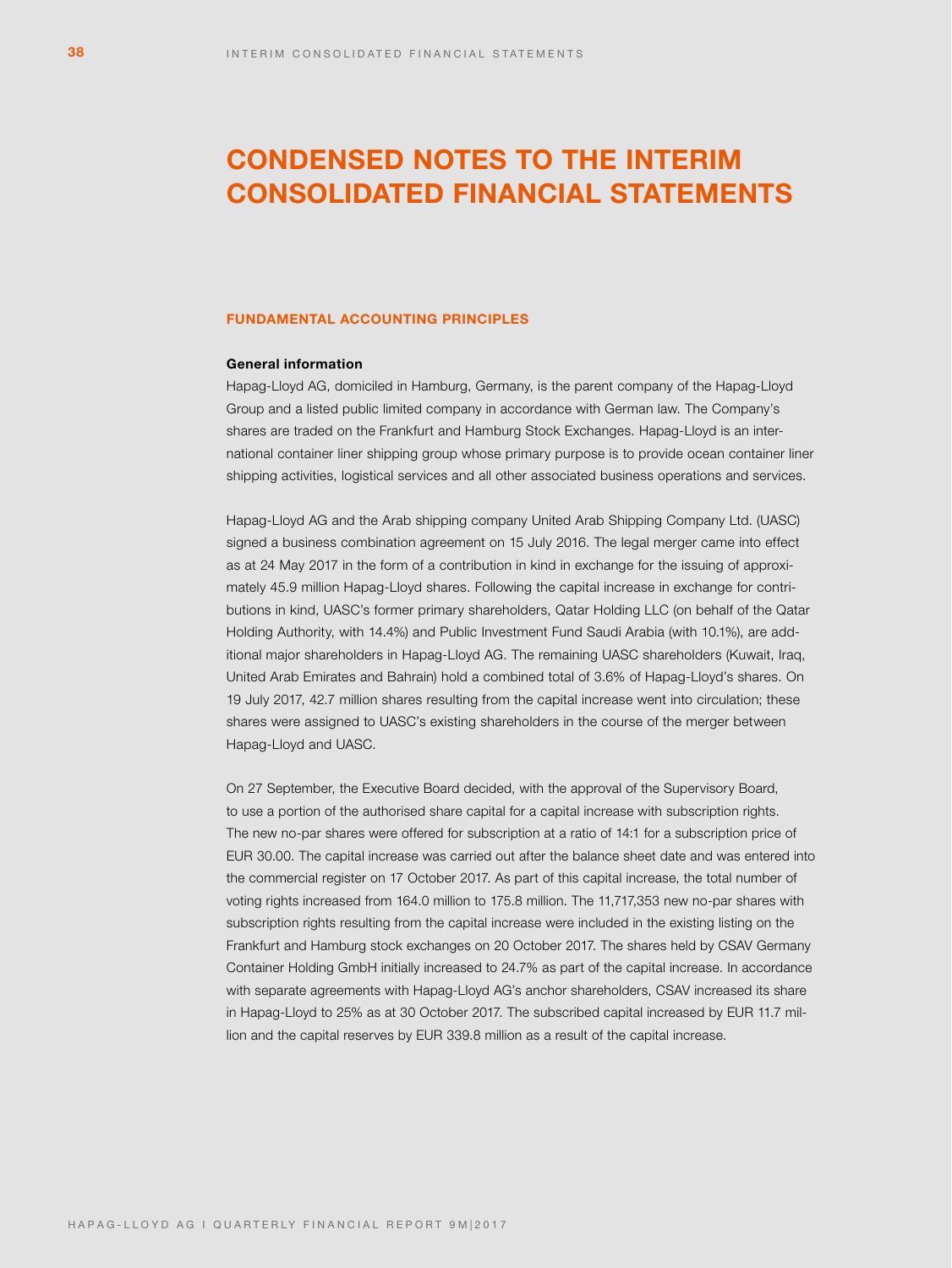The interim consolidated financial statements cover the period 1 January to 30 September 2017 and are reported and published in euros (EUR). All amounts recognised for the financial year are reported in million euros (EUR million) unless otherwise stated.

On 14 November 2017, the Executive Board approved the condensed interim consolidated financial statements for publication.

### **Accounting principles**

The interim consolidated financial statements of Hapag-Lloyd AG and its subsidiaries were prepared in accordance with the International Financial Reporting Standards (IFRS) issued by the International Accounting Standards Board (IASB), including the interpretations of the IFRS Interpretations Committee, as they are to be applied in the European Union (EU). This interim report as at 30 September 2017 was prepared in compliance with the provisions of IAS 34. It is presented in condensed form. These condensed interim consolidated financial statements and interim Group management report of Hapag-Lloyd AG have not been subject to an audit review nor have they been reviewed in accordance with Section 317 of the German Commercial Code (HGB).

The standards and interpretations valid in the EU since 1 January 2017 were applied during the preparation of the interim consolidated financial statements. As regards the possible effects of standards and interpretations that have already been adopted, but that are not yet mandatory, we refer to the explanations in the Notes to the consolidated financial statements as at 31 December 2016, which remain valid and have not changed. The project activities relating to implementation of IFRS 9 *Financial Instruments* and IFRS 15 *Revenue from Contracts with Customers* were continued in 2017. In this regard, there have thus far not been any significant new findings in comparison to 31 December 2016. The statements made in the Notes to the consolidated financial statements as at 31 December 2016 regarding the likely impacts of the firsttime application of these standards otherwise remain valid. This means the first-time application of IFRS 15 within the Hapag-Lloyd Group as at 1 January 2018 is still not expected to have any significant impact on the amount of revenue and when it is recognised. Likewise, the first-time application of IFRS 9 within the Hapag-Lloyd Group as at 1 January 2018 is not expected to have any significant impact on the existing accounting practices in accordance with IAS 39. Please note that the Hapag-Lloyd Group uses bunker options to hedge against fuel price risks, with only the intrinsic value being included in the hedging relationship. The resulting changes in fair value of EUR –1.0 million (31 December 2016: EUR 4.6 million) were therefore recognised immediately through profit or loss in the current financial statements under IAS 39. Under IFRS 9, these measurement gains would be recognised through other comprehensive income, as a result of which there would be lower measurement fluctuations in the income statement for the same amount. As regards the equity instruments that Hapag-Lloyd does not hold for trading, the company has the option of classifying them either as fair value through other comprehensive income (FVOCI) or as fair value through profit and loss (FVTPL) when IFRS 9 is applied for the first time. Hapag-Lloyd has now decided to allocate them to the FVTPL category.

The interim consolidated financial statements as at 30 September 2017 are to be read in conjunction with the audited and published IFRS consolidated financial statements as at 31 December 2016 and were prepared in compliance with the same accounting and measurement principles which formed the basis for these. Estimates and discretionary decisions were made in the same manner as in the previous year. The actual values may differ from the estimated values.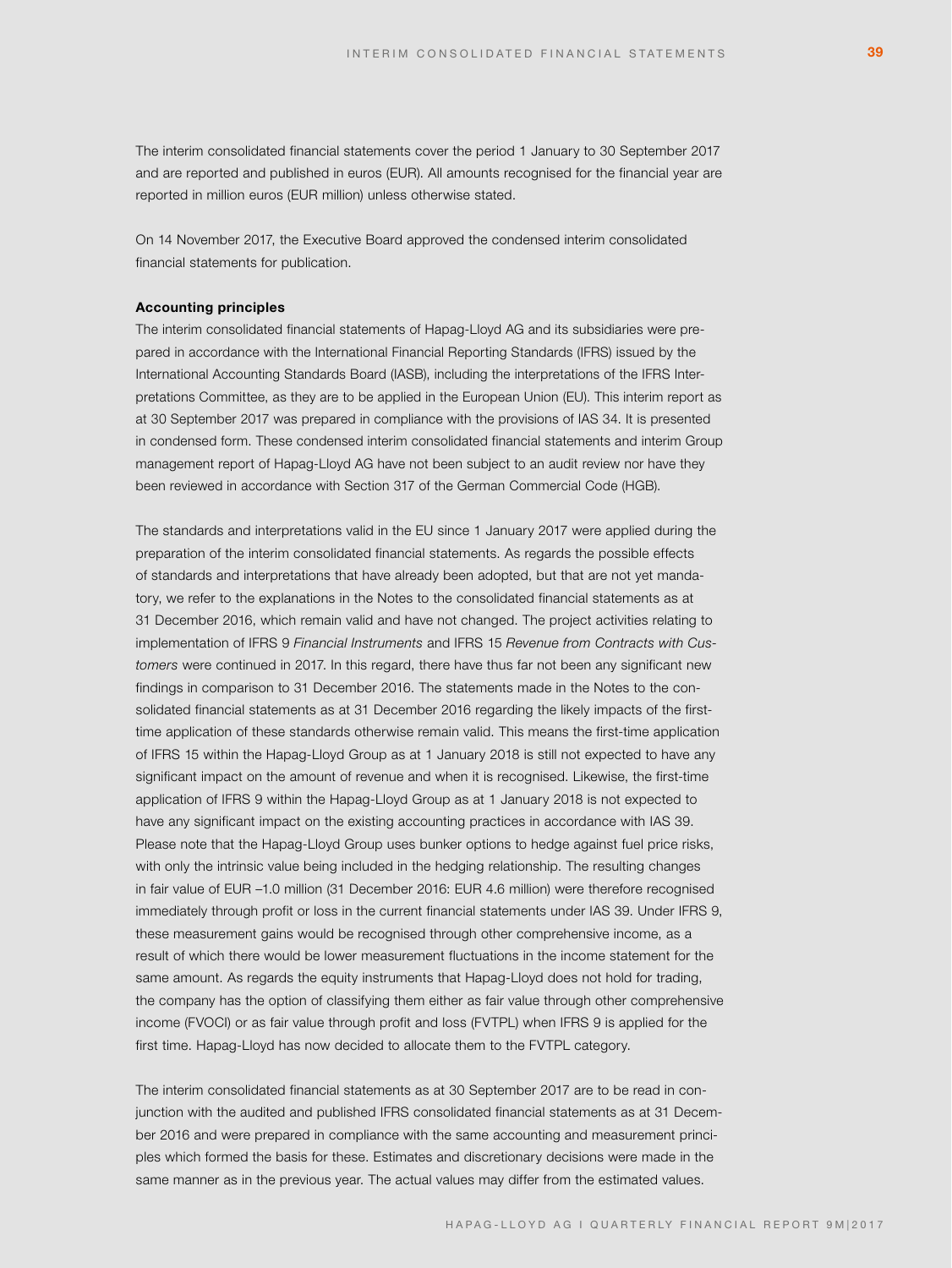The functional currency of Hapag-Lloyd AG and all of its main subsidiaries is the US dollar. The reporting currency of Hapag-Lloyd AG is, however, the euro. For reporting purposes, the assets and liabilities of the Hapag-Lloyd Group are translated into euros using the mean exchange rate on the balance sheet date (closing rate). The cash flows listed in the consolidated statement of cash flows and the expenses, income and result shown in the consolidated income statement are translated at the average exchange rate for the reporting period. The resulting differences are recognised in other comprehensive income.

As at 30 September 2017, the closing US dollar/ euro exchange rate was quoted as USD 1.1814 /EUR (31 December 2016: USD 1.0560 /EUR). For the first nine months of 2017, the average US dollar/euro exchange rate was USD 1.1133/EUR (prior year period: USD 1.1138 /EUR). The average US dollar/ euro exchange rate relating to the incorporated UASC Group was USD 1.1620 /EUR for the period from the acquisition date.

### **Group of consolidated companies**

The consolidated financial statements include all significant subsidiaries and equity-accounted investments. In addition to Hapag-Lloyd AG, the group of consolidated companies comprised 169 fully consolidated companies (31 December 2016: 78) and nine equity-accounted investees as at 30 September 2017 (31 December 2016: four). Three companies have been deconsolidated since 31 December 2016 on the grounds of immateriality and three companies have been liquidated and are therefore no longer part of the group of consolidated companies. As part of the integration process, three companies have been amalgamated into other companies within the Hapag-Lloyd Group. No significant effects on earnings arose as a result of these deconsolidations, liquidations and amalgamations.

With the incorporation of the UASC Group into the Hapag-Lloyd Group as at 24 May 2017, 100 fully consolidated companies and five equity-accounted investees were included in the group of consolidated companies.

# **Company acquisitions**

### **Acquisition of UASC Group**

On 24 May 2017, Hapag-Lloyd acquired 100% of the shares and voting rights in UASC. As at the acquisition date, UASC was the biggest container liner shipping company in the Middle East. The shares in UASC are not publicly traded. The merger between Hapag-Lloyd and UASC strengthens Hapag-Lloyd's market position in an industry which is continuing to consolidate. As a result of the integration, Hapag-Lloyd now operates one of the largest container ship fleets in the world. It also gives Hapag-Lloyd access to UASC's customer relationships. The merger is expected to result in annual synergies of USD 435 million starting in 2019.

UASC's shareholders were granted 45,932,023 new ordinary shares as consideration for the share acquisition. The consideration had a fair value of EUR 1,286.1 million. In return for this transfer, the sellers received 28% of the shares in Hapag-Lloyd AG, the parent company of the Hapag-Lloyd Group. The fair value of the ordinary shares issued was based on the share price of Hapag-Lloyd AG on 24 May 2017 of EUR 28.00 per share.

Hapag-Lloyd and UASC operated an alliance (hereinafter referred to as the "mini alliance") from 1 April to 24 May 2017 in order to incorporate UASC's ships into the network of the THE Alliance.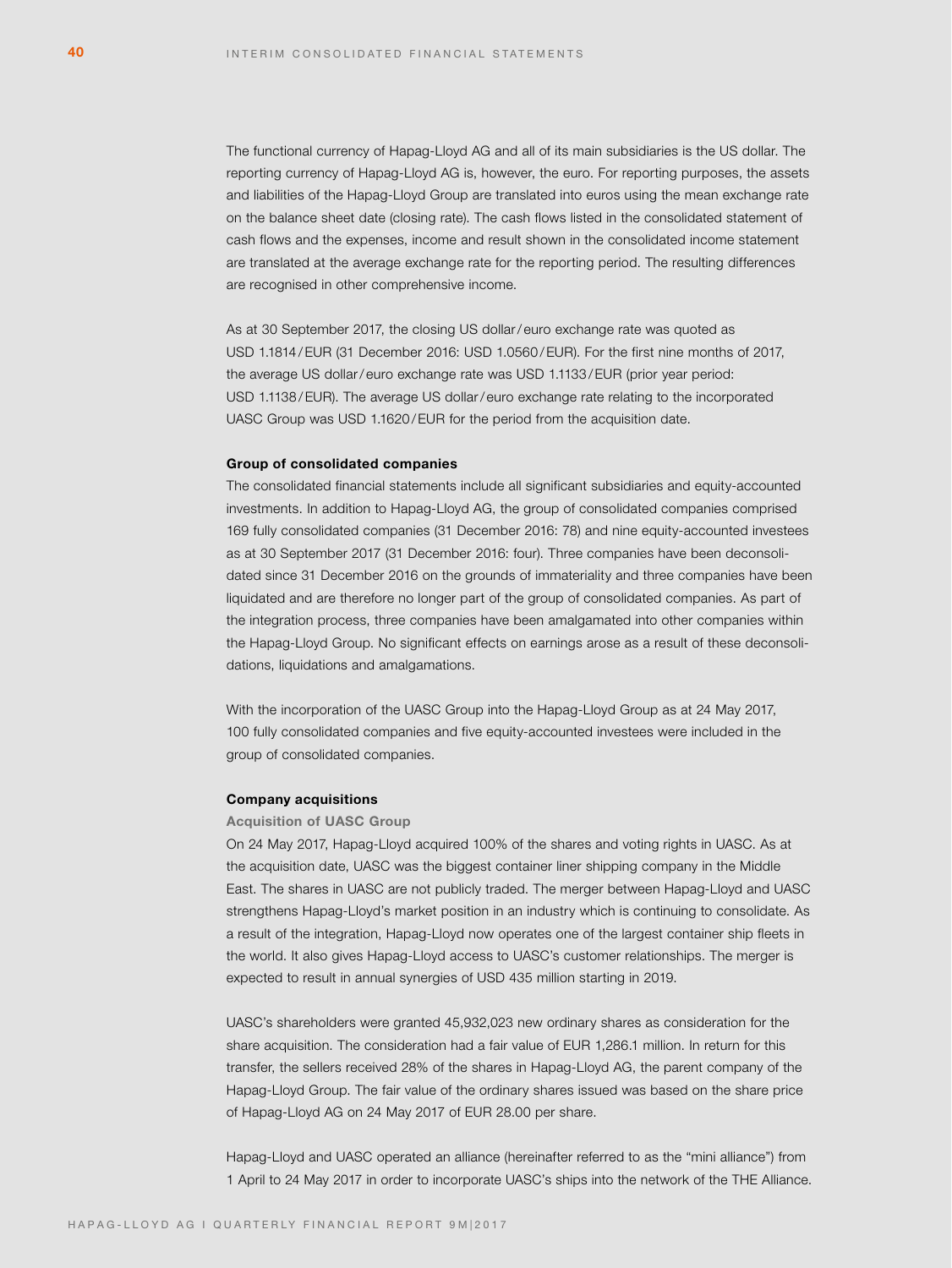The THE Alliance is an alliance of autonomous container shipping companies. The mini alliance operated at market conditions.

Costs were incurred for Hapag-Lloyd in the amount of EUR 15.7 million in relation to the business combination, which were recognised as other operating expenses and mainly result from consultancy fees. Of this, EUR 8.6 million was accrued in the 2016 financial year and EUR 7.1 million in the current financial year. The costs of EUR 0.8 million relating to the issue of the new ordinary shares transferred as a consideration were accounted for as a deduction from equity.

The fair values recognised for the acquired assets and liabilities at the time of acquisition are summarised below. The amounts are preliminary measurements:

**Provisional fair values as at the date of acquisition**

| <b>Assets</b>                                                   |         |
|-----------------------------------------------------------------|---------|
| Other intangible assets                                         | 734.2   |
| Property, plant and equipment                                   | 3,783.9 |
| Investments in equity-accounted investees                       | 3.8     |
| Other assets and receivables                                    | 137.4   |
| Deferred tax assets                                             | 0.4     |
| <b>Non-current assets</b>                                       | 4,659.7 |
| Inventories                                                     | 48.3    |
| Trade account receivables                                       | 238.0   |
| Other assets and receivables                                    | 139.3   |
| Cash and cash equivalents                                       | 366.3   |
| Non-current assets held for sale                                | 13.4    |
| <b>Current assets</b>                                           | 805.3   |
| <b>Total assets</b>                                             | 5,465.0 |
|                                                                 |         |
| <b>Equity and liabilities</b>                                   |         |
| Provisions for pensions and similar obligations                 | 17.8    |
| Other provisions                                                | 6.1     |
| Financial debt                                                  | 3,099.0 |
| Derivative financial instruments                                | 19.2    |
| Deferred tax liabilities                                        | 0.7     |
| <b>Non-current liabilities</b>                                  | 3,142.8 |
| Provisions for pensions and similar obligations                 | 65.1    |
| Other provisions                                                | 59.6    |
| Income tax liabilities                                          | 9.1     |
| Financial debt                                                  | 452.3   |
| Trade account payables                                          | 391.1   |
| Other liabilities and non-controlling interests                 | 12.1    |
| <b>Current liabilities</b>                                      | 989.3   |
| <b>Total equity and liabilities</b>                             | 4,132.1 |
|                                                                 |         |
| Acquired net assets attributable to Hapag-Lloyd AG shareholders | 1,332.9 |
| Consideration transferred                                       | 1,286.1 |
| Gain from bargain purchase                                      | $-46.8$ |

#### million EUR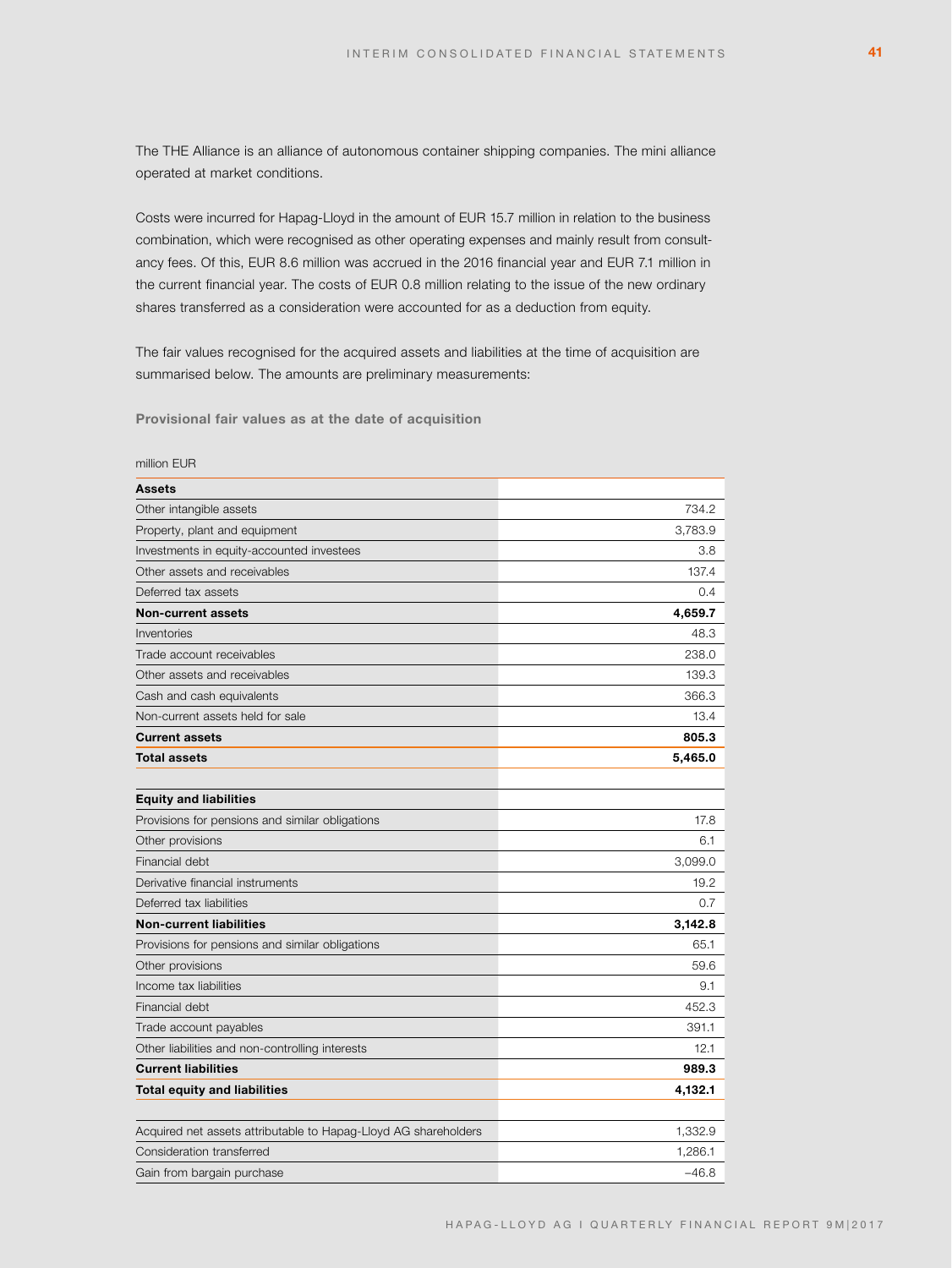Pursuant to the requirements of IFRS 3, all acquired assets, liabilities and contingent liabilities are to be measured at fair value. The valuation methods used to determine the fair values of the main assets are as follows:

**Relief from royalty method:** The relief from royalty method considers the discounted estimated payments of royalties that may be saved by owning the brand. This method was used for brand valuation.

**Residual value method:** The residual value method considers the present value of expected net cash flows generated by the customer relationships, with the exception of all cash flows that are linked to supporting assets. This method was used to evaluate customer relationships.

**Incremental cash flow method:** In the incremental cash flow method, expected cash flows are compared to alternative values (market value conditions). This method was used for the measurement of advantageous and disadvantageous contracts.

**Market comparison method:** This valuation method considers the listed market prices of similar objects if these are available and, if applicable, depreciated replacement costs. Depreciated replacement costs reflect changes relating to physical deterioration as well as functional overhauling and economic obsolescence. This method was used for the valuation of the owned ships, containers, software and inventories.

Measurement of the assets acquired and liabilities assumed as part of the acquisition of UASC depends on estimates and assumptions. Existing uncertainties were suitably applied to measurement during the purchase price allocation. All the estimates and assumptions are based on relationships and assessments as at the date of acquisition. There were no changes to these estimates and assumptions as at the reporting date.

The assumptions and estimates that could have a material impact on the carrying amounts of assets and liabilities relate mainly to the following cases:

- Setting the parameters for determining the fair value of the assets acquired and liabilities assumed (e.g. assumptions regarding business development, operating margins and market conditions [charter rates, lease rates] and assumptions used to determine capital costs).
- Determining the useful life of intangible assets (e.g. brand, customer relationships and software).
- Measurement of tax and legal risks.

# **Provisional nature of purchase price allocation**

The valuation of all acquired assets and liabilities at the acquisition date is provisional due to the short time between the time of acquisition and the reporting date. If facts and circumstances become known within one year of the date of acquisition that existed on the date of acquisition and that would have resulted in changes to the amounts indicated above, the accounting of the company acquisition will be amended accordingly.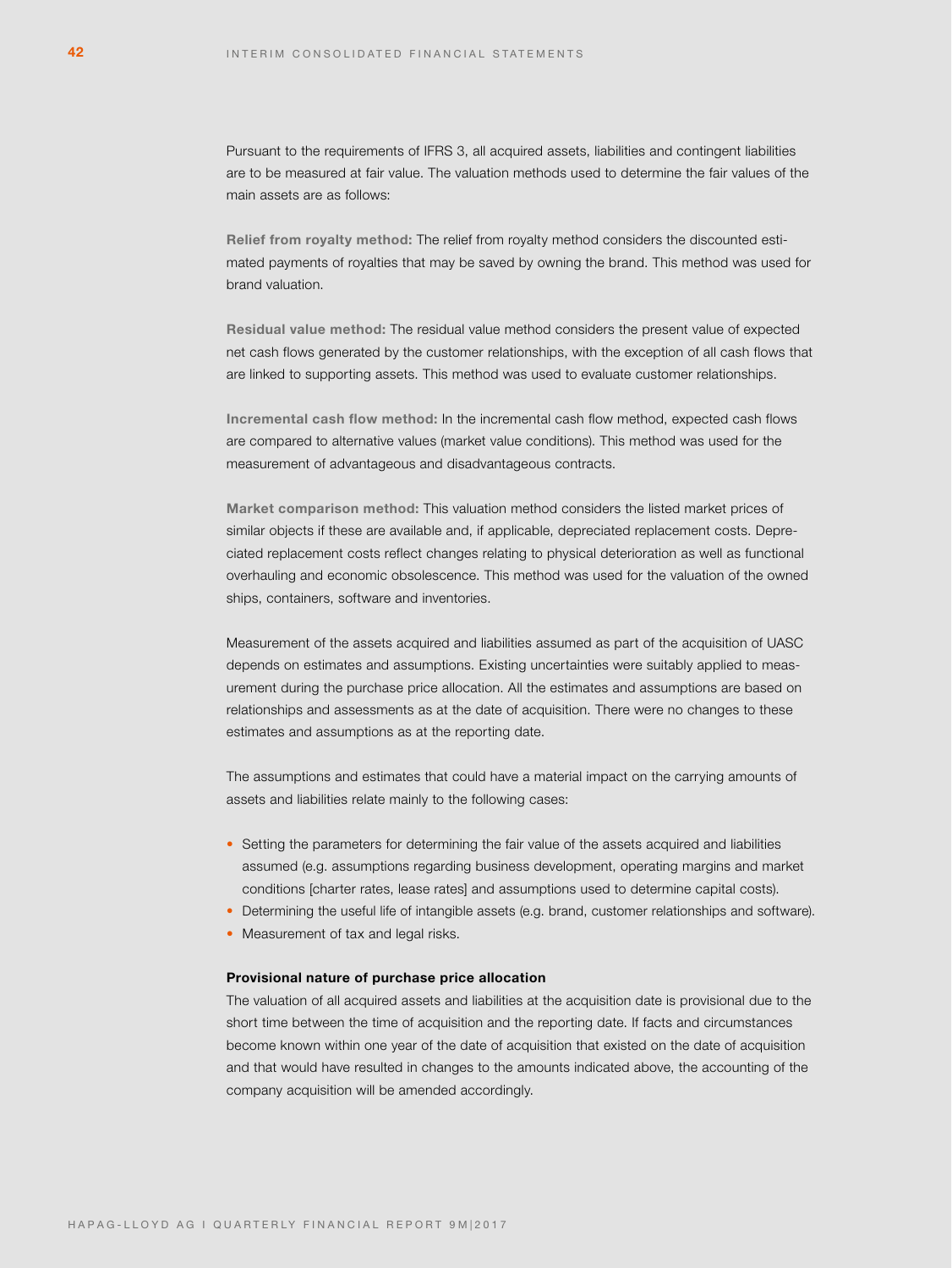The provisional purchase price allocation resulted in a profit from the acquisition of UASC (EUR –46.8 million) which had been recognised in other operating income. The profit from the acquisition of UASC can be economically attributed to the participation of the seller in the expected positive share price performance, as the purchaser and the seller believe that the equity of container shipping companies is undervalued by the market.

The following table presents the net cash inflow resulting from the company acquisition:

### million EUR

| Acquired net assets                              | 1,332.9 |
|--------------------------------------------------|---------|
| Gain from bargain purchase                       | $-46.8$ |
| Consideration transferred                        | 1,286.1 |
| - Acquisition through issuance of shares         | 1,286.1 |
| Cash-effective acquisition-related costs in 2017 | $-8.8$  |
| + Acquired cash                                  | 366.3   |
| Net payments received from acquisitions          | 357.5   |

In the course of the acquisition, receivables with a fair value of EUR 490.6 million were recognised, EUR 238.0 million of which related to trade accounts receivable. The gross amount was EUR 520.6 million, EUR 268.0 million of which related to trade accounts receivable. Of this amount, EUR 30.0 million is likely to be uncollectable. At the time of acquisition, contingent liabilities in the amount of EUR 15.2 million were recognised relating to tax risks. The settlement amount was determined on the basis of internal estimates. It is currently not possible to determine a fixed utilisation date.

Since the date of acquisition, revenue of EUR 506.6 million and earnings (EBIT) of EUR –9.1 million have been attributed to UASC, taking the purchase price allocation into account.

Had the acquisition taken place on 1 January 2017 (pro forma consideration), Group revenue would have come to EUR 8,418.3 million and earnings (EBIT) would have totalled EUR 309.1 million. The Hapag-Lloyd Group for the period 1 January to 30 September 2017 together with the UASC Group for the period 1 January to 24 May 2017, accounted for in accordance with the accounting principles of Hapag-Lloyd, served as the starting point for the preparation of the pro forma figures. The pro forma consideration was calculated including the effects of the purchase price allocation, while effects from transactions which were contractually required before the time of acquisition were not included. Furthermore, in calculating these amounts, it was assumed that the provisional adjustments made to the fair values at the time of acquisition would also have been valid if the acquisition had occurred on 1 January 2017. The required pro forma adjustments are based on the available information.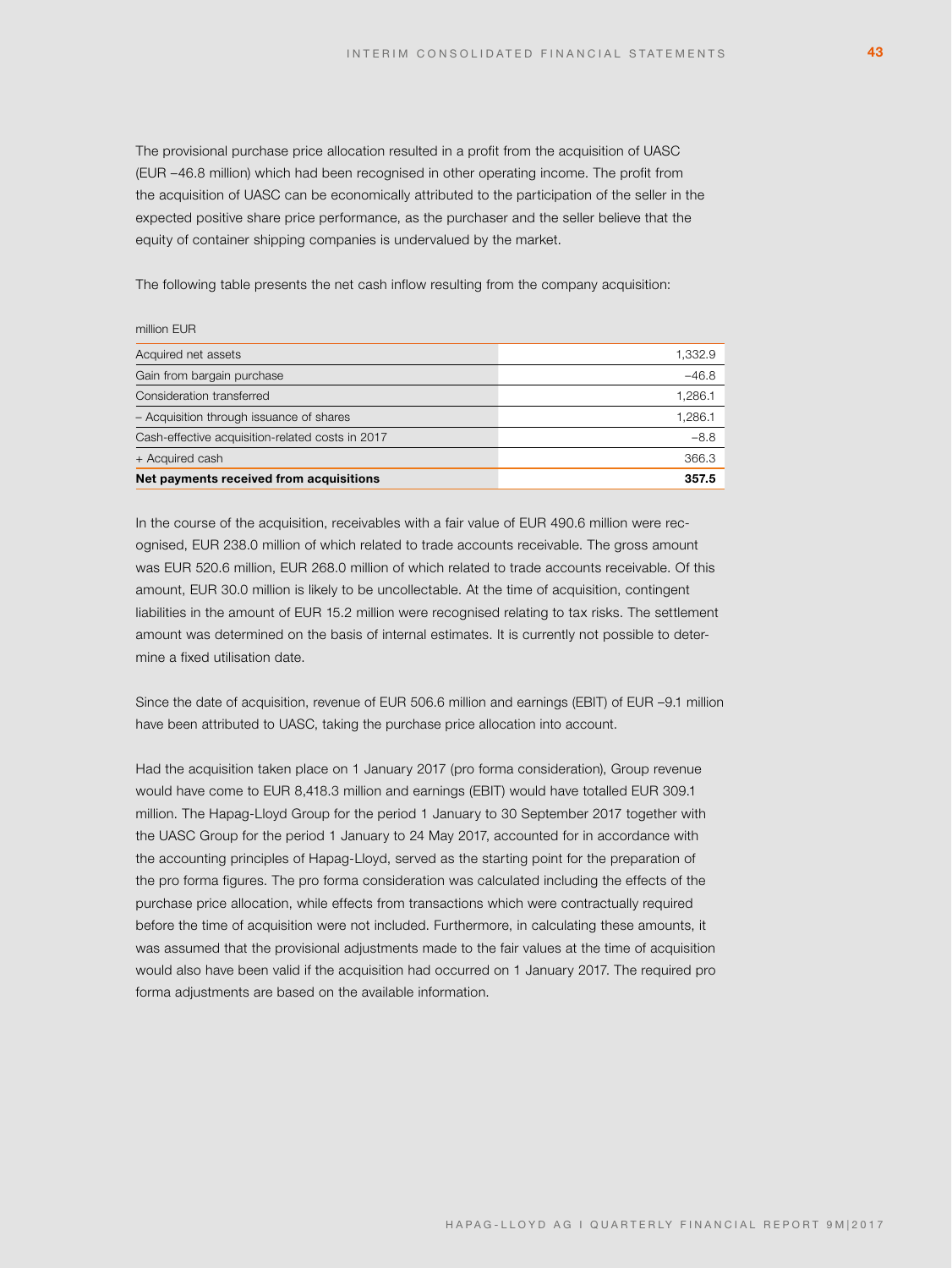Based on the outlined assumptions, the presented pro forma net result does not necessarily equate to the Group net result that the Group would have generated had the acquisition of UASC in fact been completed on 1 January 2017. Additionally, commenting on the future development of the Group net result is only possible with some uncertainty. Influencing factors which can result in deviations from expectations comprise not only macroeconomic factors such as exchange rates, interest rates and bunker prices, but also the future development of container shipping.

**Acquisition of Hapag-Lloyd Denizasiri Nakliyat A.S. after the balance sheet date** As at 5 October 2017, Hapag-Lloyd acquired 15% of the capital and voting rights in Hapag-Lloyd Denizasiri Nakliyat A.S., Izmir, Turkey ("HLOT"). As a result, the share of equity held by Hapag-Lloyd in this company rose from 50% to 65%, and Hapag-Lloyd gained control of HLOT. Previously, Hapag-Lloyd had recognised the stake as an investment in a joint venture using the equity method.

As the date of acquisition is after 30 September 2017, the acquisition will be recognised in the fourth quarter. Please refer to the information presented under "Significant events after the balance sheet date".

On 24 May 2017, Hapag-Lloyd merged with UASC. As part of the integration and restructuring of the acquired UASC business, Hapag-Lloyd will now handle the Turkish, Greek and Macedonian operations of UASC via its existing agent HLOT, thus allowing for the dismantling of the redundant agency structure and facilitating the harnessing of synergies.

With this in mind, a decision was taken to amend the shareholder structure. Hapag-Lloyd was the only participant in a HLOT capital increase in October 2017, thus increasing its stake and voting rights in HLOT to 65%. As consideration for the acquisition of the majority stake of 65% in HLOT, the former UASC agency business was transferred to HLOT. Furthermore, the stake previously held by Hapag-Lloyd in the joint venture, which is derecognised with the gaining of control over HLOT, must still be taken into account.

The costs associated with the merger are insignificant.

The initial consolidation of HLOT using the acquisition method has, at the time the consolidated financial statements were prepared by Hapag-Lloyd, not yet been concluded.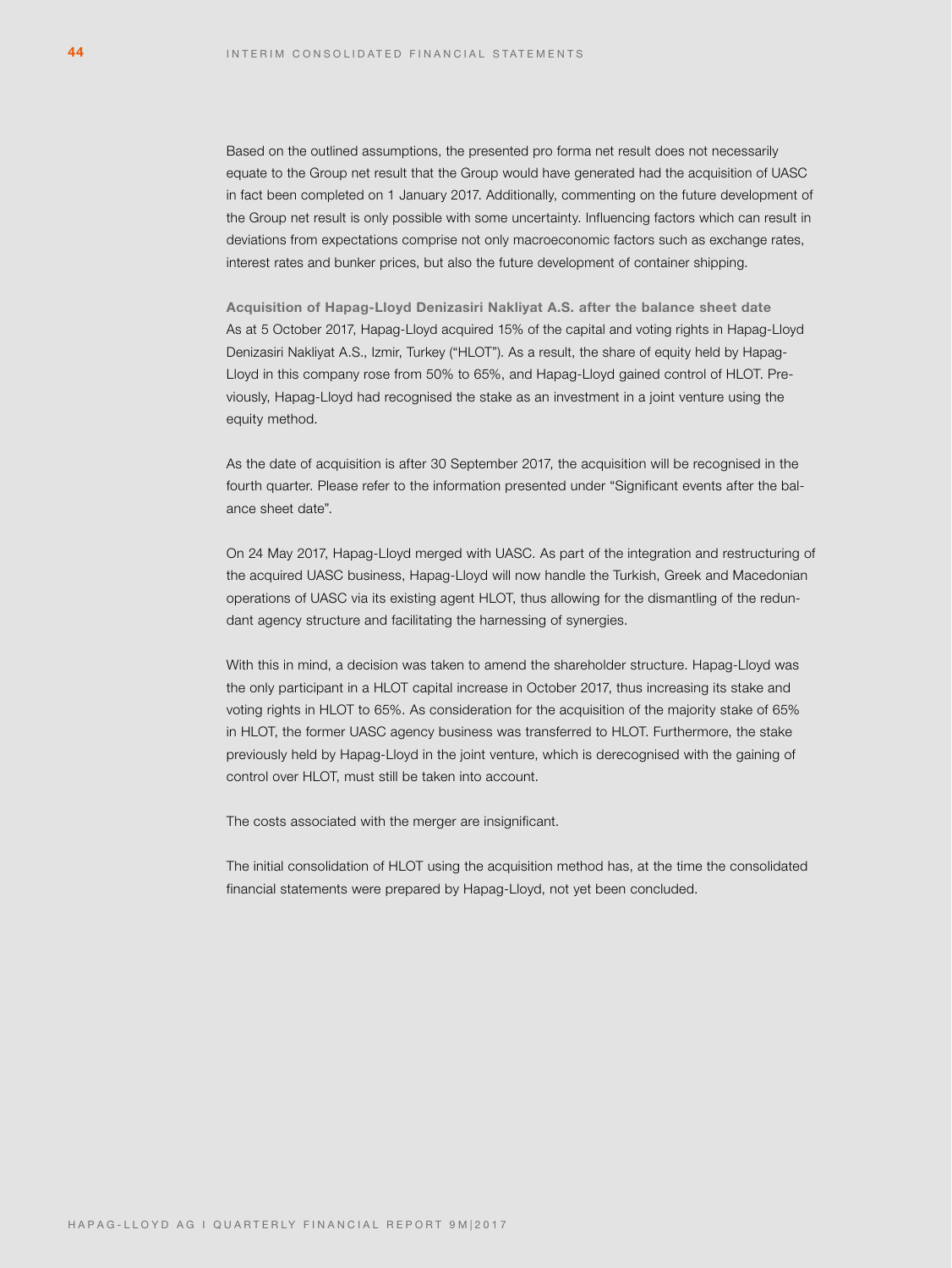The net assets of HLOT identified as part of initial consolidation chiefly comprise trade accounts receivable, cash and cash equivalents, and trade accounts payable. Due to the short time between the time of acquisition and the reporting date, it has not yet been possible to determine the fair value of the acquired assets, liabilities and the non-controlling interests.

The carrying amount of the interest in HLOT, which was recognised using the equity method, amounted to EUR 5.7 million as at 30 September 2017. Due to the short time between the time of acquisition and the time that the financial statements were prepared, it is not possible to provide any further information on the transaction.

# **SEGMENT REPORTING**

The Hapag-Lloyd Group is managed by the Executive Board as a single, global business unit with one sphere of activity. The primary performance indicators are freight rates and transport volume by trade as well as EBIT and EBITDA at the Group level.

The allocation of resources (use of ships and containers) and the management of the sales market and of key customers are done on the basis of the entire liner service network and deployment of all the maritime assets. The Group generates its revenue solely through its activities as a container liner shipping company. The revenue comprises income from transporting and handling containers and from related services and commissions, all of which are generated globally. As the Hapag-Lloyd Group operates with the same product around the world throughout its entire liner service network, the Executive Board has decided that there is no appropriate measure with which assets, liabilities, EBIT and EBITDA as the key performance indicators can be allocated to different trades. All of the Group's assets, liabilities, income and expenses are thus only allocable to the one segment, container liner shipping. The figures given per trade are the transport volume and freight rate, as well as the revenue allocable to the respective trades.

Due to the inclusion of UASC in the Hapag-Lloyd Group from the first-time consolidation date of 24 May 2017, figures provided in the segment reporting section can only be compared with those of the previous year to a limited extent.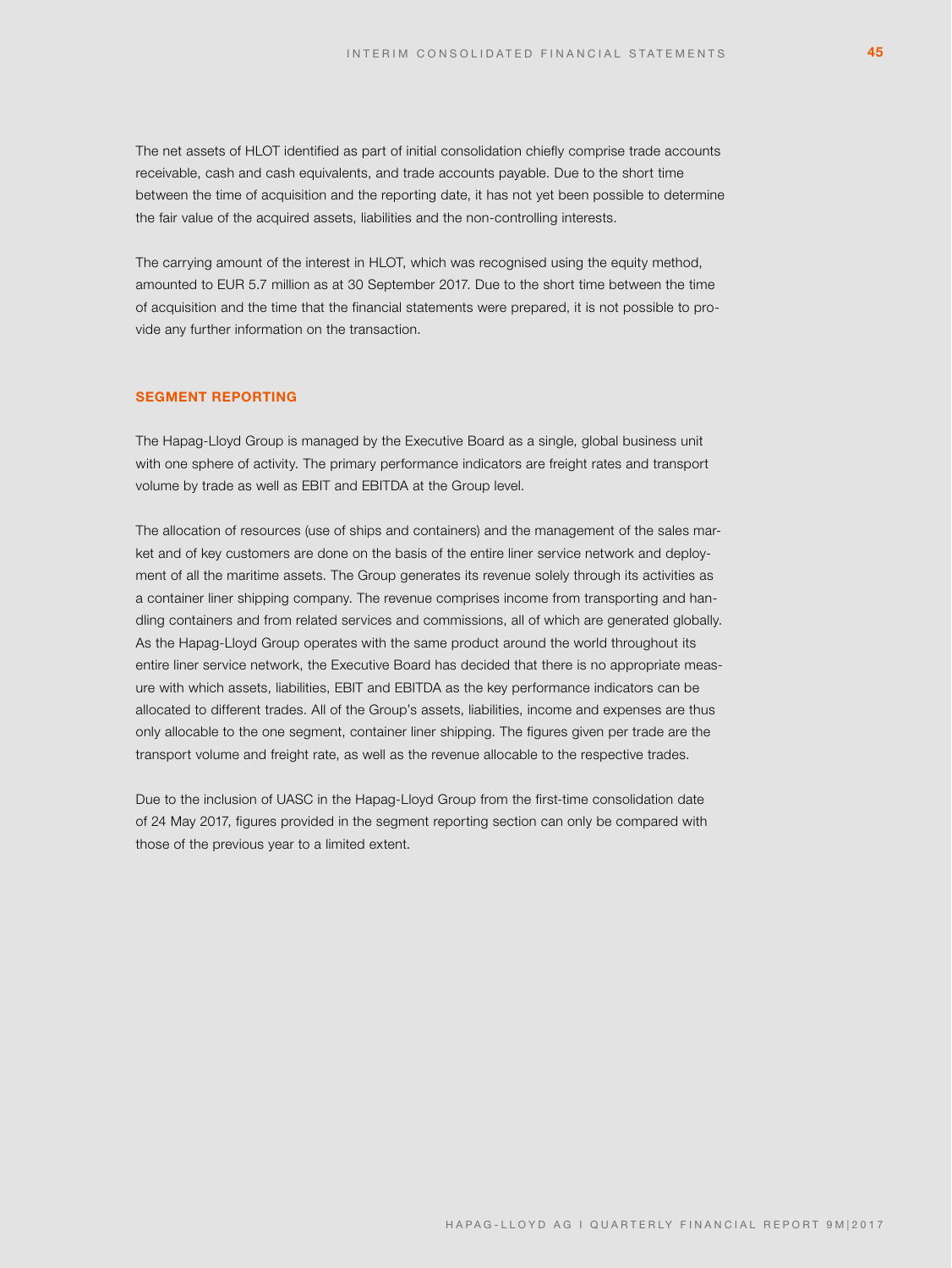### **Transport volume per trade \***

| <b>TTEU</b>                                                | Q3 2017 | Q3 2016 | 9M 2017 | 9M 2016 |
|------------------------------------------------------------|---------|---------|---------|---------|
| Atlantic                                                   | 436     | 385     | 1.254   | 1,159   |
| Transpacific                                               | 465     | 379     | 1,254   | 1,091   |
| Far East                                                   | 503     | 213     | 1,040   | 625     |
| Middle East                                                | 349     | 122     | 675     | 345     |
| Intra-Asia                                                 | 259     | 163     | 597     | 450     |
| Latin America                                              | 649     | 586     | 1,812   | 1,673   |
| <b>EMAO</b><br>(Europe – Mediterranean – Africa – Oceania) | 147     | 100     | 397     | 308     |
| <b>Total</b>                                               | 2,808   | 1,947   | 7,029   | 5,650   |

\* In connection with the merger of the UASC Group, the trades have been restructured and the assignment of individual services amended. The prior period figures have been amended accordingly.

# **Freight rates per trade \***

| USD/TEU                               | Q3 2017 | Q3 2016 | 9M 2017 | 9M 2016 |
|---------------------------------------|---------|---------|---------|---------|
| Atlantic                              | 1,315   | 1,333   | 1,298   | 1,344   |
| Transpacific                          | 1,267   | 1,147   | 1,246   | 1,237   |
| Far East                              | 993     | 780     | 971     | 765     |
| Middle East                           | 878     | 666     | 884     | 685     |
| Intra-Asia                            | 615     | 531     | 593     | 556     |
| Latin America                         | 1,077   | 1.047   | 1,035   | 993     |
| <b>EMAO</b>                           |         |         |         |         |
| (Europe-Mediterranean-Africa-Oceania) | 1,125   | 1,058   | 1.064   | 1,067   |
| Total (weighted average)              | 1,065   | 1,027   | 1,060   | 1.037   |

\* In connection with the merger of the UASC Group, the trades have been restructured and the assignment of individual services amended. The prior period figures have been amended accordingly.

# **Revenue per trade \***

| Total                                                      | 2,796.0 | 1,928.3 | 7,314.3 | 5,713.8 |
|------------------------------------------------------------|---------|---------|---------|---------|
| Revenue not assigned to trades                             | 223.2   | 136.3   | 623.7   | 452.5   |
| <b>EMAO</b><br>(Europe – Mediterranean – Africa – Oceania) | 141.8   | 94.4    | 379.4   | 295.0   |
| Latin America                                              | 597.4   | 549.3   | 1.684.6 | 1,490.5 |
| Intra-Asia                                                 | 138.2   | 77.4    | 318.0   | 224.6   |
| Middle East                                                | 268.0   | 72.9    | 536.0   | 211.8   |
| Far East                                                   | 435.9   | 148.4   | 907.1   | 428.9   |
| Transpacific                                               | 504.2   | 388.9   | 1,403.5 | 1,211.5 |
| Atlantic                                                   | 487.3   | 460.7   | 1,462.0 | 1,399.0 |
| million EUR                                                | Q3 2017 | Q3 2016 | 9M 2017 | 9M 2016 |

\* In connection with the merger of the UASC Group, the trades have been restructured and the assignment of individual services amended. The prior period figures have been amended accordingly.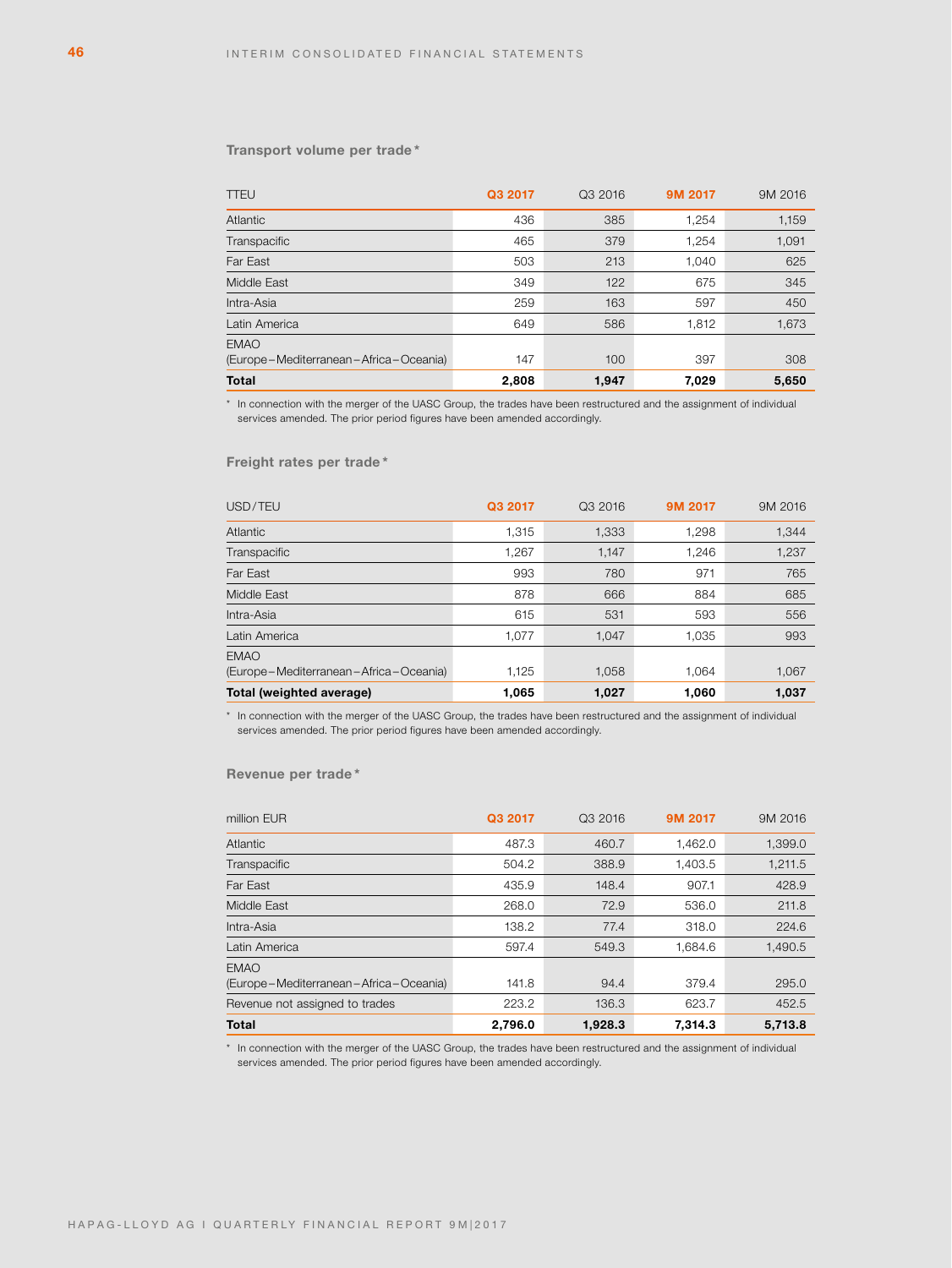Operating earnings before interest, taxes, depreciation and amortisation (EBITDA) are calculated on the basis of the Group's earnings before interest and taxes (EBIT) as presented in the following table. Earnings before taxes (EBT) and the share of profits of the segment's equity-accounted investees correspond to those of the Group.

# **EBITDA**

| million EUR                                                                   | Q3 2017 | Q3 2016 | 9M 2017 | 9M 2016  |
|-------------------------------------------------------------------------------|---------|---------|---------|----------|
| Earnings before interest, taxes,<br>depreciation and amortisation<br>(EBITDA) | 361.5   | 184.6   | 721.9   | 381.3    |
| Depreciation, amortisation and impairment                                     | 180.9   | 119.0   | 454.0   | 355.4    |
| Earnings before interest and taxes<br>(EBIT)                                  | 180.6   | 65.6    | 267.9   | 25.9     |
| Earnings before income taxes (EBT)                                            | 60.2    | 10.5    | 26.1    | $-119.1$ |
| Share of profit of equity-accounted<br>investees                              | 12.4    | 7.5     | 30.8    | 19.6     |

# **SELECTED NOTES TO THE CONSOLIDATED INCOME STATEMENT**

Detailed notes to the income statement are contained in the interim management report in the chapter "Group earnings position".

**Earnings per share**

| Basic earnings per share in EUR                                              | 0.33    | 0.07    | 0.04    | $-1.15$  |
|------------------------------------------------------------------------------|---------|---------|---------|----------|
| Weighted average number of shares<br>in million                              | 164.0   | 118.1   | 139.8   | 118.1    |
| Profit/loss attributable to shareholders<br>of Hapag-Lloyd AG in million EUR | 54.1    | 7.5     | 5.7     | $-136.4$ |
|                                                                              | Q3 2017 | Q3 2016 | 9M 2017 | 9M 2016  |

The new number of shares resulting from the capital increase during the year led to different weightings in the periods under review. This in turn resulted in different earnings per share in the individual quarters compared with the nine-month period as a whole.

There were no dilutive effects in the first nine months of 2017 or in the corresponding prior year period.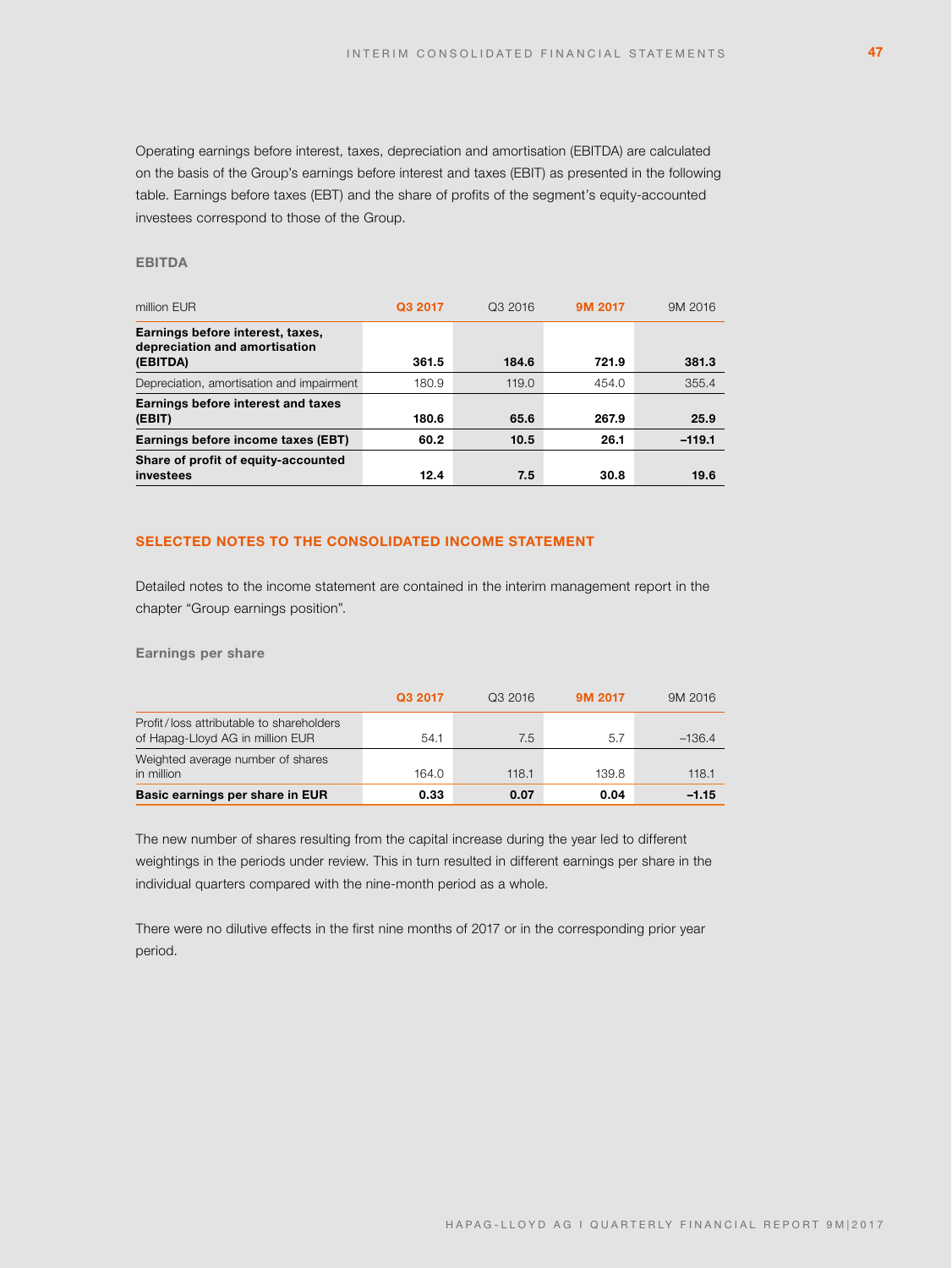### **SELECTED NOTES TO THE CONSOLIDATED STATEMENT OF FINANCIAL POSITION**

The inclusion of UASC in the Hapag-Lloyd Group means that the acquired container shipping activities were included in the consolidated statement of financial position as at 30 September 2017 from the first-time consolidation date of 24 May 2017. As such, the figures in the consolidated statement of financial position as at 30 September 2017 can only be compared with those of previous years to a limited extent.

### **Goodwill and other intangible assets**

Other intangible assets increased by EUR 734.2 million primarily as a result of the first-time consolidation of UASC in the Group as a whole. In addition, the goodwill and intangible assets were reduced by EUR –354.2 million compared with 31 December 2016 due to currency translation effects and by EUR 67.0 million due to the amortisation of other intangible assets.

### **Property, plant and equipment**

| million EUR                                          | 30.9.2017 | 31.12.2016 |
|------------------------------------------------------|-----------|------------|
| <b>Vessels</b>                                       | 7.369.6   | 5,024.5    |
| Container                                            | 1.602.1   | 998.3      |
| Other equipment                                      | 144.0     | 132.0      |
| Prepayments on account and assets under construction | 1.6       | 160.8      |
| <b>Total</b>                                         | 9,117.3   | 6,315.6    |

Property, plant and equipment increased primarily due to the inclusion of assets of EUR 3,783.9 million following the first-time consolidation of UASC in the Group as a whole. Fixed assets increased further by EUR 236.5 million due to investments in ocean-going vessels. By contrast, the carrying amounts were reduced by depreciation in the amount of EUR 384.7 million and currency effects at the reporting date of EUR –854.3 million.

Fixed assets of EUR 191.2 million were recognised in conjunction with finance lease contracts (31 December 2016: EUR 181.6 million). Of this, EUR 103.6 million was attributable to containers (31 December 2016: EUR 81.2 million) and EUR 87.6 million to ships (31 December 2016: EUR 100.4 million).

# **Non-current assets held for sale**

Of the three ships held for sale at the end of the first half of the year, two were sold in September 2017. The Executive Board of Hapag-Lloyd AG decided to sell six further vessels of the UASC Group that are older and inefficient in September 2017. Impairment of EUR 2.3 million was recognised in depreciation of property, plant and equipment when classifying the ships as held for sale. As at 30 September 2017, seven ships in total are held for sale and are expected to be sold by mid-2018.

The carrying amount of the ships held for sale corresponds to the fair value less costs of disposal and amounts to EUR 28.3 million as at the balance sheet date.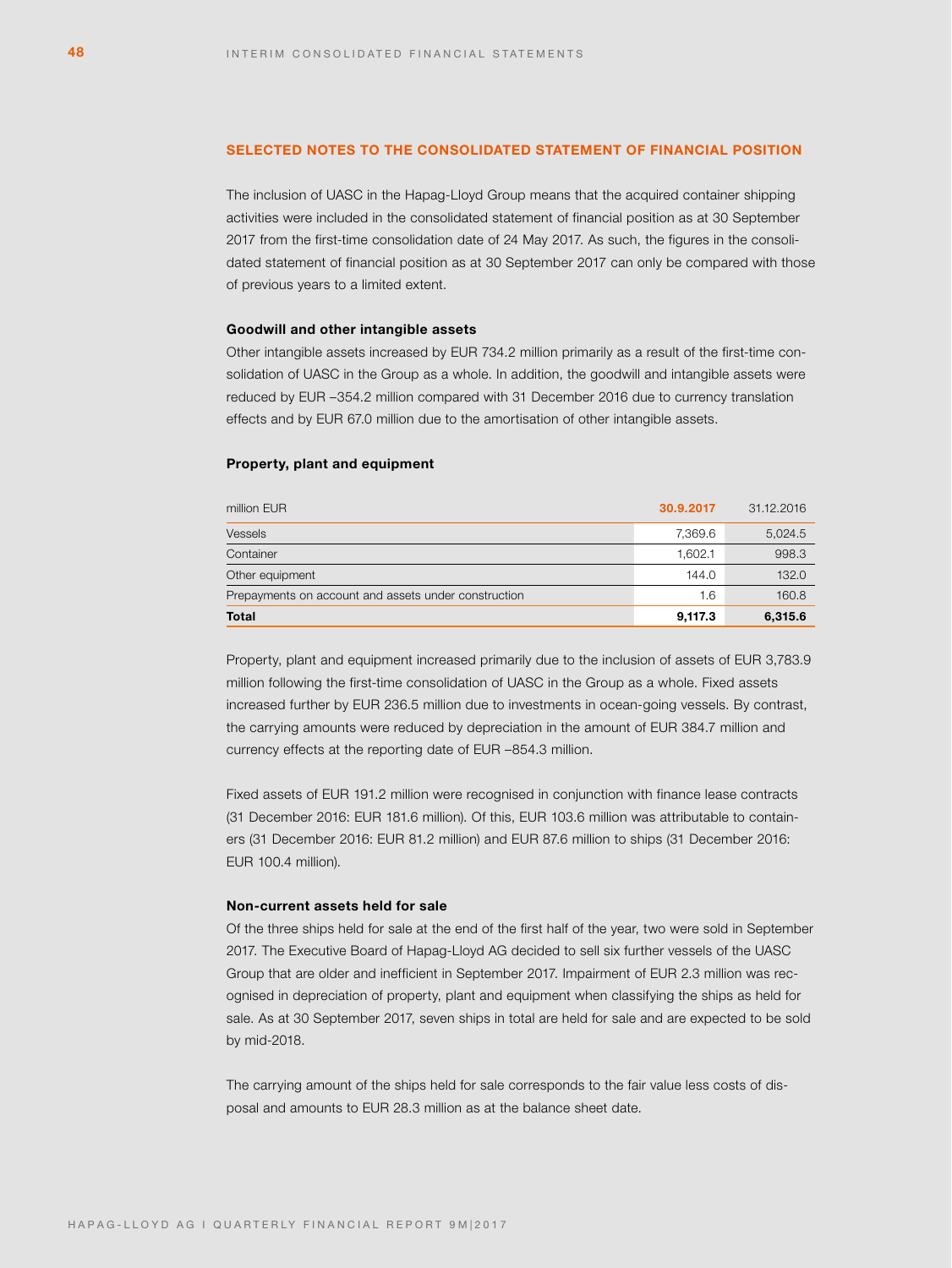#### **Cash and cash equivalents**

| million EUR              | 30.9.2017 | 31.12.2016 |
|--------------------------|-----------|------------|
| Cash at bank             | 1.214.9   | 565.9      |
| Cash in hand and cheques | 6.3       | 4.3        |
| <b>Total</b>             | 1.221.2   | 570.2      |

As at 30 September 2017, a sum totalling EUR 17.2 million with a term of up to three months was deposited in pledged accounts (31 December 2016: EUR 12.7 million) and was therefore subject to a limitation on disposal.

Cash and cash equivalents totalling EUR 203.3 million were transferred to an escrow account to enable early repayment of a euro bond after the balance sheet date and were used to pay the bonds shortly after the balance sheet date.

Due to local restrictions, the Hapag-Lloyd Group has limited access to cash and cash equivalents of EUR 1.8 million (31 December 2016: EUR 3.9 million) at individual subsidiaries.

### **Cumulative other equity**

Cumulative other equity comprises the reserve for remeasurements relating to defined benefit pension plans, the reserve for cash flow hedges, the translation reserve and the reserve for put options on non-controlling interests.

The cumulative expenses and earnings from the remeasurement of pension obligations as recognised in other comprehensive income are presented under the reserve for remeasurements relating to defined benefit pension plans (30 September 2017: EUR –108.2 million; 31 December 2016: EUR –118.9 million). Remeasurement effects in the case of defined benefit pension obligations result from changes in estimates relating to actuarial assumptions regarding measurement of the gross pension obligations and the difference between the standard (anticipated) and the actual return on plan assets.

The reserve for cash flow hedges contains changes in market value from hedging transactions that are recognised in other comprehensive income and amounted to EUR 3.0 million as at 30 September 2017 (31 December 2016: EUR 5.4 million).

The currency effects of EUR –581.2 million recognised in the first nine months of 2017 (prior year period: EUR –110.6 million) were due to the translation of the financial statements of Hapag-Lloyd AG and its subsidiaries into the reporting currency. The translation reserve amounted to EUR 254.0 million as at 30 September 2017 (31 December 2016: EUR 835.3 million).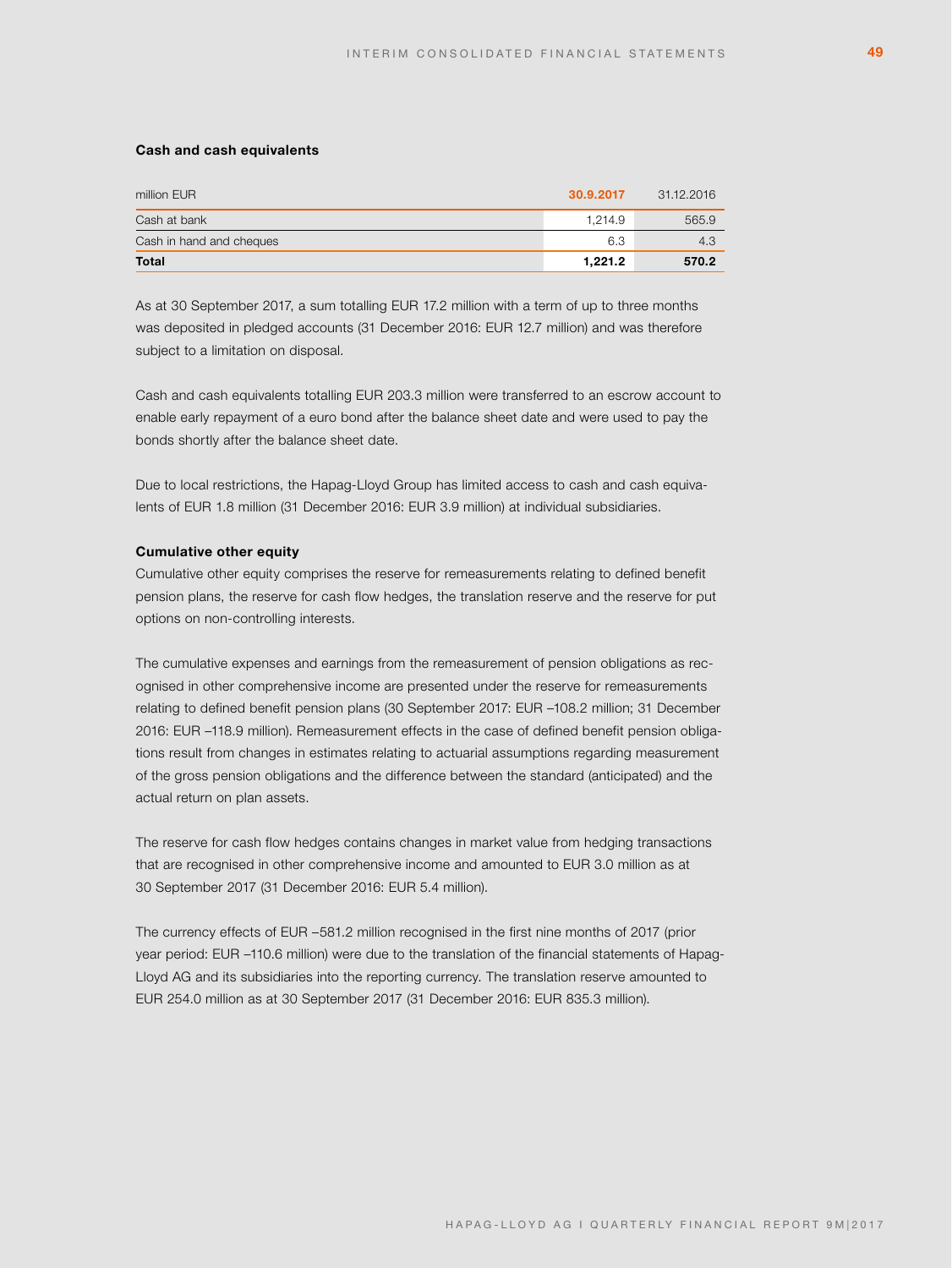### **Put options on non-controlling interests**

Put options written involving a commitment to buy non-controlling interests when exercised are recognised as a financial liability in the amount of the present value of the exercise price pursuant to IAS 32. This entails application of the anticipated acquisition method which is founded on the assumption that acquisition of the non-controlling interests has already occurred: a financial obligation to acquire own equity instruments is carried as a liability. The non-controlling interests are derecognised in equity and the difference between the non-controlling interests and the likely purchase price is recognised in the remaining equity. Changes in the value of the financial liability are subsequently recognised directly in equity.

The anticipated acquisition of non-controlling interests was disclosed separately in the statement of changes in equity.

A put option measured at fair value in the amount of EUR 1.7 million was recognised under other liabilities as at 30 September 2017. This developed as follows:

| million EUR                                                                              | <b>Put option</b> |
|------------------------------------------------------------------------------------------|-------------------|
| Opening balance at 1.1.2017                                                              |                   |
| Addition by granting put options                                                         |                   |
| Unrealised losses recognised in the reserve for put options                              | 0.1               |
| Currency translation differences recognised in the translation<br>reserve within the OCI | $-0.1$            |
| Closing balance at 30.9.2017                                                             | 1.7               |

Measurement of the put option with the aid of the discounted cash flow method above all takes into account the anticipated net cash flows, which are discounted at a rate of 10.6%.

The fair value of the put option would increase (decrease) if the anticipated net cash flows were higher (lower) or if the discount rate was lower (higher).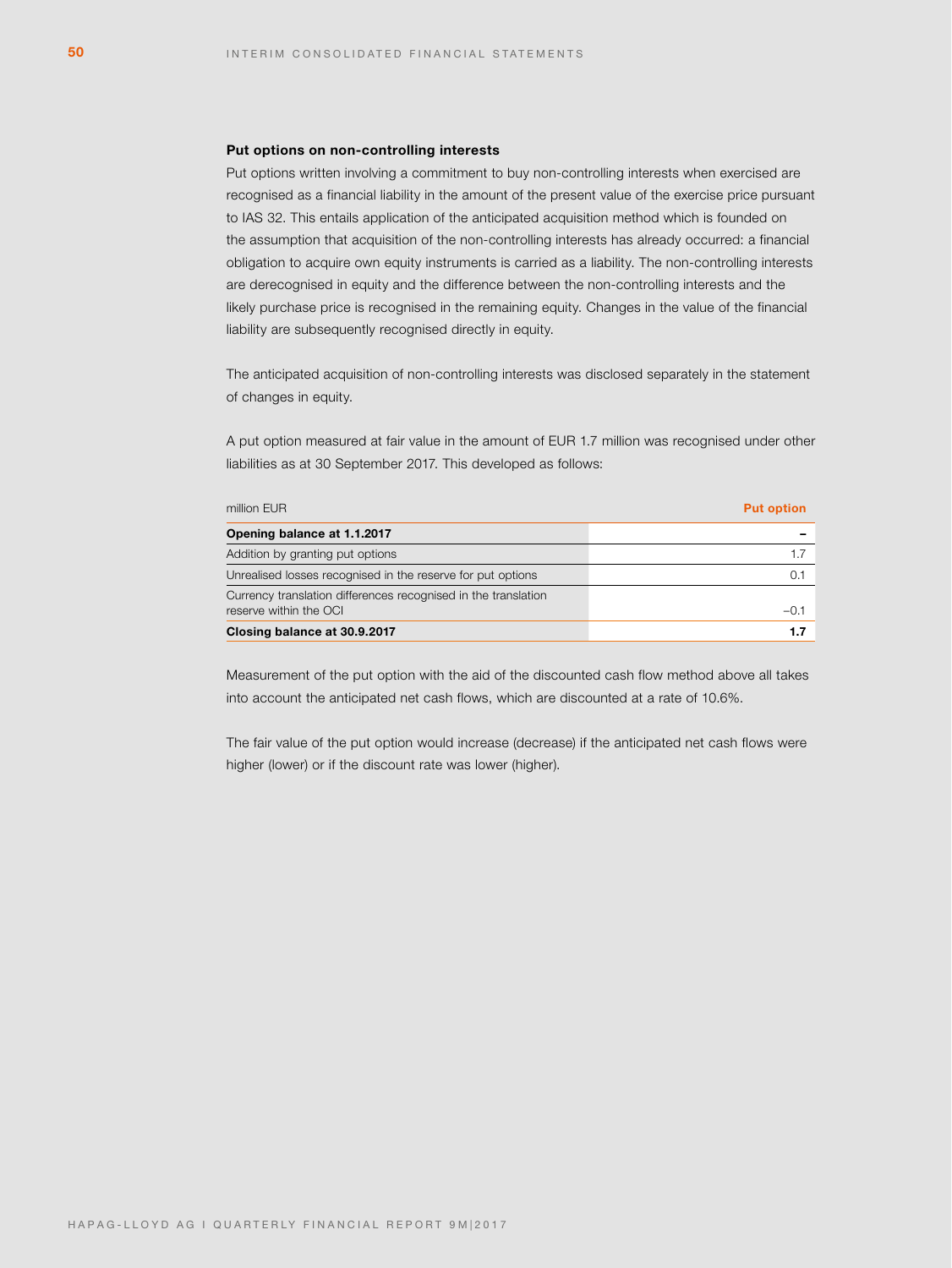# **Provisions**

As part of the incorporation of the UASC Group on 24 May 2017 and the associated implementation of the Group's new organisational structure, a restructuring provision of EUR 34.0 million was created. The Executive Board of the Hapag-Lloyd Group decided on a restructuring plan on 30 June 2017. Following the announcement of the plan and the start of its implementation, the Group recognised a provision for expected restructuring costs, including estimated costs occurring for claims arising following the termination of agent contracts and termination benefits for employees. Due to the utilisation of termination benefits for employees in the course of the year, the provision amounts to EUR 27.7 million as at the balance sheet date.

# **Financial instruments**

The carrying amounts and fair values of the financial instruments as at 31 December 2016 are presented in the table below.

|                                                     | Carrying amount |                                     | Fair value               |
|-----------------------------------------------------|-----------------|-------------------------------------|--------------------------|
| million EUR                                         | <b>Total</b>    | thereof<br>financial<br>instruments | Financial<br>instruments |
| <b>Assets</b>                                       |                 |                                     |                          |
| Trade accounts receivable                           | 677.6           | 677.6                               | 677.6                    |
| Other assets                                        | 224.5           | 126.2                               | 126.2                    |
| Derivative financial instruments (held for trading) | 33.0            | 33.0                                | 33.0                     |
| Commodity options                                   | 6.7             | 6.7                                 | 6.7                      |
| Embedded derivatives                                | 26.3            | 26.3                                | 26.3                     |
| Derivative financial instruments (hedge accounting) | 4.6             | 4.6                                 | 4.6                      |
| Commodity options                                   | 4.6             | 4.6                                 | 4.6                      |
| Cash and cash equivalents                           | 570.2           | 570.2                               | 570.2                    |
| <b>Liabilities</b>                                  |                 |                                     |                          |
| Financial debt                                      | 4,043.5         | 4,043.5                             | 4,082.2                  |
| Liabilities from finance leases*                    | 137.2           | 137.2                               | 143.6                    |
| Trade accounts payable                              | 1,281.6         | 1,281.6                             | 1,281.6                  |
| Derivative financial liabilities (hedge accounting) | 41.1            | 41.1                                | 41.1                     |
| Currency forward contracts                          | 41.1            | 41.1                                | 41.1                     |
| Other liabilities                                   | 179.9           | 50.7                                | 50.7                     |
|                                                     |                 |                                     |                          |

\* Part of financial debt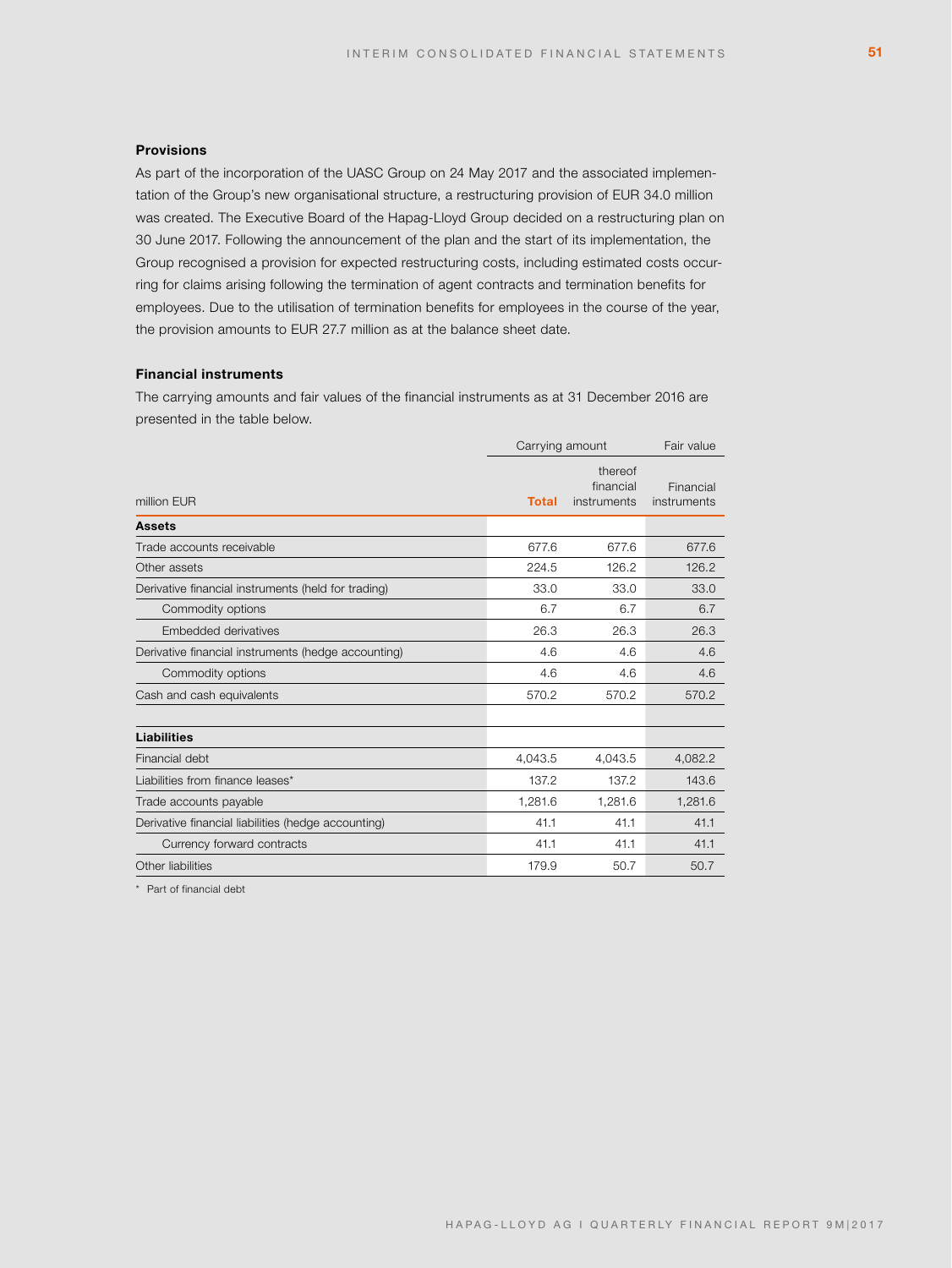The carrying amounts and fair values of the financial instruments as at 30 September 2017 are presented in the table below.

|                                                     |              | Carrying amount                     |                          |
|-----------------------------------------------------|--------------|-------------------------------------|--------------------------|
| million EUR                                         | <b>Total</b> | thereof<br>financial<br>instruments | Financial<br>instruments |
| <b>Assets</b>                                       |              |                                     |                          |
| Trade accounts receivable                           | 1,058.6      | 1.058.6                             | 1,058.6                  |
| Other assets                                        | 450.4        | 323.3                               | 323.3                    |
| Derivative financial instruments (held for trading) | 29.2         | 29.2                                | 29.2                     |
| Commodity options                                   | 3.6          | 3.6                                 | 3.6                      |
| Embedded derivatives                                | 25.6         | 25.6                                | 25.6                     |
| Derivative financial instruments (hedge accounting) | 42.2         | 42.2                                | 42.2                     |
| Currency forward contracts                          | 42.2         | 42.2                                | 42.2                     |
| Commodity options                                   | 0.0          | 0.0                                 | 0.0                      |
| Cash and cash equivalents                           | 1,221.2      | 1,221.2                             | 1,221.2                  |
| <b>Liabilities</b>                                  |              |                                     |                          |
| Financial debt                                      | 7,289.0      | 7,289.0                             | 7,338.9                  |
| Liabilities from finance leases*                    | 132.7        | 132.7                               | 137.6                    |
| Trade accounts payable                              | 1,686.8      | 1,686.8                             | 1,686.8                  |
| Derivative financial instruments (held for trading) | 1.7          | 1.7                                 | 1.7                      |
| Currency forward contracts                          | 1.7          | 1.7                                 | 1.7                      |
| Derivative financial liabilities (hedge accounting) | 13.4         | 13.4                                | 13.4                     |
| Interest rate swaps                                 | 13.4         | 13.4                                | 13.4                     |
| Currency forward contracts                          | 0.0          | 0.0                                 | 0.0                      |
| Other liabilities                                   | 217.2        | 68.4                                | 68.4                     |

\* Part of financial debt

The derivative financial instruments were measured at fair value. Since the business combination with UASC, they also include interest rate swaps used to hedge against interest rate risks. Their fair value is calculated as the present value of the anticipated future cash flows. The estimates of future cash flows from variable interest payments are based on quoted swap rates and interbank interest rates. The estimate of the fair value is adjusted by the credit risk of the Group and the counterparty.

Other assets include securities in the available-for-sale category with a fair value of EUR 2.2 million (31 December 2016: EUR 0.3 million) that are allocated to level 1 of the fair value hierarchy, as their prices are quoted on an active market.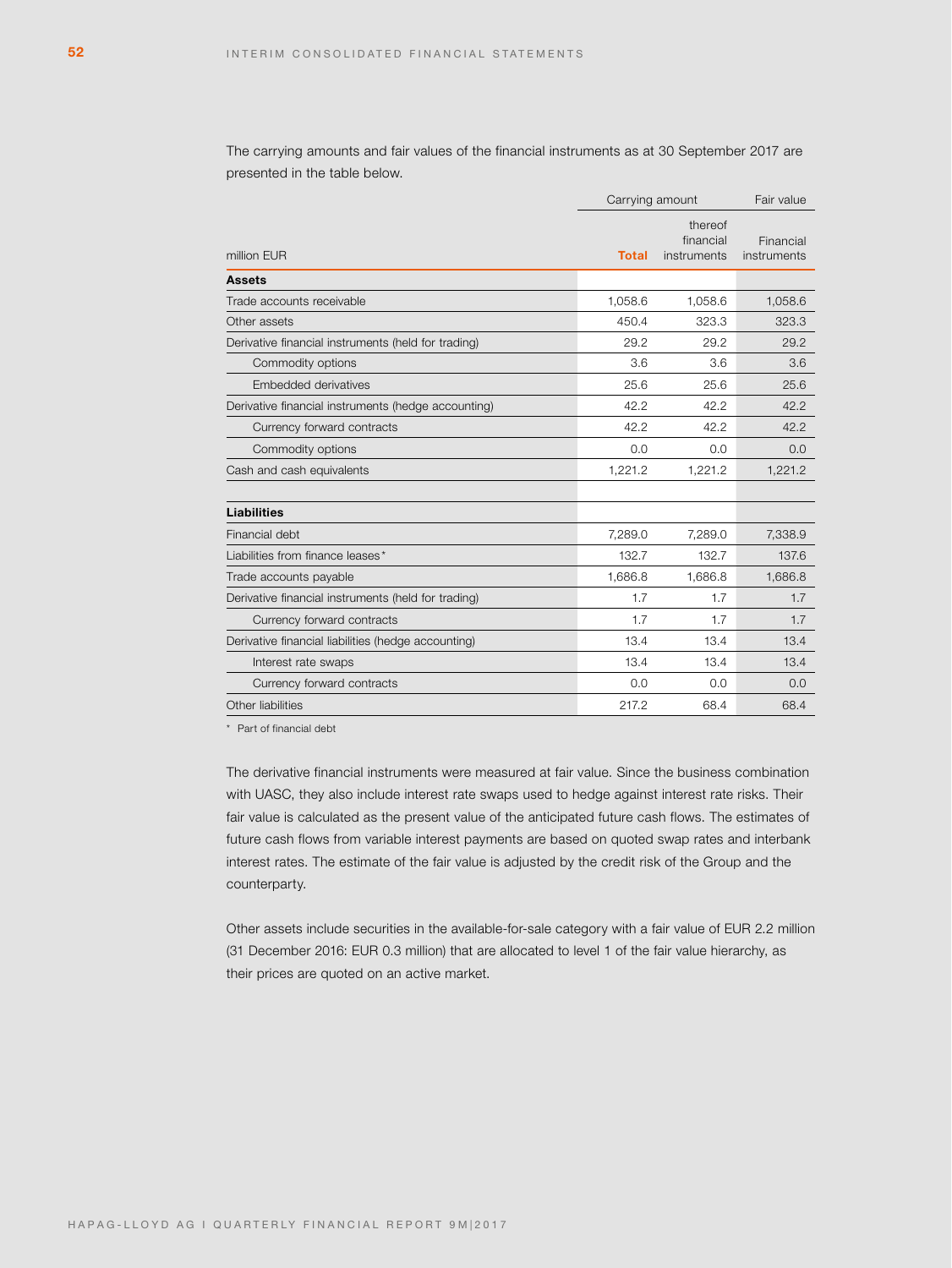The liabilities from bonds included within financial debt, which due to the quotation on an active market are also allocated to level 1 of the fair value hierarchy, have a fair value of EUR 1,402.8 million (31 December 2016: EUR 786.7 million). The fair values indicated for the remaining financial debt, derivative financial instruments and liabilities from finance leases are assigned to level 2 of the fair value hierarchy. This means that the instruments are measured using methods which are based on factors derived directly or indirectly from observable market data.

The put options recognised under other liabilities with a fair value corresponding to the carrying amount of EUR 1.7 million belong to level 3 of the fair value hierarchy. The main non-observable input factors used for measurement of the liability are the anticipated net cash flows and the discount rate as determined internally.

The carrying amounts of all other level 2 financial instruments are a suitable approximation of the fair values.

There were no transfers between levels 1, 2 and 3 in the first nine months of 2017.

# **Financial debt**

The following tables contain the carrying amounts for the individual categories of financial debt.

**Financial debt**

| million EUR                              | 30.9.2017 | 31.12.2016 |
|------------------------------------------|-----------|------------|
| Liabilities to banks                     | 5,350.8   | 3,050.1    |
| <b>Bonds</b>                             | 1.371.7   | 785.2      |
| Liabilities from finance lease contracts | 132.7     | 137.2      |
| Other financial debt                     | 566.5     | 208.2      |
| <b>Total</b>                             | 7,421.7   | 4,180.7    |

### **Financial debt by currency**

| million EUR                                             | 30.9.2017 | 31.12.2016 |
|---------------------------------------------------------|-----------|------------|
| Financial debt denoted in USD (excl. transaction costs) | 5,684.0   | 3,394.0    |
| Financial debt denoted in EUR (excl. transaction costs) | 1,536.4   | 819.0      |
| Financial debt denoted in SAR (excl. transaction costs) | 215.6     |            |
| Interest liabilities                                    | 53.5      | 37.4       |
| Transaction costs                                       | $-67.8$   | $-69.7$    |
| <b>Total</b>                                            | 7.421.7   | 4,180.7    |

The EUR 3,241.0 million increase in financial debt was primarily due to the inclusion of UASC in the Group as a whole. As at 30 September 2017, it accounted for EUR 3,192.7 million of the Hapag-Lloyd Group's total financial debt.

Hapag-Lloyd has drawn down long-term loan agreements for a total of USD 223.4 million (EUR 189.1 million) in connection with three 10,500 TEU ships delivered in the first nine months of 2017.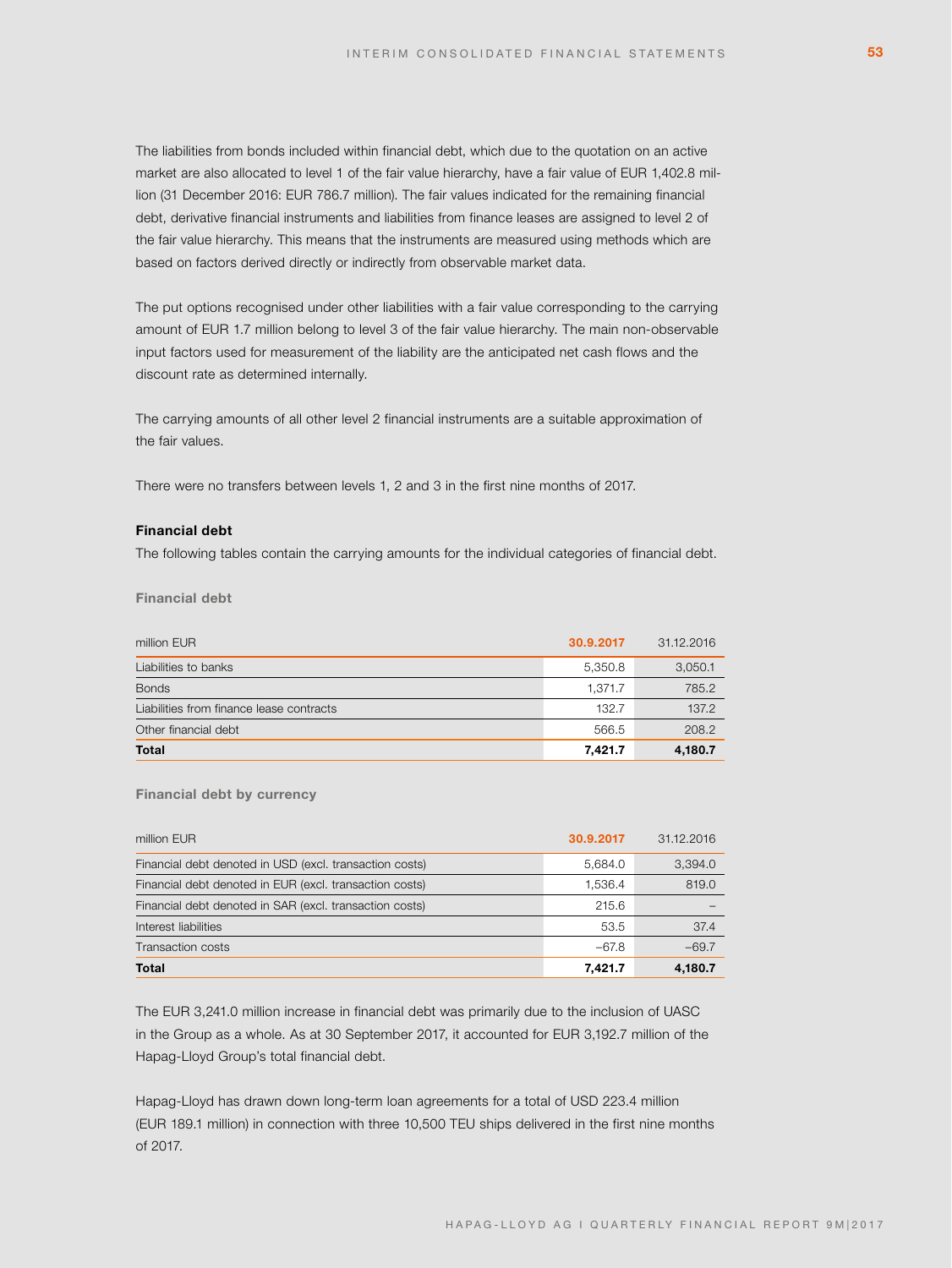On 27 July 2017, Hapag-Lloyd placed the MV Afif into service and, on 28 September 2017, the MV Al Jmeliyah. Both ships have a transport capacity of 15,000 TEU each. The last instalments of EUR 21.6 million (USD 25.5 million) for the construction of each ship became payable to the shipyard upon delivery. Both ships were financed with a long-term loan in the amount of EUR 80.2 million (USD 94.8 million) each, which had already been utilised in full upon delivery.

In January 2017, a sale and leaseback transaction was entered into involving used containers and containers held by the Company. The lease agreement has a term of four years and comprises a volume of USD 44.1 million (EUR 37.3 million). The lease contract is essentially a form of borrowing, with the containers transferred by way of security. The Company will remain the beneficial owner of the containers, and the disposal of the containers will have no effect on earnings.

On 1 February 2017, Hapag-Lloyd issued a new corporate bond with a coupon of 6.75% and a maturity of five years at an issue price of 100.0%. Due to the high level of demand, the originally planned issue volume of EUR 150.0 million was increased to EUR 250.0 million. In the same month, some of the proceeds from the issue were used for the early repayment of the US dollar bond with an outstanding amount of USD 125.0 million.

On 15 February 2017, EUR 200.0 million was added to the corporate bond issued previously, taking the total amount to EUR 450.0 million. The issue generated additional proceeds of EUR 204.8 million (issue price: 102.375%), of which EUR 200.0 million were used for the partial repayment of an existing euro bond.

Hapag-Lloyd issued a euro bond with a volume of EUR 450.0 million on 18 July 2017. The bond has a maturity of seven years and a coupon of 5.125%. The issue proceeds were used in October 2017 for the early repayment of Hapag-Lloyd's existing 7.75% and 7.50% euro bonds which would have fallen due in 2018 and 2019.

Developments in used market prices for container ships resulted in deficits in the loan-to-value ratios in the fourth quarter of 2016. In the first nine months of 2017, Hapag-Lloyd made early repayments in the amount of USD 51.3 million (EUR 43.4 million) as requested by the financing banks.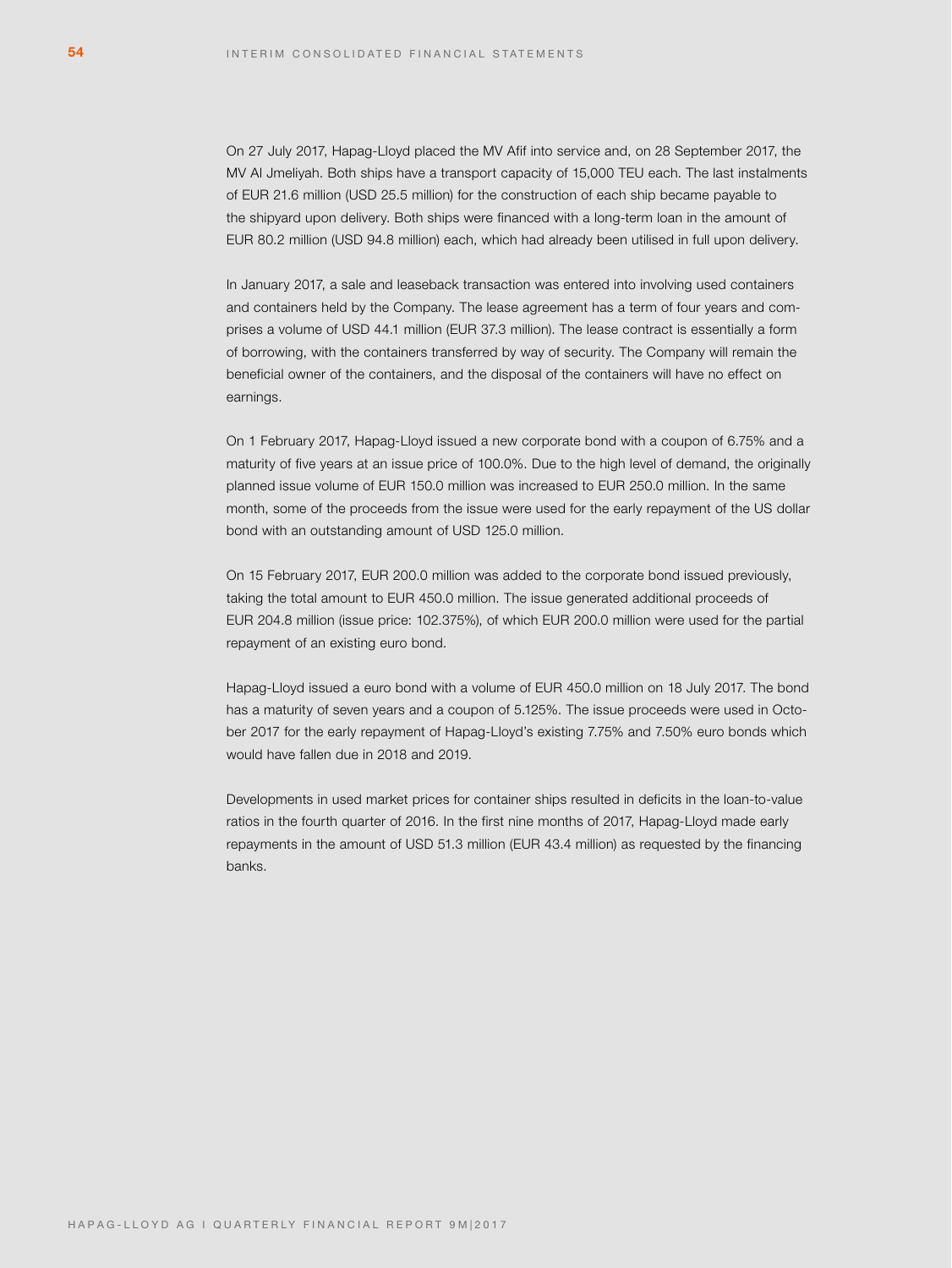Three sale and leaseback transactions were concluded in the first nine months of 2017 to refinance existing ship portfolios. The lease contracts amount to USD 454.0 million (EUR 384.3 million) and have a maturity of ten years.

The economic substance of these transactions is credit financing secured by the assignment of ship portfolios as collateral. Classification is in accordance with SIC 27 Evaluating the Substance of Transactions in the Legal Form of a Lease, because the agreements contain purchase obligations at the end of the lease term. The Group remains the beneficial owner of the ship portfolios, and the disposal of the ocean-going vessels had no effect on earnings. The former loan liabilities of USD 308.0 million (EUR 284.1 million) associated with the ship portfolios were repaid in full.

The credit facilities of USD 260.0 million (EUR 220.1 million) utilised as at 31 December 2016 to finance container investments were also repaid in the first nine months of 2017.

The Hapag-Lloyd Group had total available credit facilities of EUR 389.4 million as at 30 September 2017 (31 December 2016: EUR 189.4 million).

# **OTHER NOTES**

### **Legal disputes**

Subpoenas were served to company representatives attending the twice-yearly conference of the International Council of Containership Operators (known as the "Box Club") in San Francisco on 15 March 2017, ordering them to attend a hearing by the U.S. Department of Justice Antitrust Division ("DoJ"). Concrete allegations have not been made at present, however the subpoenas have been issued in connection with the DoJ investigation into the global container liner shipping industry. Hapag-Lloyd will cooperate with the authorities in full. A quantification of a possible risk that may result from the investigations still cannot be made at the time of reporting.

Authorities in a number of jurisdictions launched investigations into possible breaches of competition law in the 2015 and 2016 financial years. All of these investigations have been largely concluded, and no significant financial effects are to be expected.

As at the reporting date, there were EUR 139.1 million in contingent liabilities from tax risks not classified as probable (31 December 2016: EUR 128.4 million).

# **Obligations from operating lease contracts**

The Group's obligations from operating lease contracts above all relate to charter and lease agreements for ships and containers, and rental agreements for business premises. Charter agreements for ships are always structured as time charter contracts, i.e. in addition to the capital costs, the charterer bears part of the ship operating costs, which are reimbursed as part of the charter rate.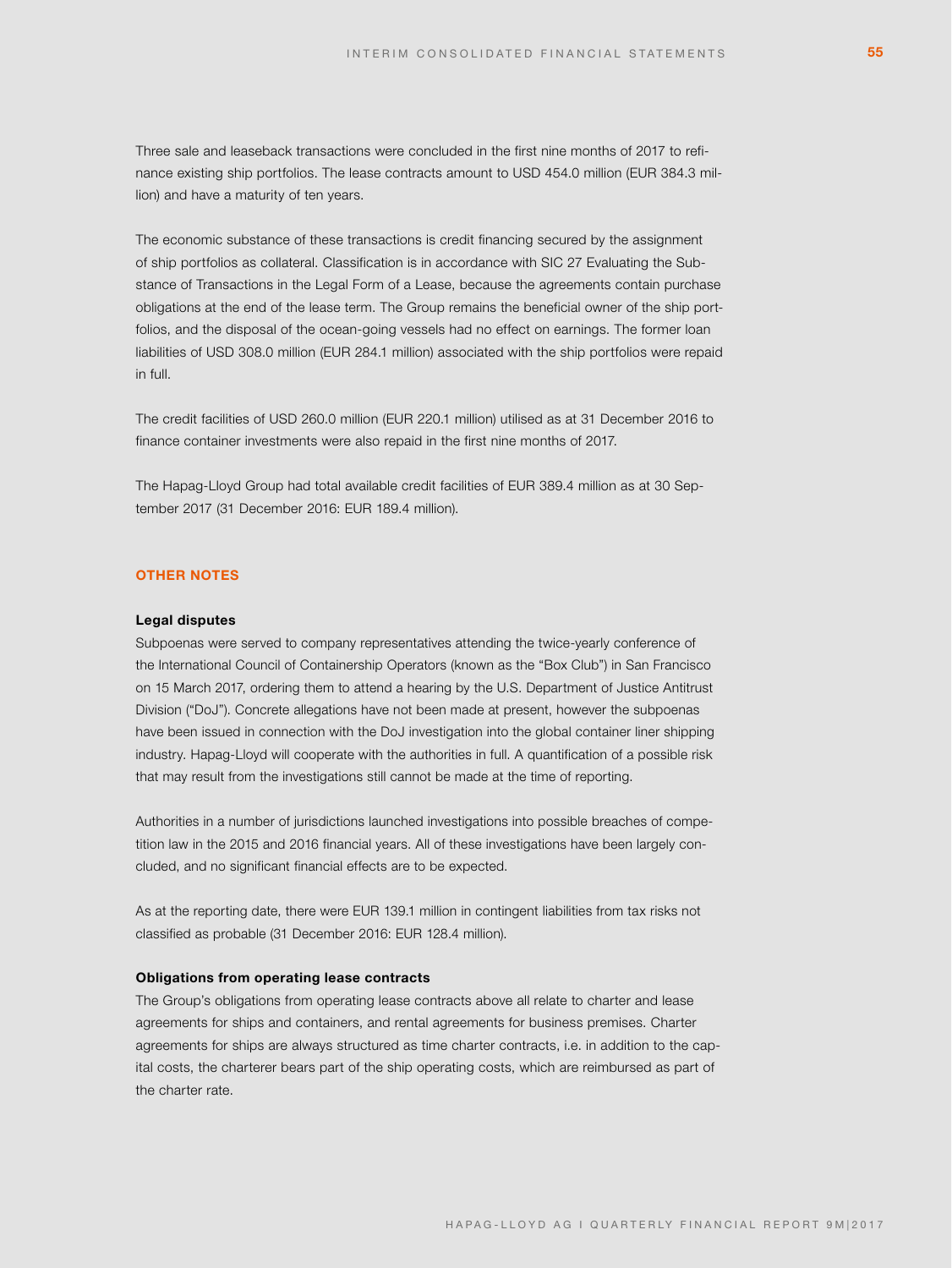In the first nine months of 2017, lease payments of EUR 774.9 million were posted to expenses (prior year period: EUR 785.9 million).

Total future minimum lease payments from non-cancellable operating lease contracts consist of the following:

| million EUR              | 30.9.2017 | 31.12.2016 |
|--------------------------|-----------|------------|
| Ships and containers     | 576.3     | 682.7      |
| Administrative buildings | 109.2     | 103.9      |
| Other                    | 243.3     | 239.2      |
| <b>Total</b>             | 928.8     | 1,025.8    |

# **Other financial obligations**

In August 2017, Hapag-Lloyd AG ordered a total of 7,700 new reefer containers at a purchase price of EUR 84.6 million (USD 100.0 million) in total, which will be transferred to the beneficial ownership of the company between December 2017 and January 2018.

The Group's other financial obligations as at 31 December 2016 comprised a purchase obligation for investments in container ships amounting to EUR 151.7 million, the deliveries of which were completed in full in the 2017 financial year.

### **Related party disclosures**

In carrying out its ordinary business activities, the Hapag-Lloyd Group maintained indirect or direct relationships with related companies and individuals and with its own subsidiaries included in the consolidated financial statements. These supply and service relationships are transacted at market prices. The volume of these supply and service relationships has increased compared to 31 December 2016 due to the first-time incorporation of the UASC Group as at 24 May 2017. The contractual relationships with related parties described in the remuneration report from page 80 onwards of the 2016 annual report remain unchanged, but are not of material importance to the Group.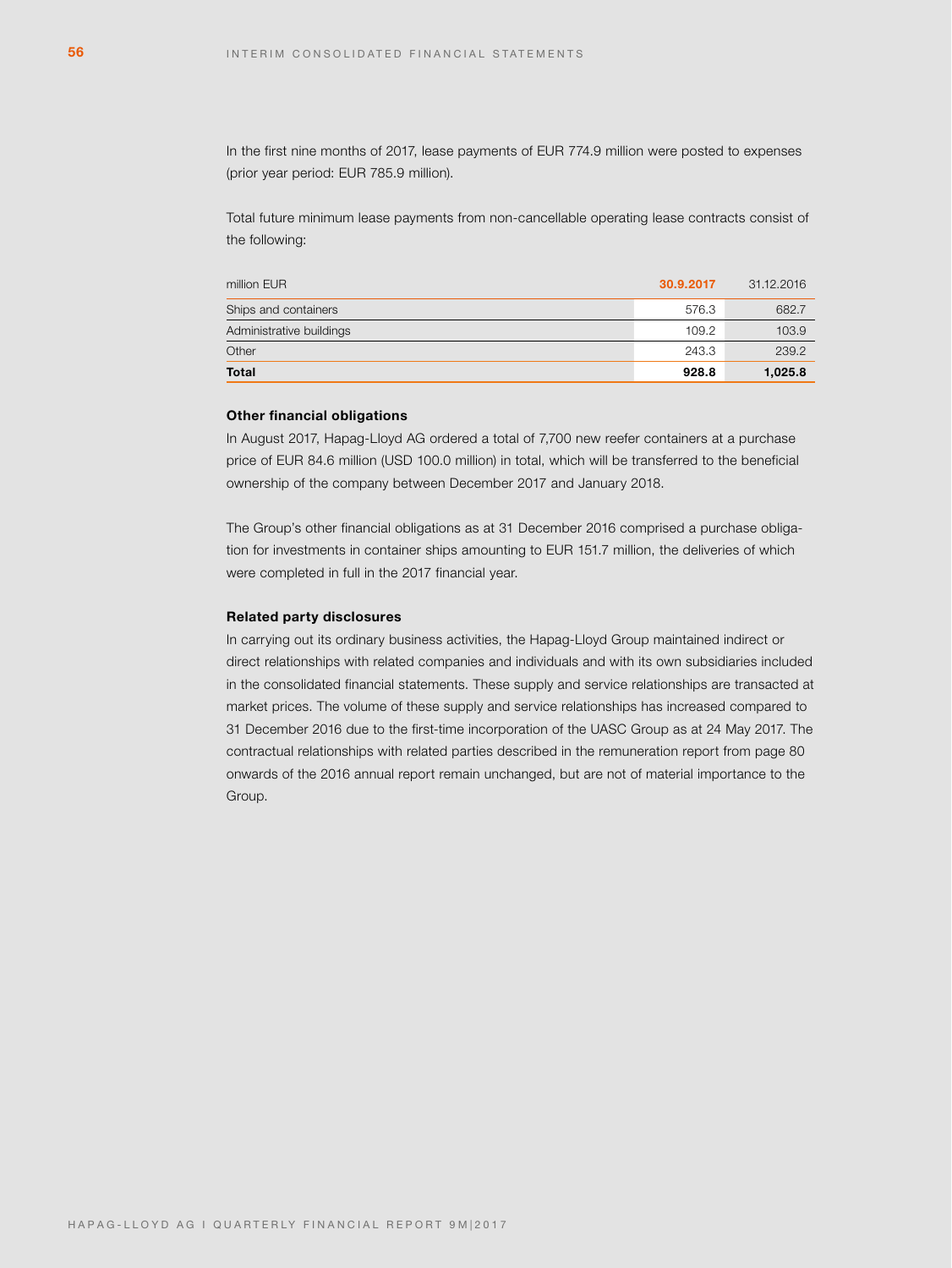# **SIGNIFICANT EVENTS AFTER THE BALANCE SHEET DATE**

On 1 October 2017, Hapag-Lloyd repaid an existing euro bond in the amount of EUR 200.0 million with a coupon of 7.75% due in 2018 early at a rate of 100.0%.

As at 5 October 2017, Hapag-Lloyd acquired 15% of the capital and voting rights in Hapag-Lloyd Denizasiri Nakliyat A.S., Izmir, Turkey ("HLOT"). As a result, the share of equity held by Hapag-Lloyd in this company rose from 50% to 65%, and Hapag-Lloyd gained control of HLOT. Information on this acquisition can be found in the section "Company acquisitions".

On 15 October 2017, Hapag-Lloyd repaid a further existing euro bond in the amount of EUR 250.0 million with a coupon of 7.50% due in 2019 early at a rate of 101.875%.

In the period from 2 October to 16 October 2017, Hapag-Lloyd completed a capital increase with subscription rights. The income from this capital increase was used to repay credit facilities of approximately USD 400 million early.

Hamburg, 14 November 2017

**Hapag-Lloyd Aktiengesellschaft** Executive Board

Rolf Habben Jansen

Nicolás Burr **Anthony J. Firmin** Thorsten Haeser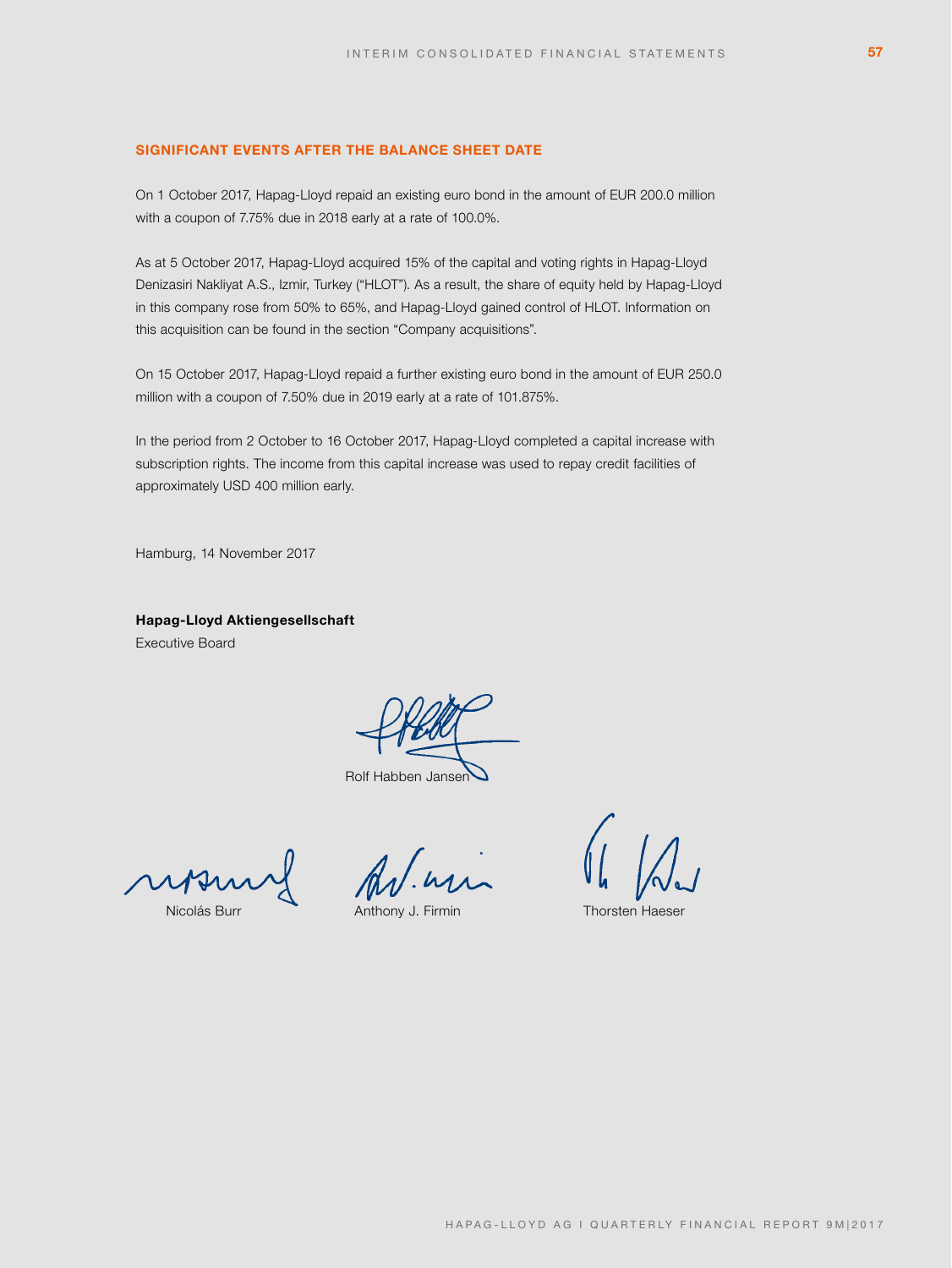# **PRELIMINARY FINANCIAL CALENDAR 2018**

# **MARCH 2018**

Publication of annual financial statements and annual report 2017

# **MAY 2018**

Publication of quarterly financial report for the first three months of 2018

# **AUGUST 2018**

Publication of half year financial report for the first six months of 2018

# **NOVEMBER 2018**

Publication of quarterly financial report for the first nine months of 2018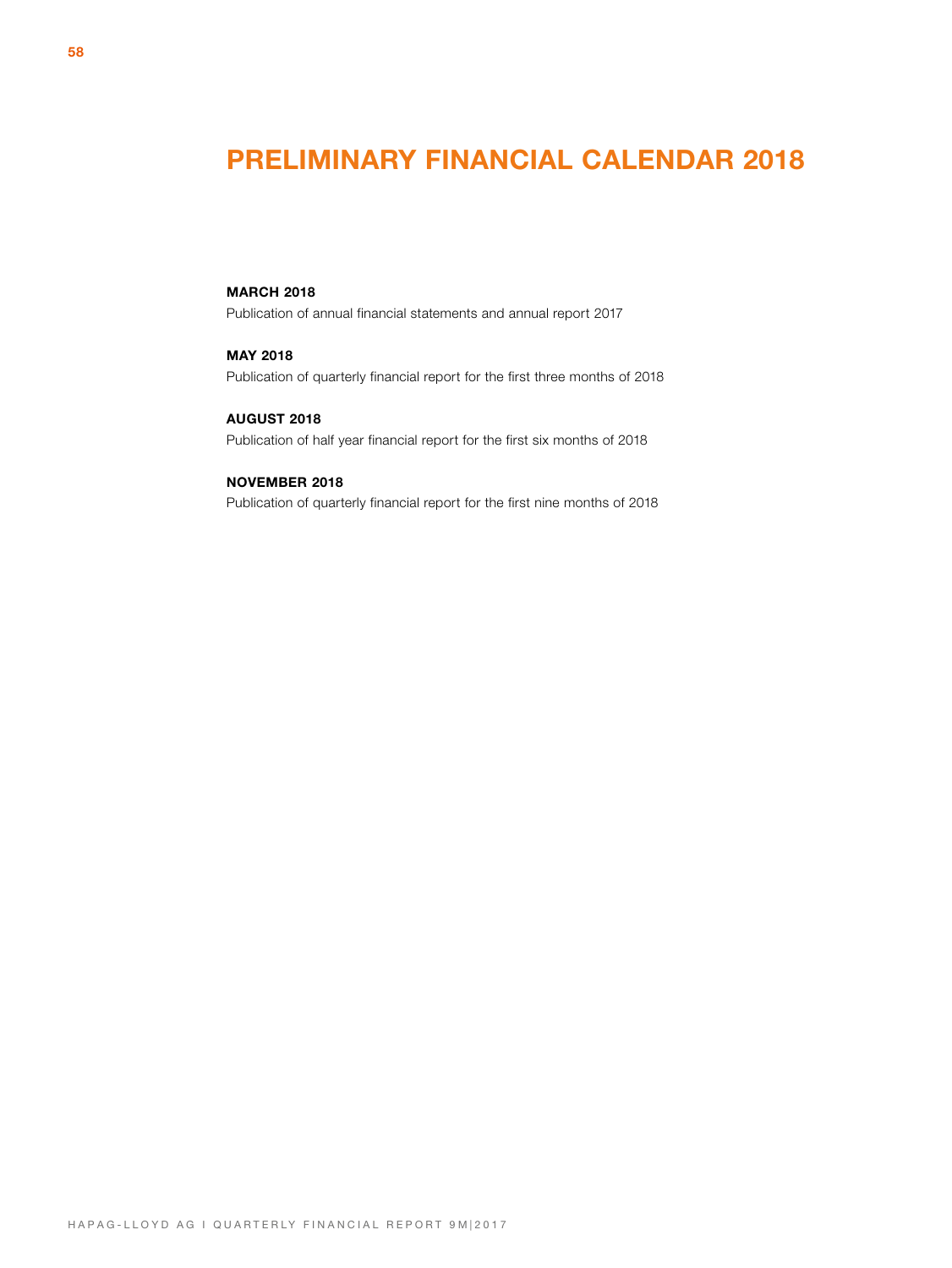# **IMPRINT**

Hapag-Lloyd AG Ballindamm 25 20095 Hamburg, Germany

# **Investor Relations**

Phone: +49 40 3001 - 2896 Fax: +49 40 3001 - 72896

# **Corporate Communications**

Phone: +49 40 3001 - 2529 Fax: +49 40 335360 www.hapag-lloyd.com

# **Consulting, concept and layout**

Hapag-Lloyd Corporate Communications Silvester Group